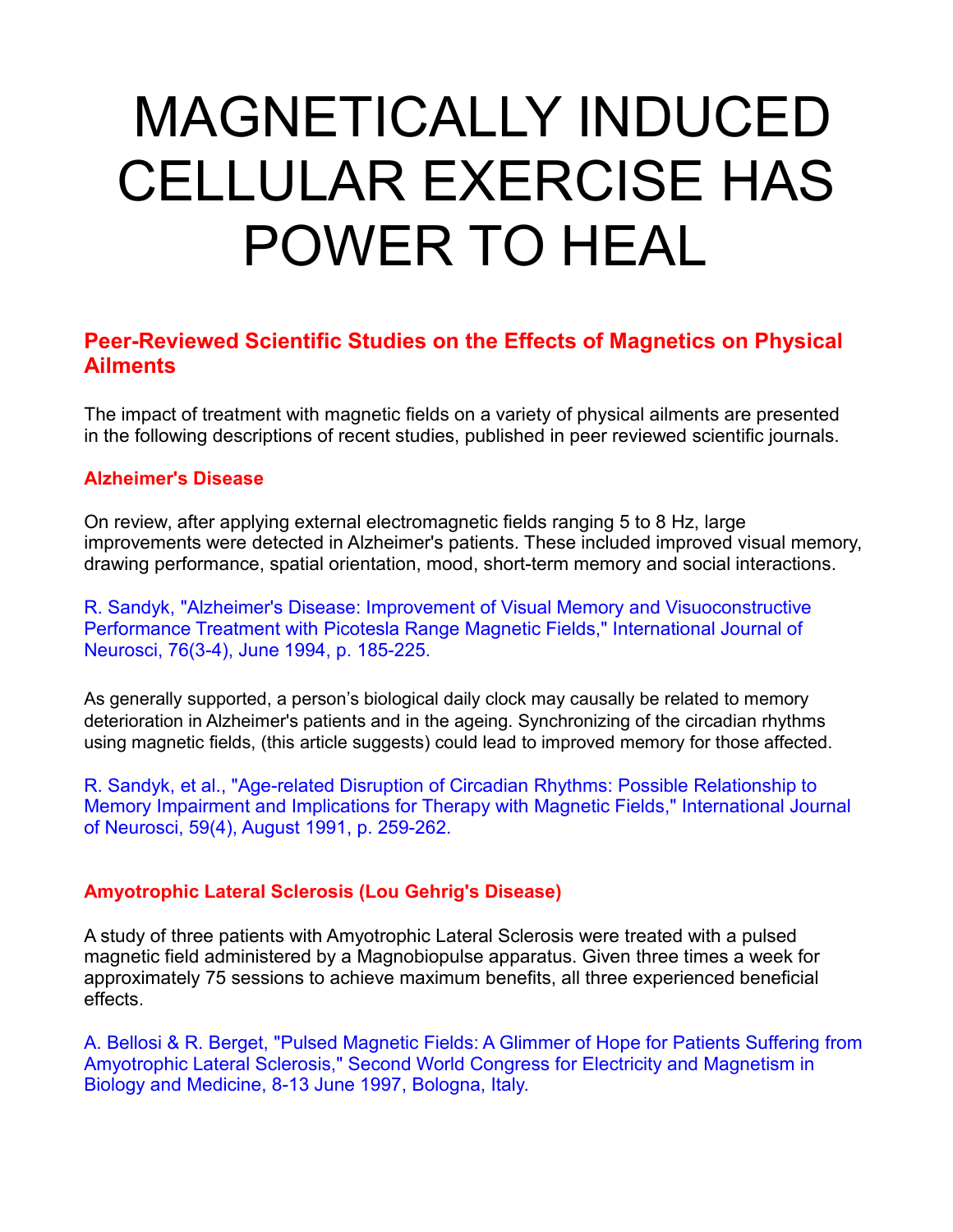# **Ankle Sprain**

Results of this double-blind, placebo-controlled study indicated that treatment with two 30 minute sessions of noninvasive pulsed radio frequency therapy is effective in significantly decreasing the time required for edema reduction in patients suffering from lateral ankle sprains.

A.A. Pilla & L. Kloth, "Effect of Pulsed Radio Frequency Therapy on Edema in Ankle Sprains: A Multisite Double-Blind Clinical Study," Second World Congress for Electricity and Magnetism in Biology and Medicine, 8-13 June 1997, Bologna, Italy, p. 300.

# **Arthritis**

Three hours of exposure to a 50-Hz magnetic field in this study revealed that experimentally induced inflammation and suppressed arthritis in rats was significantly inhibited as a result.

Y. Mizushima, et al., "Effects of Magnetic Field on Inflammation," Experientia, 31(12), December 15, 1975, p.1411-1412.

Another double-blind, placebo-controlled research study on the effects of pulsed electrical fields administered over a 4 week period revealed significant improvement in patients receiving the therapy relative to the controls.

J.C. Reynolds, "The Use of Implantable Direct Current Stimulation in Bone Grafted Foot and Ankle Arthrodeses: A Retrospective Review," Second World Congress for Electricity and Magnetism in Biology and Medicine, 8-13 June 1997, Bologna, Italy.

In this general review article on the treatment of patients with psoriatic arthritis with magnetic fields, the authors state that an alternating low-frequency magnetic field (30-40 mT) from such generators as "Polius-1" and "Polius-101" improvesthe clinical state of afflicted joints. Such treatments are normally carried out for 30 minutes per day over a period of 15 to 20 days.

V.D. Grigor'eva, et al., "Therapeutic Use of Physical Factors in Complex Therapy of Patients with Psoriatic Arthritis," Vopr Kurortol Fizioter Lech Fiz Kult, (6), 1995, p. 48-51

This research studied the effects of magnetolaser therapy alone or combined with conventional drugs in rheumatoid arthritis patients. This treatment utilized a AMLT-01 device for magnetolaser therapy and consisted of 14 days with 6 minute exposures daily. An obvious improvement was seen after 3 days of treatment, with greater improvement by patients suffering from mild to moderate levels of the disease. End results computed into a 90 percent patient improvement rate.

9B.Y. Drozdovski, et al., "Use of Magnetolaser Therapy with an AMLT-01 Apparatus in Complex Therapy for Rheumatoid Arthritis," Fiz Med, 4(1-2), 1994, p. 101-102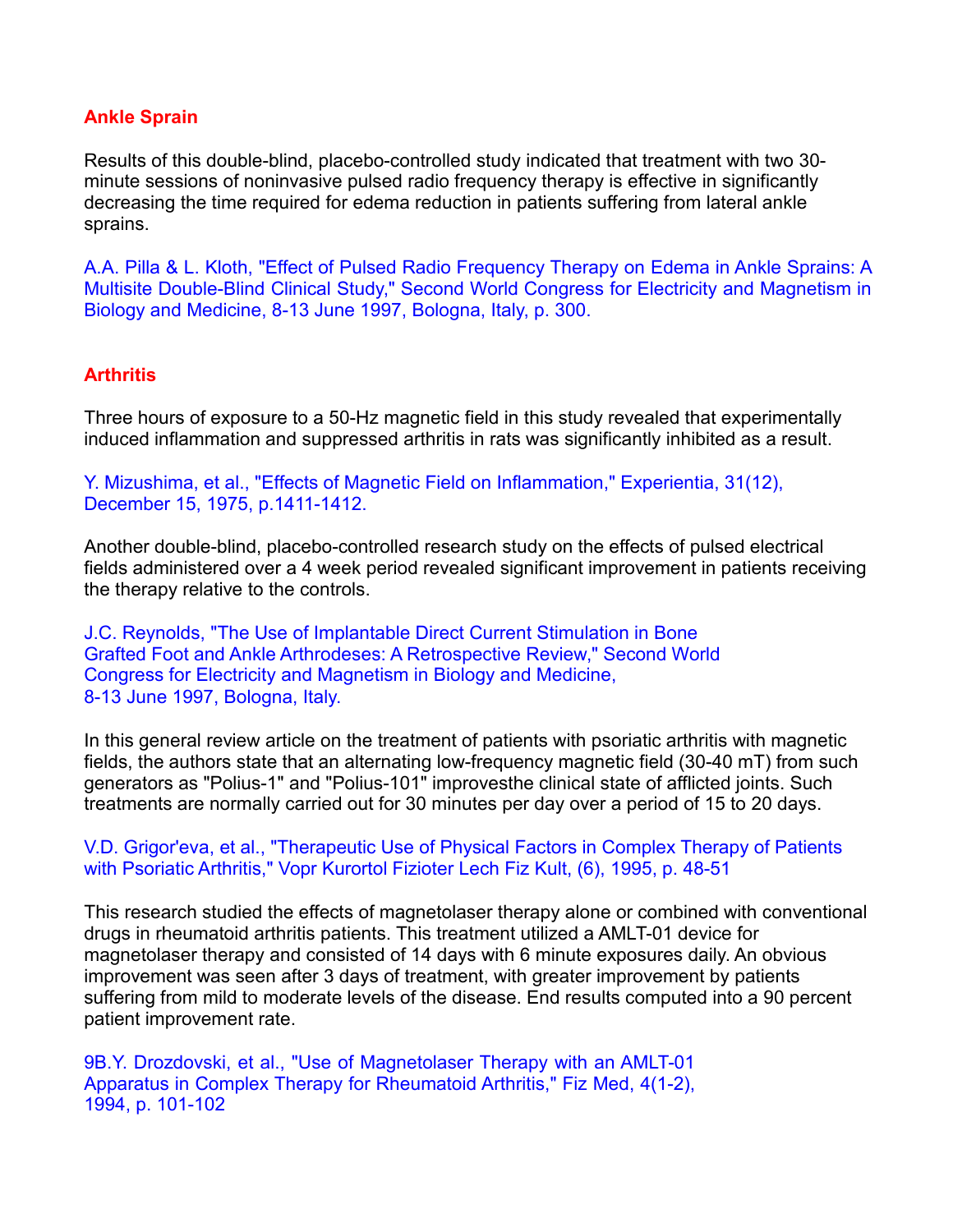This study on 7 to 14 year old juveniles suffering from rheumatoidarthritis examined effects of low-frequency magnetic fields from a Polius-1 device. Ten daily treatment exposures of 10 to 12 minutes each were conducted on three experimental groups. The three groups showed 58, 76, 37 percent beneficial effects from the treatment.

E.A. Shlyapok, et al., "Use of Alternating Low-Frequency Magnetic Fields in Combination with Radon Baths for Treatment of Juvenile Rheumatoid Arthritis," Vopr Kurortol Fizioter Lech Fiz Kult, 4,1992, p. 13-17.

Low frequency and constant magnetic fields in patients suffering from rheumatoid arthritis and osteoarthrosis was the focus of this study. Patients with stages 1 & 2 rheumatoid arthritis as well as patients with osteoarthrosis deformans, showed the beneficial effects from treatments. These low frequency, constant magnetic fields were found especially beneficial to the knees, ankles and wrists.

V.D. Grigor'eva, et al., "Therapeutic Application of Low-Frequency and Constant Magnetic Fields in Patients with Osteoarthritis Deformans and Rheumatoid Arthritis," Vopr Kurortol Fizioter Lech Fiz Kult, 4, 1980, p. 29-35.

## **Blepharitis (Infection of the Eyelid)**

Study results indicated that using a magnetic ointment containing reduced iron powder, with an alternating magnetic field had beneficial effects with patients suffering from chronic blepharitis.

V.A. Machekhin, et al., "A New Method for Treating Chronic Blepharitis Using Magnetic Compounds and an Alternating Magnetic Field," Vestn Oftalmol, 109(4), July-September 1993, p. 16-18.

## **Bone Fractures**

A group of 83 adults with ununited fractures were examined for the effects of bone grafting and pulsed electromagnetic fields for this study. Results showed a successful healing rate of 87 percent in the original 38 patients treated with bone grafts and PEMF for ununited fractures with wide gaps, malalignment, and synovial pseudarthrosis. Of the 45 patients that were not successfully treated with PEMF and had bone grafting, when re-treated with pulsing electromagnetic fields, achieved a 93 percent success rate.

C.A. Bassett, et al., "Treatment of Therapeutically Resistant Non-unions with Bone Grafts and Pulsing Electromagnetic Fields," Journal of Bone Joint Surg, 64(8), October 1982, p. 1214- 1220.

Examining the effects of pulsing electromagnetic fields on 125 patients suffering from ununited fractures of the tibial diaphysis, showed a healing success rate of 87%.

C.A. Bassett, et al., "Treatment of Ununited Tibial Diaphyseal Fractures with Pulsing Electromagnetic Fields," Journal of Bone Joint Surg, 63(4), April 1981, p. 511-523.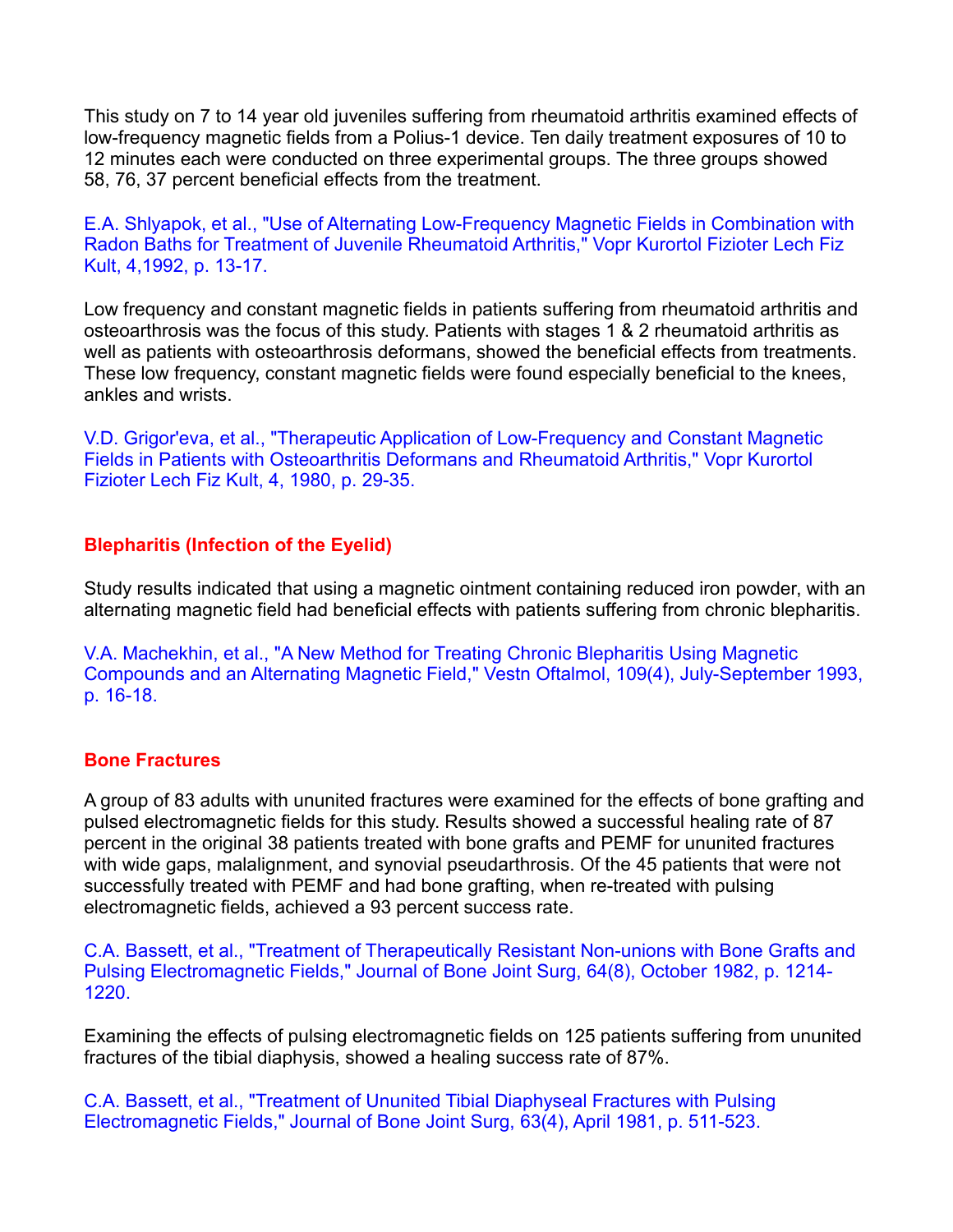Results of this study showed treatment with pulsed electromagnetic fields resulted in an overall success rate of at least 75 percent in patients suffering from tibial lesions.

## M.W. Meskens, et al., "Treatment of Delayed Union and Nonunion of the Tibia Pulsed Electromagnetic Fields. A Retrospective Follow-up," Bull Hosp Jt Dis Orthop Inst, 48(2), Fall 1988, p. 170-175.

This review article makes the following observations with respect to the use of pulsed electromagnetic fields in treating ununited fractures, failed arthrodeses, and congenital pseudarthroses. The treatment has been shown to be more than 90 percent effective in adult patients. In cases where union does not occur with PEMFs alone after approximately four months, PEMF treatment coupled with fresh bone grafts ensures a maximum failure rate of only 1 to 1.5 percent. For those with delayed union three to four months following fracture, PEMFs appear to be more successful than in patients treated with other conservative methods. For more serious conditions, including infected nonunions, multiple surgical failures, long-standing atrophic lesions, failed knee arthrodeses after removal of infected prostheses, and congenital pseudarthroses, PEMF treatment has exhibited success in most patients.

C.A. Bassett, "The Development and Application of Pulsed Electromagnetic Fields (PEMFs) for Ununited Fractures and Arthrodeses," Clin Plast Surg, 12(2), April 1985, p. 259-277.

Results of this study found that 35 of 44 nonunited scaphoid fractures 6 months or older healed in a mean time of 4.3 months during pulsed electromagnetic field treatment using external coils and a thumb spica cast.

## G.K. Frykman, et al., "Treatment of Nonunited Scaphoid Fractures Pulsed Electromagnetic Field and Cast," Journal of Hand Surg, 11(3), May 1986, p. 344-349.

This double-blind, placebo-controlled study examined the effects of pulsed electromagnetic fields in femoral neck fracture patients undergoing conventional therapy. PEMF treatment was started within two weeks of fracture, and patients were instructed to make use of the electromagnetic device for 8 hours per day over a 90-day period. Results showed beneficial effects relative to controls after 18 months of follow-up.

#### E. Betti, et al., "Effect of Electromagnetic Field Stimulation on Fractures of the Femoral Neck. A Prospective Randomized Double-Blind Study,"; Second World Congress for Electricity and Magnetism in Biology and Medicine, 8-13 June 1997, Bologna, Italy.

Results of this double-blind study showed significant healing effects of low frequency pulsing electromagnetic fields in patients treated with femoral intertrochanteric osteotomy for hip degenerative arthritis.

## G. Borsalino, et al., "Electrical Stimulation of Human Femoral Intertrochanteric Osteotomies. Double-Blind Study," Clin Orthop, (237), December 1988, . 256-263.

In this study, 147 patients with fractures of the tibia, femur, and humerus who had failed to benefit from surgery-received treatment with external skeletal fixation in situ and pulsed electromagnetic fields. Results indicated an overall success rate of 73 percent. Femur union was seen in 81 percent and tibia union in 75 percent.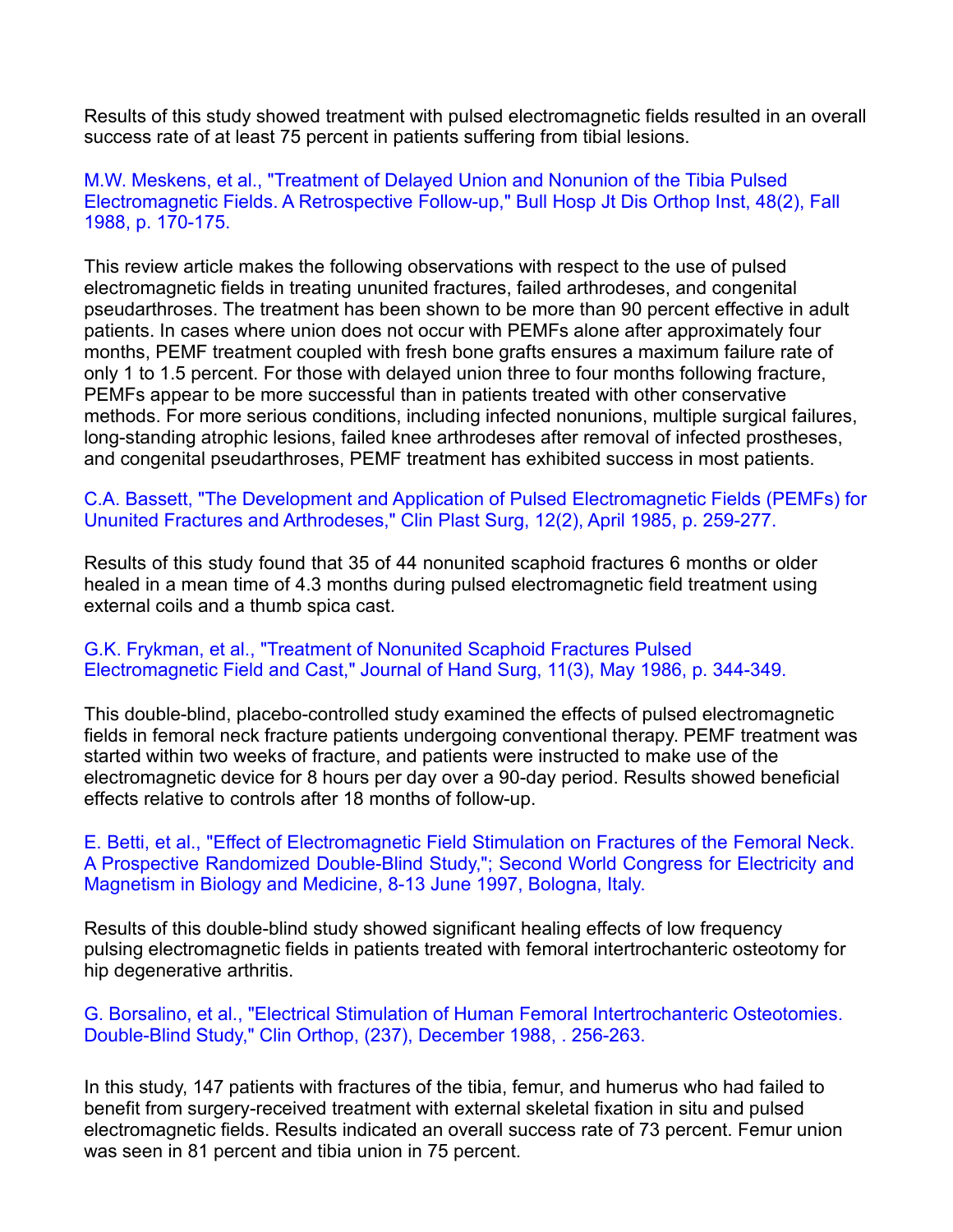M. Marcer, et al., "Results of Pulsed Electromagnetic Fields (PEMFs) in Ununited Fractures after External Skeletal Fixation," Clin Orthop, (190), November 1984, . 260-265

This study examined the effects of extremely low frequency electromagnetic fields (1-1000 Hz, 4 gauss) on new bone fractures of female patients. Results led the authors to suggest that EMF treatment accelerates the early stages of fracture healing.

O. Wahlstrom, "Stimulation of Fracture Healing with Electromagnetic Fields of Extremely Low Frequency (EMF of ELF)," Clin Orthop, (186), June 1984, . 293-301.

This study examined the preventive effects of low-frequency pulsing electromagnetic fields against delayed union in rat fibular osteotomies and diaphyseal tibia fractures in humans. Results indicated such treatment modulated and accelerated fracture union in both groups.

A.W. Dunn & amp; G.A. Rush, 3d, "Electrical Stimulation in Treatment of Delayed Union and Nonunion of Fractures and Osteotomies," Southern Medical Journal, 77(12),December 1984, . 1530-1534.

This article discusses the cases of two children with bone malunion following lengthening of congenitally shortened lower legs. Pulsed sinusoidal magnetic field treatment was beneficial for both patients.

F. Rajewski & amp; W. Marciniak, "Use of Magnetotherapy for Treatment of Bone Malunion in Limb Lengthening. Preliminary Report," Chir Narzadow RuchuOrtop Pol, 57(1-3), 1992,. 247- 249.

Results of this study showed that 13 of 15 cases of long bone nonunion treated with pulsed electromagnetic fields in combination with Denham external fixator united within several months.

R.B. Simonis, et al., "The Treatment of Non-union Pulsed Electromagnetic Fields Combined with a Denham External Fixator," Injury, 15(4), January 1984, . 255-260.

Results of this study found electromagnetic field stimulation to be an effective treatment for nonunion among a group of 37 French.

L. Sedel, et al., "Acceleration of Repair of Non-unions electromagnetic Fields," Rev Chir Orthop Reparatrice Appar Mot, 67(1), 1981, . 11-23.

Results of this study found treatment induced pulsing to be beneficial in patients suffering from non-unions unresponsive to surgery.

J.C. Mulier &; F. Spaas, "Out-patient Treatment of Surgically Resistant Nonunions Induced Pulsing Current -Clinical Results," Arch Orthop Trauma Surg, 97(4), 1980,.293-297.

In this interview with Dr. C. Andrew L. Bassett, a physician researching the use of pulsed electromagnetic fields for the past 30 years at Columbia University's Orthopedic Research Lab, Dr. Bassett notes that approximately 10,000 of the 12,000-plus orthopedic surgeons in the U.S. have used pulsed electromagnetic fields on at least one patient. Many such surgeons have incorporated the therapy on a more regular basis. He estimates that a total of at least 65,000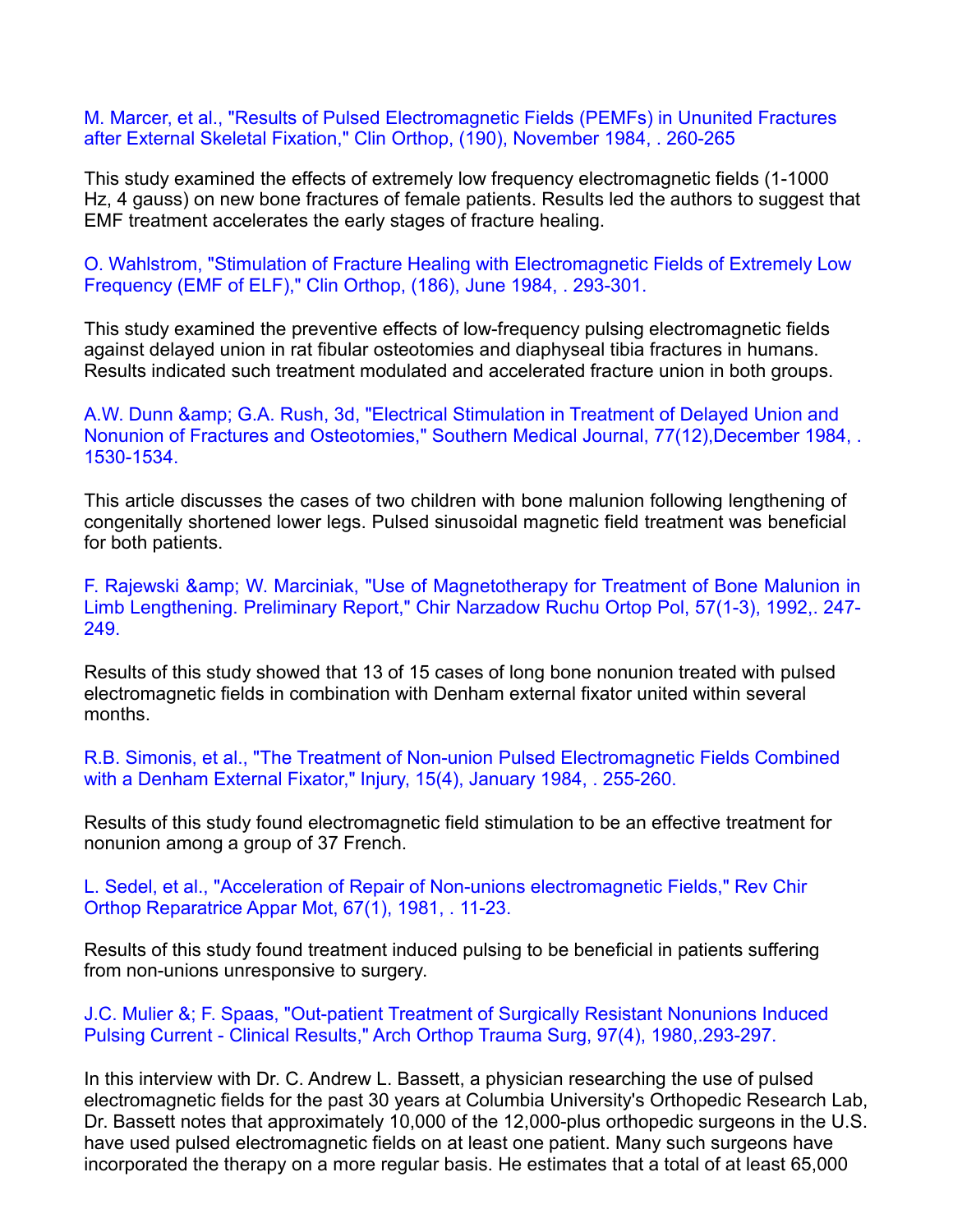patients nationwide have received the treatment, with a probable success rate of between 80 and 90 percent. Use of the treatment has been primarily in patients suffering from non-united fractures, fusion failures, and pseudoarthrosis.

## C.A. Bassett, "Conversations with C. Andrew L. Bassett, M.D. Pulsed Electromagnetic Fields. A Noninvasive Therapeutic Modality for Fracture Nonunion (Interview)," Orthop. Review, 15(12)1986 781-795.

Results of this study showed pulsed electromagnetic fields to have beneficial healing effects in patients suffering from difficult to treat and surgically resistant bone non-unions.

This review article notes that the use of pulsed electromagnetic fields began in 1974, and that 250,000 nonunion patients have received the treatment since. The author argues that success rates are comparable to those of bone grafting, and that PEMF treatment is more cost-effective and free of side effects. The FDA approved PEMF use in 1982, although it remains widely unused due to physician misunderstanding and lack of knowledge concerning the treatment.

A. Bassett, "Therapeutic Uses of Electric and Magnetic Fields in Orthopedics,"in D.O. Carpenter &; S. Ayrapetyan, (eds.), Biological Effects of Electric and Magnetic Fields. Volume II: beneficial and Harmful Effects, San Diego: Academic Press, 1994, . 13-48.

This 7-year study examined data on more than 11,000 cases of nonunions treated with pulsed electromagnetic fields for up to 10 to 12 hours per day. Results indicated an overall success rate of 75 percent.

A.A. Goldberg, "Computer Analysis of Data on More than 11,000 Cases of Ununited Fracture Submitted for Treatment with Pulsing Electromagnetic Fields," Bioelectrical Repair and Growth Society, Second Annual Meeting, 20-22 September 1982, Oxford, UK, . 61.

This study examined the effects of low-frequency electromagnetic fields (1-1000 Hz) on middle-aged female patients suffering from fresh radius fractures. Results showed significant increases in scintimetric activity surrounding the fracture area after two weeks of EMF treatment relative to controls.

O. Wahlstrom, "Electromagnetic Fields Used in the Treatment of Fresh Fractures of the Radius," Bioelectrical Repair and Growth Society, Second Annual Meeting, 20-22 September 1982, Oxford, UK, . 26.

This study examined the effects of constant magnetic fields in patients suffering from fractures. Results showed that magnetic exposure reduced pain and the onset of edema shortly after trauma. Where edema was already present, the treatment exhibited marked anti-inflammatory effects. The strongest beneficial effects occurred in patients suffering from fractures of the ankle joints.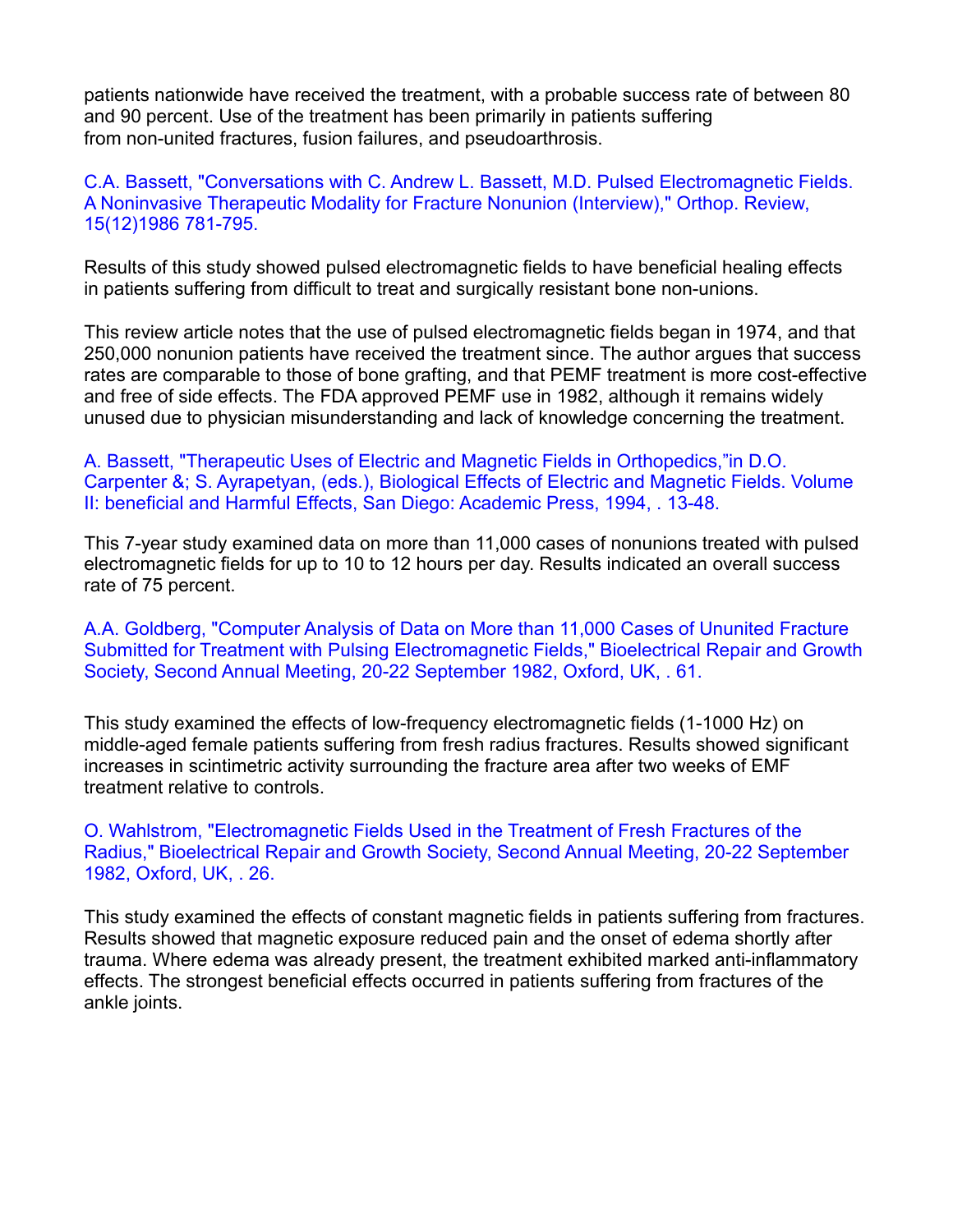G.B. Gromak & amp; G.A. Lacis, "Evaluations of the Efficacy of Using a Constant Magnetic Field in Treatment of Patients with Traumas," in I. Detlav, (ed.), Electromagnetic Therapy of Injuries and Diseases of the Support-Motor Apparatus. International Collection of Papers, Riga, Latvia: Riga Medical Institute, 1987, . 88-95.

Results of this study found that 10 hours per day of electromagnetic stimulation (1.0-1.5 mV) produced complete union in 23 of 26 patients receiving the treatment for nonjoined fractures.

A.F. Lynch & amp; P. MacAuley, "Treatment of Bone Non-Union Electromagnetic Therapy," Ir Journal of Med Sci, 154(4), 1985, . 153-155.

This review article looks at the history of pulsed electromagnetic fields as a means of bone repair. The author argues that success rates have been either superior or equivalent to those of surgery, with PEMF free of side effects and risk.

C.A.L. Bassett, "Historical Overview of PEM-Assisted Bone and Tissue Healing, " Bioelectromagnetics Society, 10th Annual Meeting, 19-24 June 1988, Stamford, CT, . 19.

#### **Bronchitis**

Results of this double-blind, placebo-controlled study indicated that both lowfrequency electromagnetic field treatment and treatment with pulsed electromagnetic fields proved effective in patients suffering from chronic bronchitis when coupled with standard drug therapies. Magnetic field treatment consisted of a total of 15 15-20-minute daily exposures.

V.M. Iurlov, et al., "The Efficacy of the Use of Low-Frequency Electromagnetic Fields in Chronic Bronchitis," Voen Med Zh, 3, 1989, . 35-36.

#### **Cancer**

Results of this study found that prolonged exposure to a 7-tesla uniform static magnetic field for a period of 64 hours inhibited growth of three human tumor cell lines in vitro.

R.R. Raylman, et al., "Exposure to Strong Static Magnetic Field Slows the Growth of Human Cancer Cells in Vitro," Bioelectromagnetics, 17(5), 1996, . 358-363.

This study examined the effects of a rotational magnetic field on a group of 51 breast cancer patients. Results showed a significant positive response in 27 of them.<br>N.G. Bakhmutskii, et al., "The Assessment of the Efficacy of the Effect of a Rotational

Magnetic Field on the Course of the Tumor Process in Patients with Generalized Breast Cancer," Sov Med, (7),1991, . 25-27.

Results of this study indicated that exposure to a rotational magnetic field inhibited Walker's carcinoma tumor growth as much as 90 percent in some cases.

N.G. Bakhmutskii, et al., "The Growth Dynamics of Walker Carcinosarcoma During Exposure to a Magnetic Eddy Field," Vopr Onkol, 37(6), 1991, . 705-708.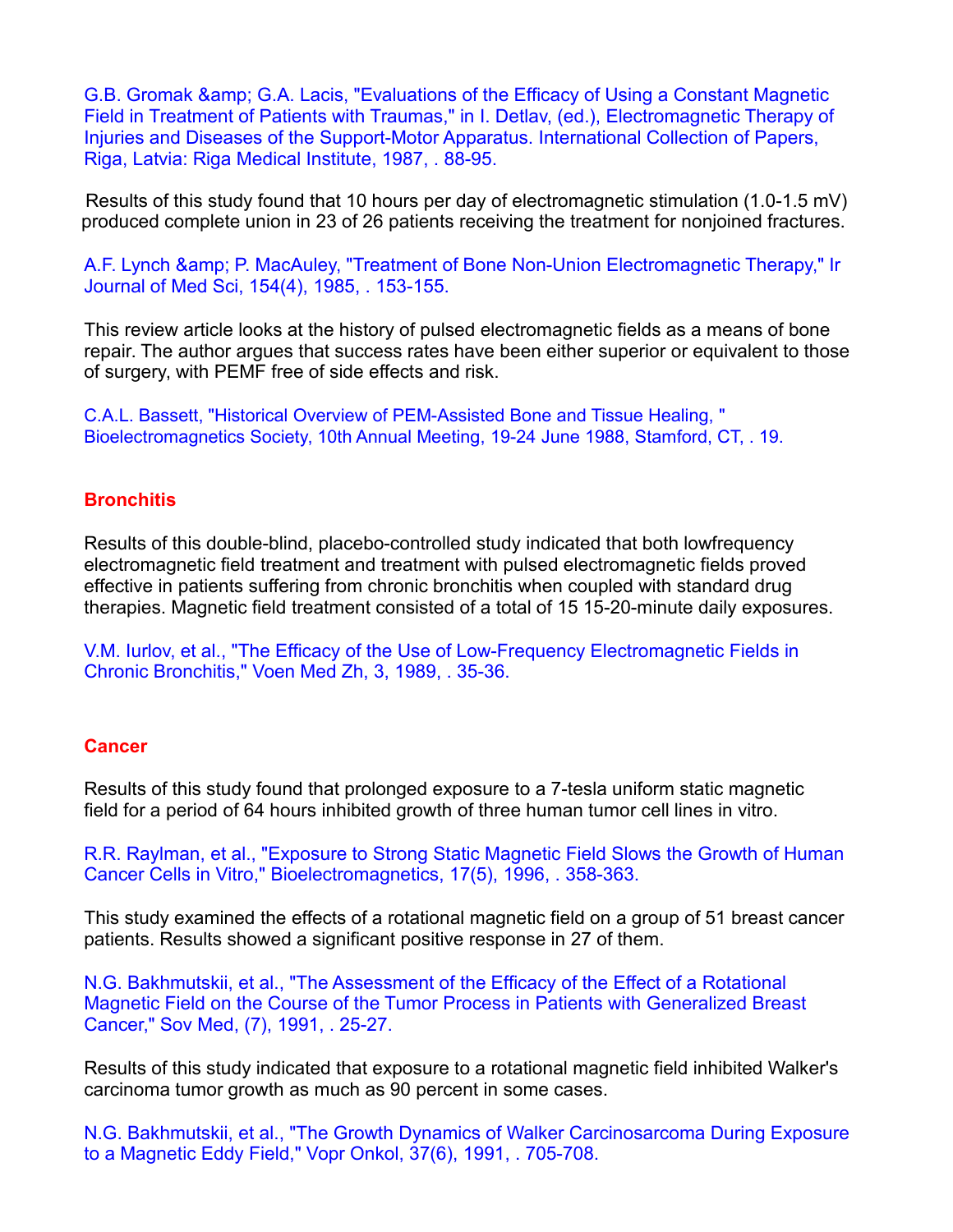Results of this study indicated that pulsed magnetic field stimulation increased the incorporation of antitumor agents into cells, and thus increased antitumor activity shifting the cell cycle to a proliferative from a nonproliferative phase.

Y. Omote, "An Experimental Attempt to Potentiate Therapeutic Effects of Combined Use of Pulsing Magnetic Fields and Antitumor Agents," Nippon Geka Gakkai Zasshi, 89(8), August 1988, .. 1155-1166.

Results of this study found that 20-30 sessions ofmagnetotherapy administered preoperatively exhibited antitumor effects in patients suffering from lung cancer.

L.S. Ogorodnikova, et al., "Morphological Criteria of Lung Cancer Regression Under the Effect of Magnetotherapy," Vopr Onkol, 26(1), 1980, . 28-34.

This study examined the effects of microwave resonance therapy (MRT) in patients suffering from various forms of cancer. Results showed that MRT treatment prior to surgery reduced the spread of cancer-associated conditions and reduced the risk associated with surgery in 87 percent of patients. MRT applied postoperatively had beneficial effects in 68 percent.<br>D.V. Miasoedov, et al., "Experience with the Use of Microwave Resonance Therapy as a

Modifying Factor in Oncological Therapy," Abstracts of the First All- Union Symposium with International Participation, May 10-13, 1989, Kiev, Ukraine, .. 313-315.

Results of this study proved that the combination of weak pulsed electromagnetic fields with antioxidant supplementation is beneficial in the treatment of patients suffering from tongue cancer, improving speech, pain control, and tolerance to chemotherapy.

U. Randoll & R.M. Pangan, "The Role of Complex Biophysical-Chemical Therapies for Cancer," Bioelectrochem Bioenerg, 27(3), 1992, . 341-346.

Results of this controlled study indicated that treatment with a constant magnetic field significantly improved long-term (3-year) survival time in patients undergoing radiation therapy for cancer of the throat. Constant magnetic field therapy consisted of the application of 300 mT for 30 minutes to tumor and metastasizing regions immediately prior to each irradiation.

## V.G. Andreev, et al., "Radiomodifying Effect of a Constant Magnetic Field in Radiation Therapy of Patients with Cancer of the Throat," Fizicheskaia Meditzina, 4(1-2), 1994,. 92.

Results of this Russian study indicated that the use of whole body eddy magnetic fields, coupled with more conventional cancer therapies (including magnetotherapy) is effective in the treatment of patients suffering from a variety of different malignancies.

# V. Smirnova, "Anti-Tumorigenic Action of an Eddy Magnetic Field," Vrach, 2, 1994, . 25-26

This article reports on the case of a 48-year-old-woman with breast cancer who was treated successfully with magnetotherapy. Infiltration showed a marked decrease following 30 whole body exposures to an eddy magnetic field for 60 minutes. One metastatic node disappeared while the size of others was reduced following 60 such exposures. A total regression of tumor and metastases was seen following the completion of a course of 110 exposures.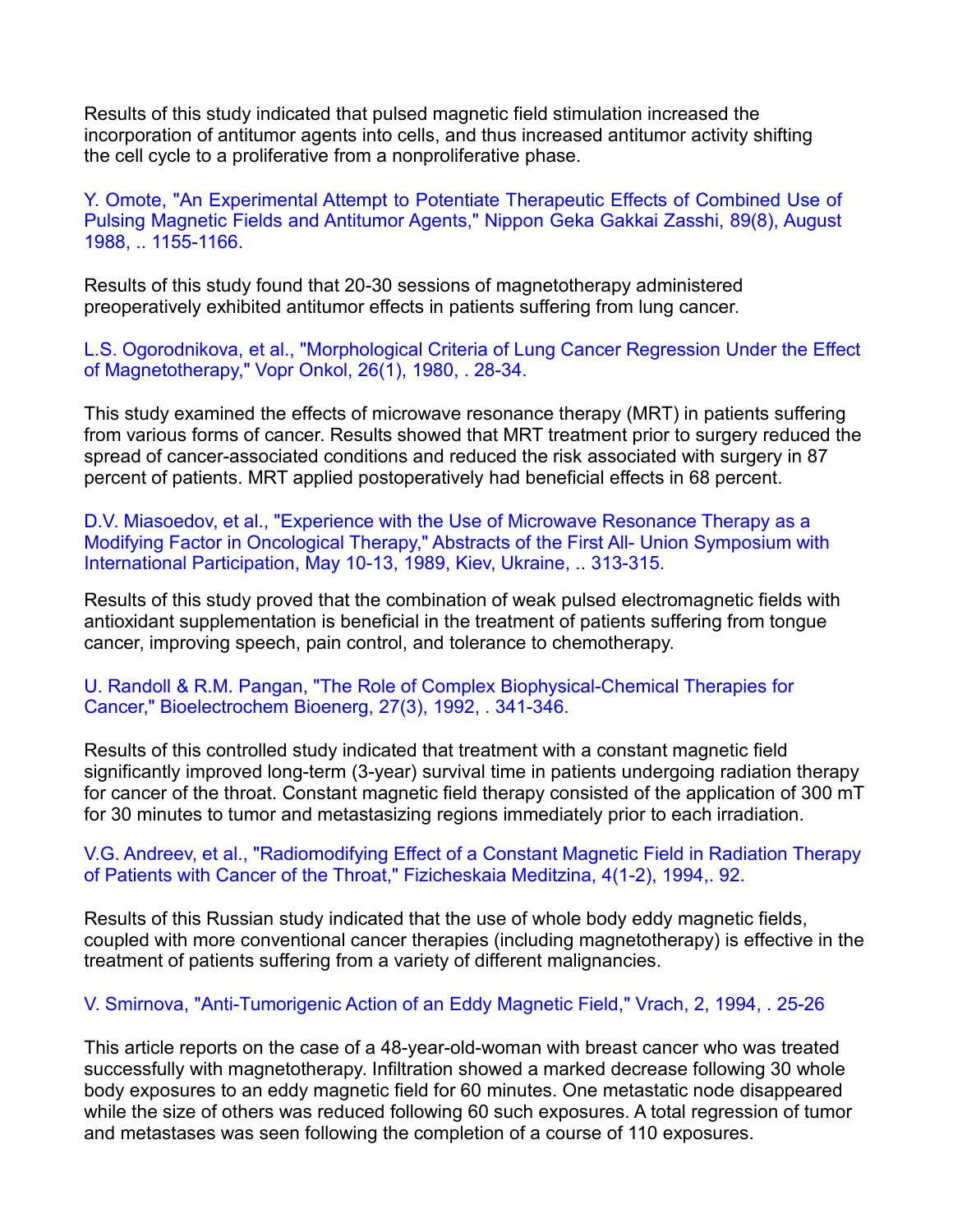N.G. Bakhmutskii, et al., "A Case of Successful Treatment of a Patient with Breast Cancer Using a Rotating Electromagnetic Field," Soviet Medicine, 8, 1991, . 86-87.

This study examined the effects of whole body magnetic fields (16.5-35 G, 50-165 Hz) on patients suffering from different forms of cancer. Treatment consisted of 15 cycles, each 1-20 = minutes in duration, and was coupled with more traditional cancer therapies. Results showed that the magnetotherapy had overall beneficial effects, particularly with respect to improved immune status and postoperative recovery.

V.A. Lubennikov, et al., "First Experience in Using a Whole-Body Magnetic Field Exposure in Treating Cancer Patients," Vopr Onkol, 41(2), 1995, . 140-141.

#### **Heart Disease**

Results of this study found that the addition of magnetotherapy to the treatment of patients suffering from ischemic heart disease and osteochondrosis led to clinical improvements.

I. Rodin, et al., "Use of Low-Intensity Eddy Magnetic Field in the Treatment of Patients with Skin Lymphomas," Voen Med Zh, 317(12), 1996, . 32-34.

Results of this study involving 23 parasystolic children found that low-frequency magnetic field exposure improved humoral and cellular processes involved in the regulation of cardiac rhythm.

M.A. Dudchenko, et al., "The Effect of Combined Treatment with the Use of Magnetotherapy on the Systemic Hemodynamics of Patients with Ischemic Heart Disease and Spinal Osteochondrosis," Lik Sprava, (5), May 1992, . 40-43.

The authors of this study report on their development of a polymagnetic system called Avrora- MK-01 used to administer impulse magnetic fields to diseases of the leg vessels. Results indicated positive effects on peripheral capillaries in 75- 82 percent of patients receiving the treatment at a pre-gangrene stage.

E.M. Vasil'eva, et al., "The Effect of a Low-frequency Magnetic Field on Erythrocyte Membrane Function and on the Prostanoid Level in the Blood Plasma of Children with Parasystolic Arrhythmia," Vopr Kurortol Fizioter Lech Fiz Kult, (2), March-April 1994, . 18-20.

Results of this study showed exposure to low-frequency alternating magnetic fields had beneficial effects in children with primary arterial hypertension, as seen in the attenuation of sympathetic and vagotonic symptoms.

Y.B. Kirillov, et al., "Magnetotherapy in Obliterating Vascular Diseases of the Lower Extremities," Vopr Kurortol Fizioter Lech Fiz Kult, (3), May-June 1992, . 14-17.

This study demonstrated that traveling pulsed magnetic field and magnetic laser treatment produced beneficial effects in patients suffering from the initial stages of essential hypertension.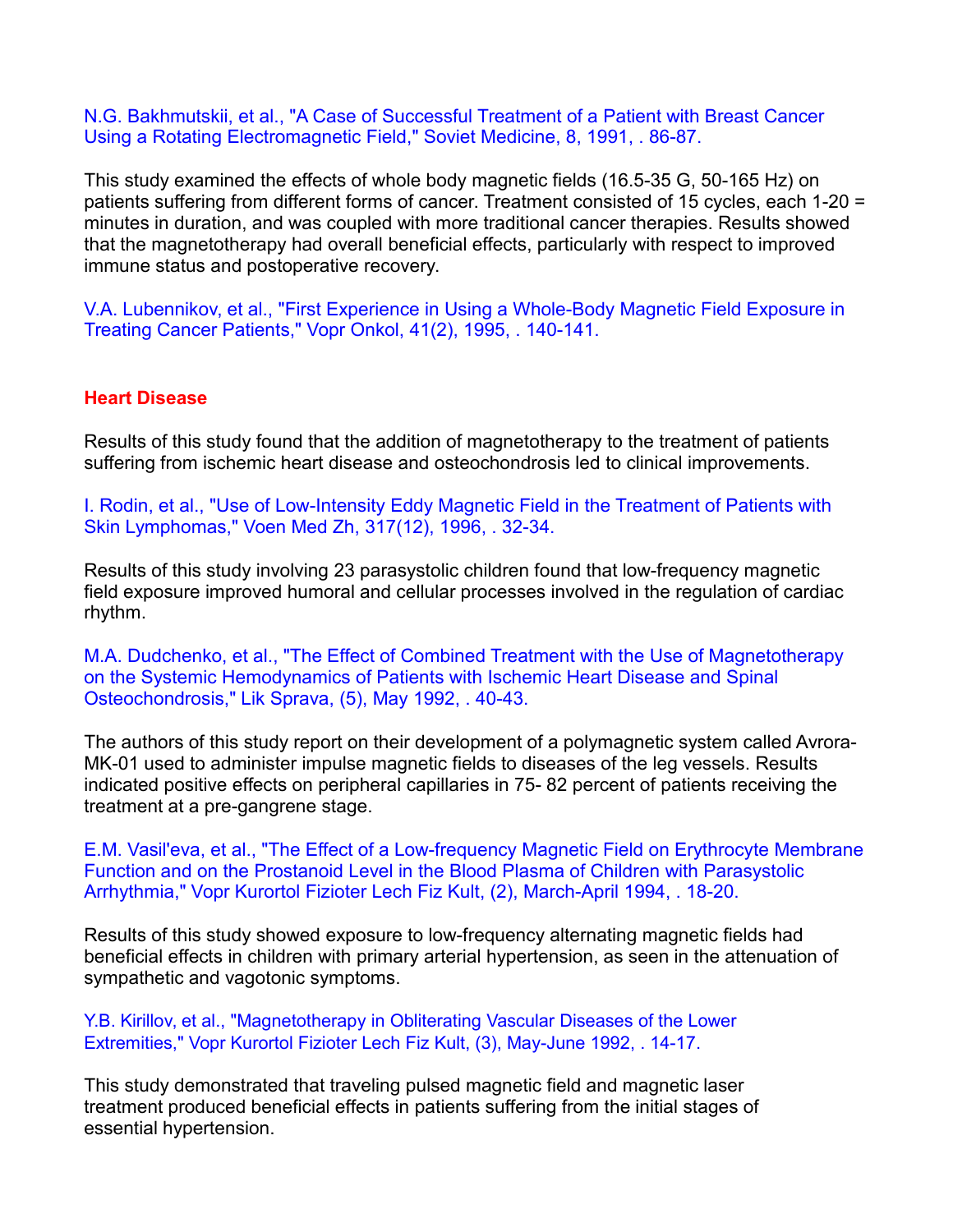V.S. Zadionchenko, et al., "Prognostic Criteria of the Efficacy of Magnetic and Magnetic-laser Therapy in Patients with the Initial Stages of Hypertension," Vopr Kurortol Fizioter Lech Fiz Kult, (1), January-February 1997, . 8-11.

In this article, the authors propose a new approach to treating atherosclerosis through the alteration of biophysical properties both intracellularly and extracellularly. Citing their own preliminary data, they suggest atherosclerotic lesions might be selectively resolved without harming normal blood vessels allowing the lesions to take up the magnetically excitable submicron particles and then applying an external alternating electromagnetic field.

R.T. Gordon & D. Gordon, "Selective Resolution of Plaques and Treatment of Atherosclerosis Biophysical Alteration of "Cellular" and "Intracellular" Properties," Medical Hypotheses, 7(2), February 1981, . 217-229.

This study examined the effects of constant MKM2-1 magnets on essential hypertension patients. Results indicated the treatment decreased arterial pressure in stage II patients, with magnetotherapy being shown to produce beneficial effects on the central hemodynamics and microcirculation.

S.G. Ivanov, et al., "The Magnetotherapy of Hypertension Patients," Ter Arkh, 62(9), 1990, . 71-74.

Results from several recent studies conducted the author are reviewed. Conclusions are that pulsed electromagnetic fields exhibit protective effects against necrosis from acute ischemia in rats, cerebral infarcts in rabbits, and myocardium infarcts in rats.

R. Cadossi, "Protective Effect of Electromagnetic Field Exposure on Acute Soft Tissue Ischaemic Injury," Second World Congress for Electricity and Magnetism in Biology and Medicine, 8-13 June 1997, Bologna, Italy.

This study examined the effects of extremely high frequency electromagnetic radiation (EHF EMR) in 93 patients suffering ischemic heart disease. EHF treatment consisted of 10 to 15 exposures of the lower end of the sternum from a 'Yav'-1-7,1 device. Treatment was performed five times weekly for a total of 30 minutes per day, with drug therapy being maintained during this period. Positive results tended to occur after 5 to 6 treatment sessions, with a good or satisfactory response being reported in 82 of 93 patients, and lasting as long as 11 months after hospital release.

#### I.E. Ganelina, et al., "Electromagnetic Radiation of Extremely High Frequencies in Complex Therapy for Severe Stenocardia," Millimetrovie Volni v Biologii I Meditcine, (4), 1994, . 17-21.

This review article concerning the clinical application of electromagnetic fields notes that microwave therapy has been shown to improve local circulation and vascular tone, increase the volume of functional capillaries, lower hypertension, stimulate protein and carbohydrate metabolism, stimulate the pituitary-adrenal system, produce anti-inflammatory effects, and improve digestive organ function. Studies have shown decimeter wave therapy capable of stimulating the secretory function of the stomach, as well as blood circulation, respiratory function, and the immune system. Side effects have been reported in both human and animal studies.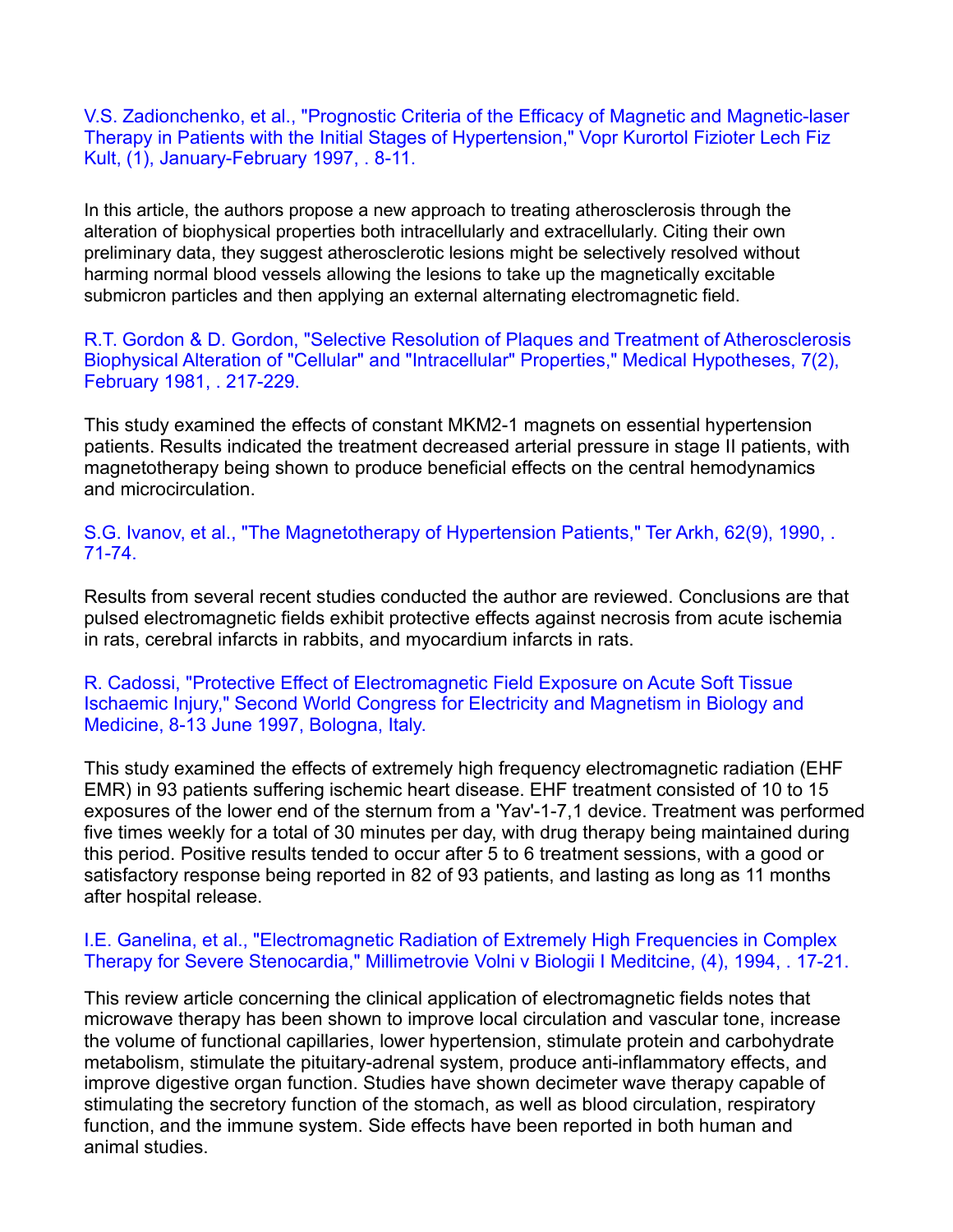V.V. Orzeshkovskii, et al., "Clinical Application of Electromagnetic Fields," in I.G Akoevs & V.V. Tiazhelov, (eds.), Topics of Experimental and Applied Bioelectromagnetics. A Collection of Research Papers, Puschcino, USSR, USSR Academy of Sciences, Biological Sciences Research Center, 1983, . 139-147.

In this study, 30 myocardial infarction patients received millimeter-wave (MW) therapy in the form of 10 exposures of 30 minutes per day, with a 2-day interruption after the fifth exposure. Patients continued conventional drug treatment during the MW therapy period. Better results were seen in those patients exposed to the MW therapy relative to an equal number of patients receiving conventional treatment only.

N.N. Naumcheva, "Effect of Millimeter Waves on Ischemic Heart Disease Patients," Millimetrovie Volni v Biologii I Meditcine, (3), 1994, . 62-67.

This study examined the effects of millimeter wave therapy in approximately 450 patients suffering from a variety of diseases, including those of the musculoskeletal, digestive, pulmonary, and nervous systems.Treatment consisted of 25-30 minutes per day using the "Porog-1" apparatus and generally lasted for a period of up to 10 days. Results showed positive effects in over 87 percent of the patients.

A.P. Dovganiuk & A.A. Minenkov, "The Use of Physical Factors in Treating Chronic Arterial Insufficiency of the Lower Limbs," Vopr Kurortol Fizioter Lech Fiz Kult, (5), 1996, . 7-9.

Results of this study found that the use of magnetophore therapy (constant magnets applied to adrenal regions 10 hours per day for 15 days) significantly improved symptoms associated with hypertension in about 35 percent of patients studied, with mild improvement seen in 30 percent, and no improvement in 35 percent. Patients receiving decimeter-band waves (460 MHz, field intensity of 35-45 W, for 10-15 minutes per day for a total of 15 days) experienced similar results.

V.V. Orzheshovski, et al., "Efficacy of Decimeter-Band Waves and Magnetophore Therapy in Patients with Hypertension," Vrach Delo, (1), 1982, . 65-67.

Results of this placebo-controlled study demonstrated a 76-percent effectiveness rate for running impulse magnetic field therapy in a group of arterial hypertensive patients. Treatment consisted of two 25-minute exposures per day over a period of 10-20 total exposures, at frequencies of 10 or 100 Hz and magnetic field intensity of 3 or10 mT.

L.L.Orlov, et al., " Indications for Using a New Magnetotherapeutic Method in Arterial Hypertension," Soviet Medicine, (8), 1991, . 23-24.

This study examined the efficacy of the reinfusion of autologous blood following magnetic field exposure in hypertensive patients. Positive effects were found in 92 percent of patients receiving the treatment.

I.G. Alizade, et al., "Magnetic Treatment of Autologous Blood in the Combined Therapy of Hypertensive Patients," Vopr Kurortol Fizioter Lech Fiz Kult, (1), 1994, . 32-33

This double-blind, placebo-controlled study examined the effects of magnetotherapy in patients suffering from first-or second-stage hypertension. A magnetic field of 50 Hz, 15-25 mT was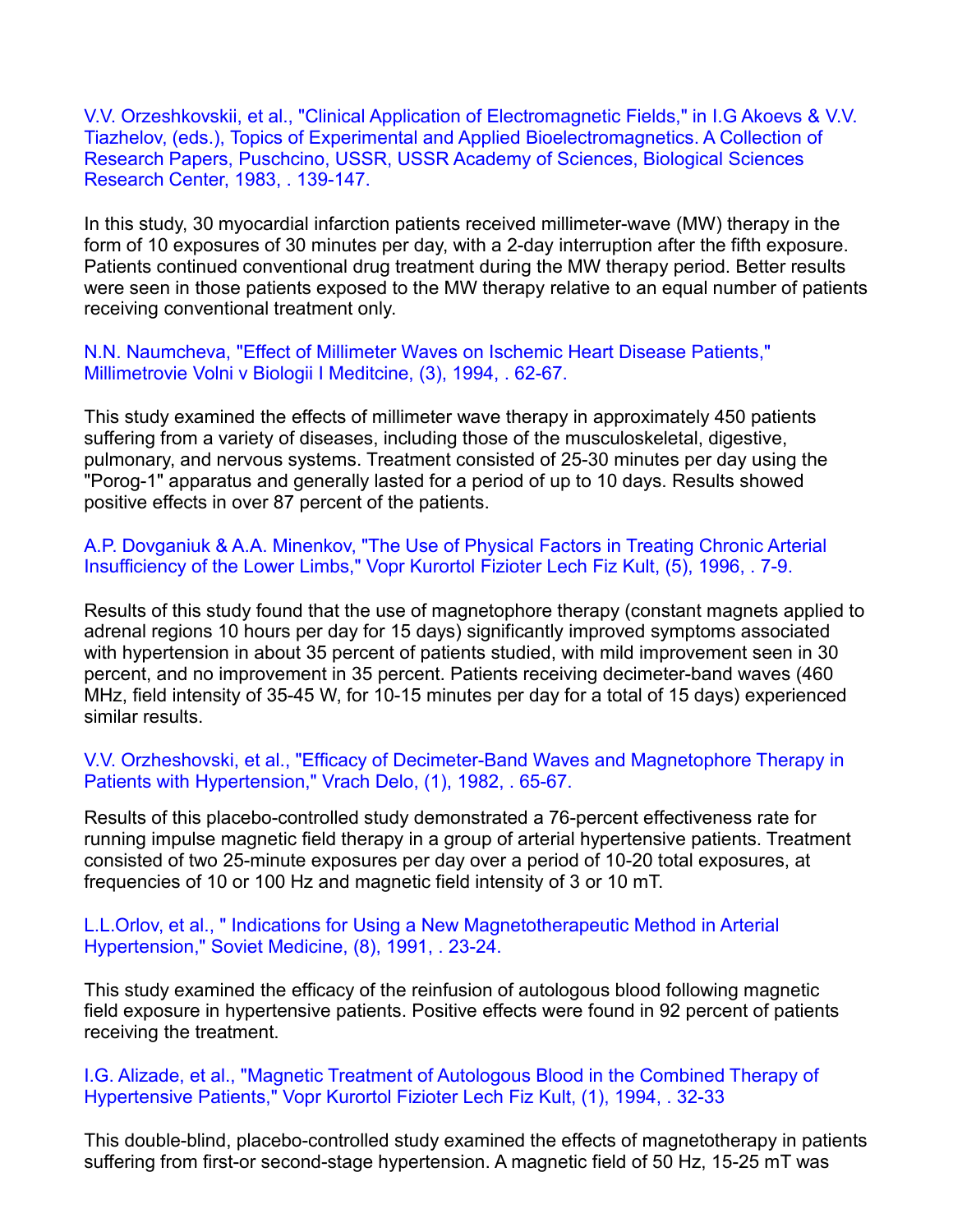applied to acupuncture points He-Gu and Shen'-Men for 15-20 seconds per day for a total of 9- 10 days. Results: The treatment improved headaches in 88 percent of patients, dizziness in 89 percent, and irritability in 88 percent.In general, 95 percent of hypertensive patients experienced beneficial effects from the treatment, and the morbidity rate decreased twofold following one course extended over a period of 5-6 months.

E.V. Rolovlev, "Treatment of Essential Hypertension Patients an Alternating Magnetic Field Puncture," All-Union Symposium: Laser and Magnetic Therapy in Experimental and Clinical Studies, June 16-18, 1993, Obninsk, Kaluga Region, Russia, . 221-223.

This placebo-controlled study examined the effects of constant and of running magnetic fields in patients suffering from stage II hypertension. Results found that constant magnetic fields exhibited benefits in 68 percent of patients treated, and running magnetic fields were helpful in 78 percent. Only 30 percent of controls showed improvement. Constant magnetic field treatment consisted of constant magnets applied to the inner side of the wrist on each hand for 35-40 minutes daily over a period of 7-10 days. Running magnetic field treatment involved the use of a "Alimp-1" apparatus for 20 minutes per day for a total of 12- 15 days.

#### S.G. Ivanov, et al., "Use of Magnetic Fields in the Treatment of Hypertensive Disease, " Vopr Kurortol Fizioter Lech Fiz Kult, (3), 1993, . 67-69.

This double-blind, placebo-controlled study found that magnetotherapy was effective in the treatment of symptoms associated with stage II hypertension, such as headache, dizziness, and cardiodynia. The therapy consisted of permanent circular magnets (16 mT) applied to the inner forearm for 30-45 minutes per day over a period of 10 sessions.

## S.G. Ivanov, "The Comparative Efficacy of Nondrug and Drug Methods of Treating Hypertension, " Ter Arkh, 65(1), 1993, . 44-49.

This controlled study examined the effects of magnetotherapy in patients suffering from neurocirculatory hypotension (low blood pressure) or hypertension (high blood pressure). Treatment consisted of a running pulsed magnetic field generated an "ALIMP" device (0.5 mT, 300 Hz) administered for 20 minutes per day over a course of 10 days. Patients suffering from hypotension did not benefit significantly from the magnetotherapy. Hypertension patients, however, showed a marked improvement with respect to symptoms including headache, chest pain, extremity numbness, abnormal systolic and diastolic blood pressure, and work capacity.

#### L.L. Orlov, et al., "Effect of a Running Pulse Magnetic Field on Some Humoral Indices and Physical Capacity in Patients with Neurocirculatory Hypo- and Hypertension," Biofizika, 41(4), 1996, . 944-948.

This double-blind, placebo-controlled study found that low-frequency, lowintensity electrostatic fields (40-62 Hz) administered for 12-14 minutes per day helped normalize blood pressure in patients suffering from ertension. T.A. Kniazeva, "The Efficacy of Low-Intensity Exposures in Hypertension," Vopr Kurortol Fizioter Lech Fiz Kult, 1, 1994, . 8-9.

This study examined the effects of low-frequency alternating magnetic fields in patients suffering from arteriosclerosis or osteoarthrosis deformans. Treatment involved 10-15 minute daily leg exposures over a total of 15 days. Results showed the treatment to be effective in 80 percent of arteriosclerosis patients and 70 percent of those with osteoarthrosis formans.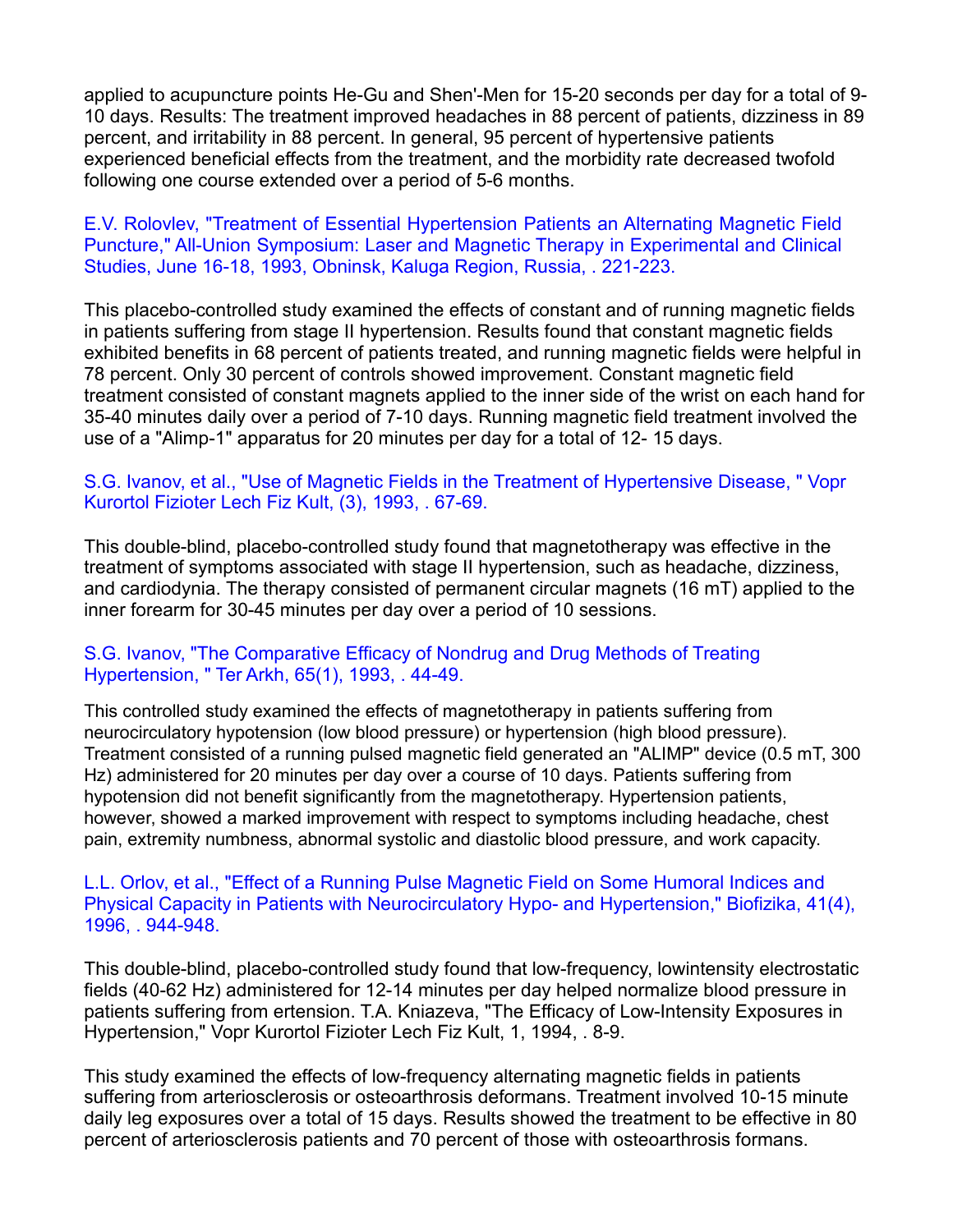A.G. Kakulia, "The Use of Sonic Band Magnetic Fields in Various Diseases," Vopr Kurortol Fizioter Lech Fiz Kult, 3, 1982, . 18-21.

This study examined the effects of low-frequency magnetic fields (25 mT) in patients suffering atherosclerotic encephalopathy. Treatment involved 10-15 minute daily exposures over a total of 10-15 applications. Results showed clinical improvements with respect to chest pain, vertigo, headache, and other symptoms.

S.S. Gabrielian, et al., "Use of Low-Frequency Magnetic Fields in the Treatment of Patients with Atherosclerotic Encephalopathy," Vopr Kurortol Fizioter Lech Fiz Kult, 3, 1987, . 36-39.

## **Chronic Venous Insufficiency**

This study examined the effects of alternating magnetic fields (15-20 minutes per day over a period of 20 days) in patients suffering from chronic venous insufficiency, varicose veins, and trophic shin ulcers. Results showed good effects in 236 of the 271 patients receiving the treatment. Thirty-four patients reported satisfactory effects. Only one patient experienced no effects.

E.I. Pasynkov, et al., "Therapeutic Use of Alternating Magnetic Field in the Treatment of Patients with Chronic Diseases of the Veins of the Lower Limbs," Vopr Kurortol Fizioter Lech Fiz Kult, 5, 1976, . 16-19.

This review article notes that magnetotherapy in a variety of forms has been successfully used in the treatment of chronic venous insufficiency and is a commonly used physical therapy for the condition.

A.P. Dovganiuk, "Balneologic and Physical Therapy of Chronic Venous Insufficiency of Extremities," Vopr Kurortol Fizioter Lech Fiz Kult, 2, 1995, . 48-49.

This study examined the effects of running impulse magnetic fields in patients suffering from vessel obliteration diseases ofthe legs. Treatment consisted of 15- 20 whole body exposures (0.5-5 mT, 1-2 Hz) lasting 15-20 minutes each. Results showed treatment led to a significant reduction in the number of patients experiencing leg pain while at rest. Among patients previously unable to walk a 500-m distance, 52 percent were able to complete the distance following treatment. Circulation improved in 75-82 percent of patients.

Y.B. Kirillov, et al., "Magnetotherapy for Obliterative Disease of the Vessels of the Legs," Vopr Kurortol Fizioter Lech Fiz Kult, 3, 1992, .. 14-17.

#### **Dental Problems**

This placebo-controlled study examined the effects of micromagnets in the treatment of periodontal disease. Micromagnets were attached to the skin over areas of inflammation for a period ranging from 1 to 8 days, with the number of magnets used at once varying from 1 to 6.<br>The course of treatment lasted as long as 4 weeks. Results indicated that patients receiving the micromagnet therapy experienced earlier and more trouble-free recoveries following oral surgery, as well as less pain relative to controls.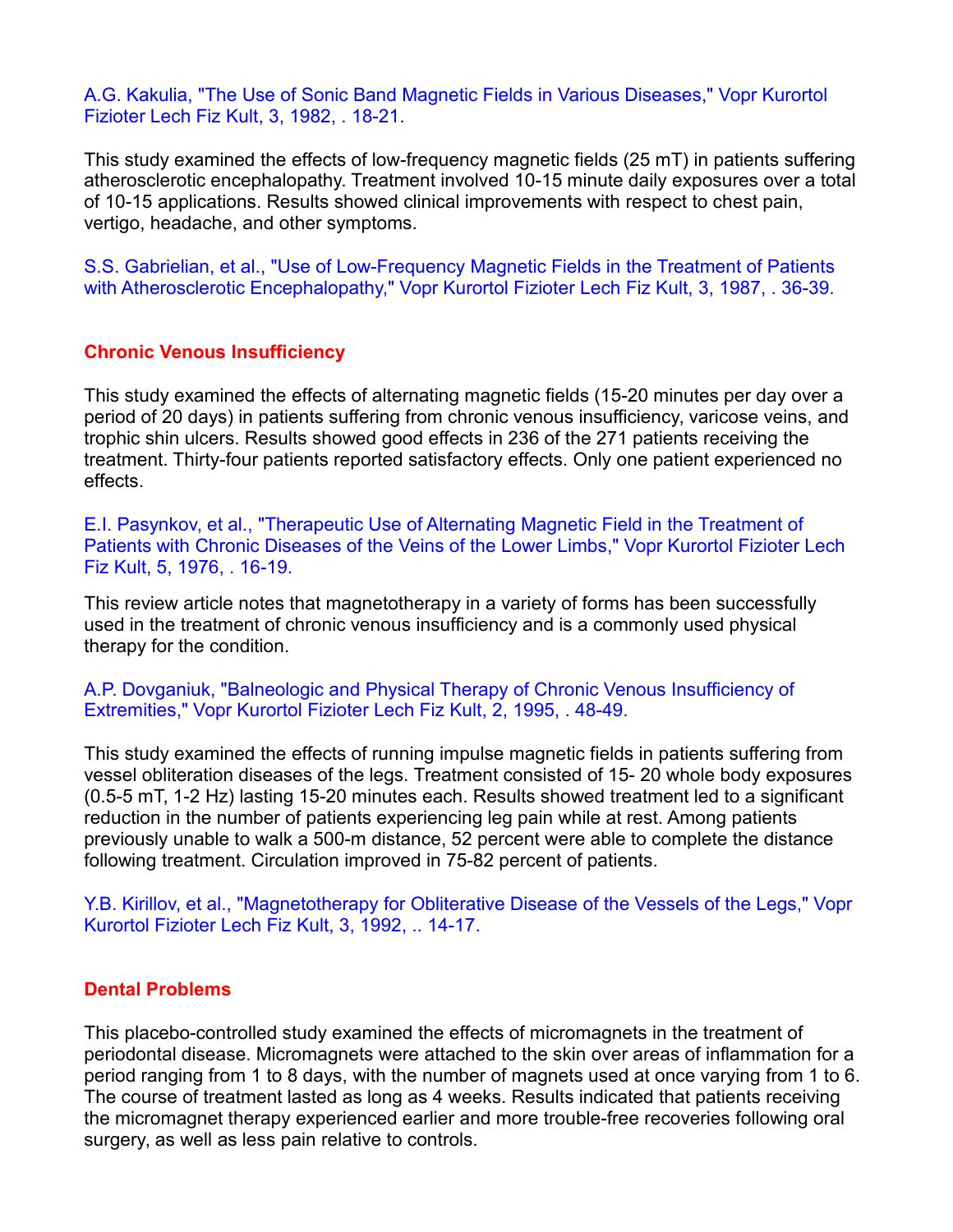V.E. Kriokshina, et al., "Use of Micromagnets in Stomatology," Magnitologiia, (1), 1991, . 17- 20.

This controlled study examined the effects of adjunctive Diapulse electromagnetic therapy on oral surgery recovery. Patients received the therapy once per day beginning between 3 to 5 days prior to oral surgery. Therapy was maintained until the point of hospital release. Results found the therapy produced significant healing relative to controls, which received conventional treatment only.

L.C. Rhodes, "The Adjunctive Utilization of Diapulse Therapy Pulsed High Peak Power Electromagnetic Energy) in Accelerating Tissue Healing in Oral Surgery," Q National Dental Association, 40(1), 1981, . 4-11

This study found that patients suffering from various oral diseases experienced more rapid healing when treated with both conventional therapies and 30 minutes per day of pulsed electromagnetic fields (5 mT, 30 Hz), as opposed to conventional therapies alone.

V. Hillier-Kolarov & N. Pekaric-Nadj, "PEMF Therapy as an Additional Therapy for Oral diseases,"European Bioelectromagnetics Association, 1st Congress, 23-25 January 1992, Brussels, Belgium.

## **Depression**

This review article examined the literature concerning the use of transcranial magnetic stimulation in the treatment of depression. Results showed the highfrequency, repetitive transcranial magnetic stimulation treatment to be an effective, side-effect free therapy for depression that may hold promise for treating related psychiatric disorders as well.

M.T. Kirkcaldie, et al., Transcranial Magnetic Stimulation as Therapy for Depression and Other Disorders," Aust N Z J Psychiatry, 31(2), April 1997, . 264-272.

Noting that there is good reason to believe the pineal gland is a magnetosensitive system and that application of magnetic fields in experimental animals has a similar effect to that of acute exposure to light with respect to melatonin secretion, the authors propose that magnetic treatment could be a beneficial new therapy for winter depression in humans.

R. Sandyk, et al., "Magnetic Felds and Seasonality of Affective Illness: Implications for Therapy," International Journal of Neurosci, 58(3-4), June 1991, . 261-267.

This review article notes that transcranial magnetic stimulation has been shown to elicit antidepressant effects, electically stimulating deep regions of the brain.

C. Haag, et al., "Transcranial Magnetic Stimulation. A Diagnostic Means from Neurology as Therapy in Psychiatry?" Nervenarzt, 68(3), March 1997, . 274-278.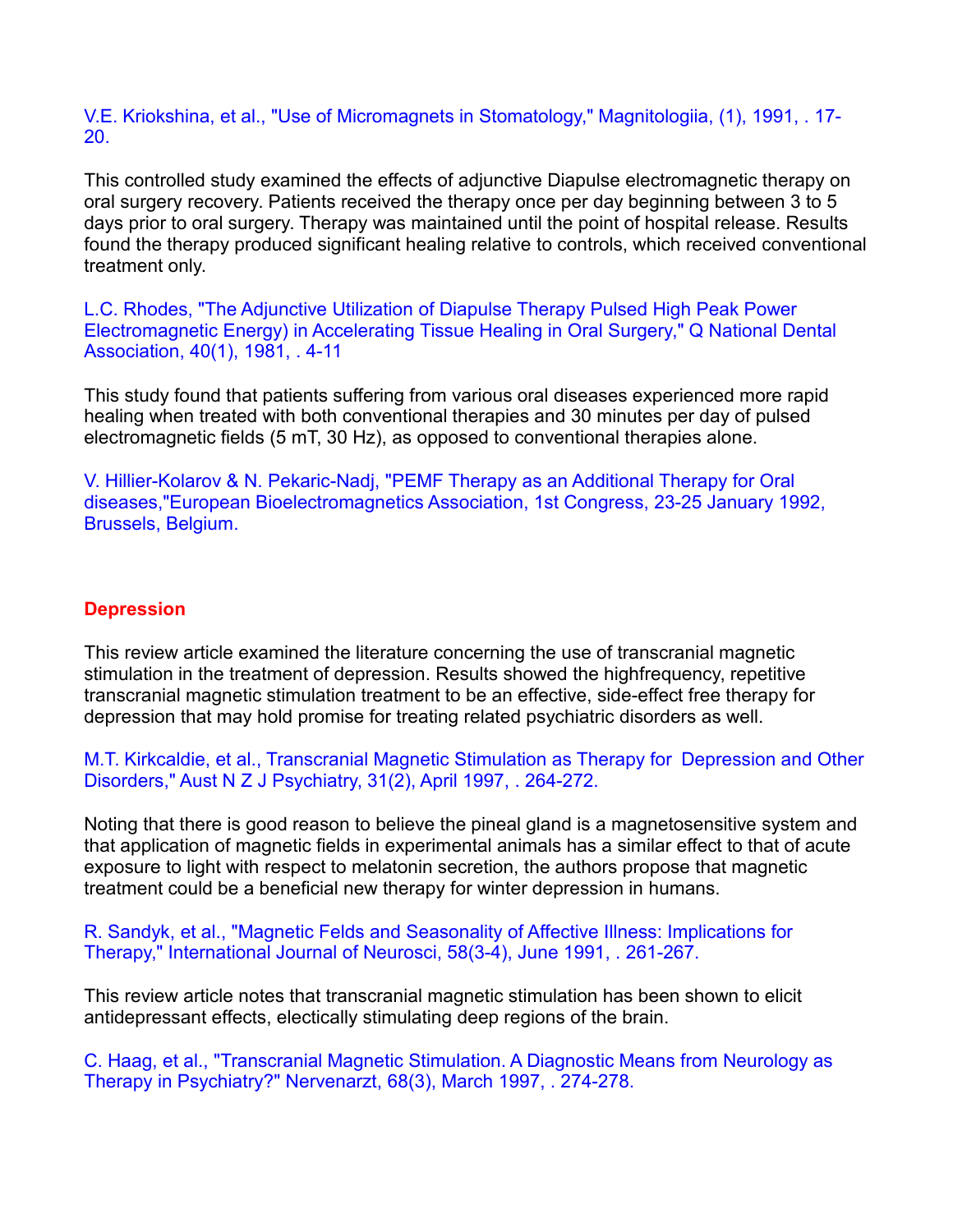In this theoretical paper, the author argues that deep, low-rate transcranial magnetic stimulation can produce therapeutic effects equivalent to those of electroconvulsive therapy but without the dangerous side effects.

T. Zyss, "Will Electroconvulsive Therapy Induce Seizures: Magnetic Brain Stimulation as Hypothesis of a New Psychiatric Therapy," Psychiatr Pol, 26(6), November-December 1992, . 531-541.

This study examined the effects of millimeter wave (MW) therapy as a supplemental treatment in patients suffering from various types of depression. MW therapy involved the use of a "Yav'- 1" apparatus (5.6 mm wavelength, 53 GHz), and consisted of up to 60 minutes of exposure per day, 2 to 3 times per week, for a total of as many as 15 exposures. Results showed that combined MW/conventional treatment produced a complete recovery in over 50 percent of cases studied, a significant improvement in 41 percent,and some improvement in 8 percent. Recovery rates among controls (conventional treatment only) were 4, 48, and 41 percent, respectively.

G.V. Morozov, et al., "Treatment of Neurotic Depression with a Help of Extremely High Frequency Electromagnetic Radiation," Zh Nevropatol Psikhiatr Im S S Korsakova, 96(6), 1996, . 28-31.

Results of this study led researchers to conclude that patients suffering from major depression experienced a significant reduction of depressive symptoms following treatment with transcranial magnetic stimulation coupled with standard medication relative to patients taking the medicine. This was true after just three TMS treatments.

Conca, et al., "Transcranial Magnetic Stimulation: A Novel Antidepressive Strategy?" Neuropsychobiology, 34(4), 1996, . 204-207.

#### **Dermatitis**

This study examined the effects of conventional treatments combined with millimeter wave (MW) therapy (54- to 70-GHz frequency, 8-15 daily exposures of 15-30 minutes each) on patients suffering from atopic dermatitis. Results indicated that the MW therapy was welltolerated all patients, with the rash generally regressing after 7-8 exposures. Marked recovery was seen among 78 percent of patients receiving the combination treatments. Two-year follow up showed a 23-percent relapse rate among combination patients, compared to 54 percent among controls.

V.P. Adaskevich, "Effectiveness of the Use of Millimeter-Range Electromagnetic Radiation in Complex Treatment of Atopic Dermatitis Patients," Millimetrovie Volni v Biologii I Meditcine, (3), 1994, . 78-81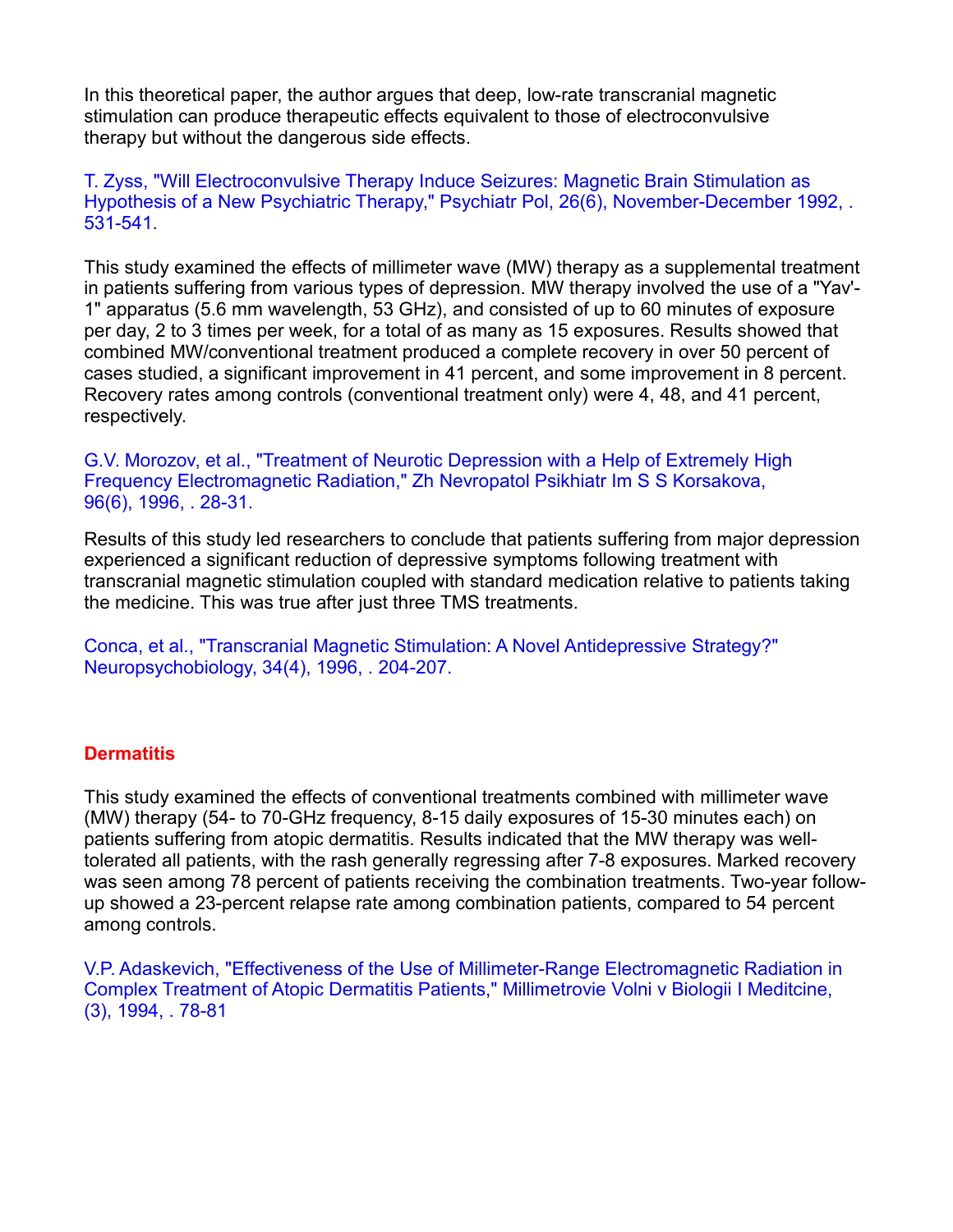## **Diabetes**

In this study, 320 diabetics received impulsed magnetic field treatment while 100 diabetics (controls) received conservative therapy alone. Results showed beneficial effects with respect to vascular complications in 74 percent of the patients receiving magnetotherapy combined with conservative methods, compared to a 28-percent effectiveness rate among controls.

I.B. Kirillovm, et al., "Magentotherapy in the Comprehensive Treatment of Vascular Complications of Diabetes Mellitus," Klin Med, 74(5), 1996, . 39-41.

This study involving 72 diabetics with purulent wounds found that magnetic fields aided healing significantly.

R.A. Kuliev & R.F. Babaev, "A Magnetic Field in the Combined Treatment of Suppurative Wounds in Diabetes Mellitus," Vestn Khir Im I I Grek, 148(1), January 1992, . 33-36.

## **Diseases of the Larynx**

Results of this study found that alternative magnetic field of sound frequency proved to be an effective treatment in patients suffering from acute inflammatory diseases of the larynx.

D.I. Tarasov, et al., "Effectiveness of Local Magnetic Field of the Acoustic Frequency in the Treatment of Patients with Acute Inflammatory Diseases of the Larynx," Vestn Otorinolaringol, (6), November-December 1995, . 11-15.

#### **Duchenne-Erb Disease**

This study examined the effects of electromagnetic fields in the treatment of 5- year-old children suffering from Duchenne-Erb disease. Children were exposed to either UHF or DMW therapy for 8-12 minutes per day on alternating days over a period of approximately 10 days. Following the electromagnetic fields course, children received mud applications on the collar area and injured extremity. Results showed that treatment decreased contractures in shoulder and elbow joints, increased mobility and muscle strength, and improved general function of the arm.

A.D. Burigina, et al., "Electromagnetic Waves in Complex Therapy of Children with Birth Trauma: Effects of Ultra-High-Frequency Electric Fields on Central Hemodynamics and the Shoulder Plexus," Vopr Kurortol Fizioter Lech Fiz Kult, (4), 1992, 35-38.

## **Endometriosis**

This study found that a combined treatment consisting of magnetic-infrared-laser therapy (10- 15 min/day ever other day over a period of 10-14 exposures, then repeated in 2-3 months) and conventional drug therapy proved highly effective in women suffering from endometriosis.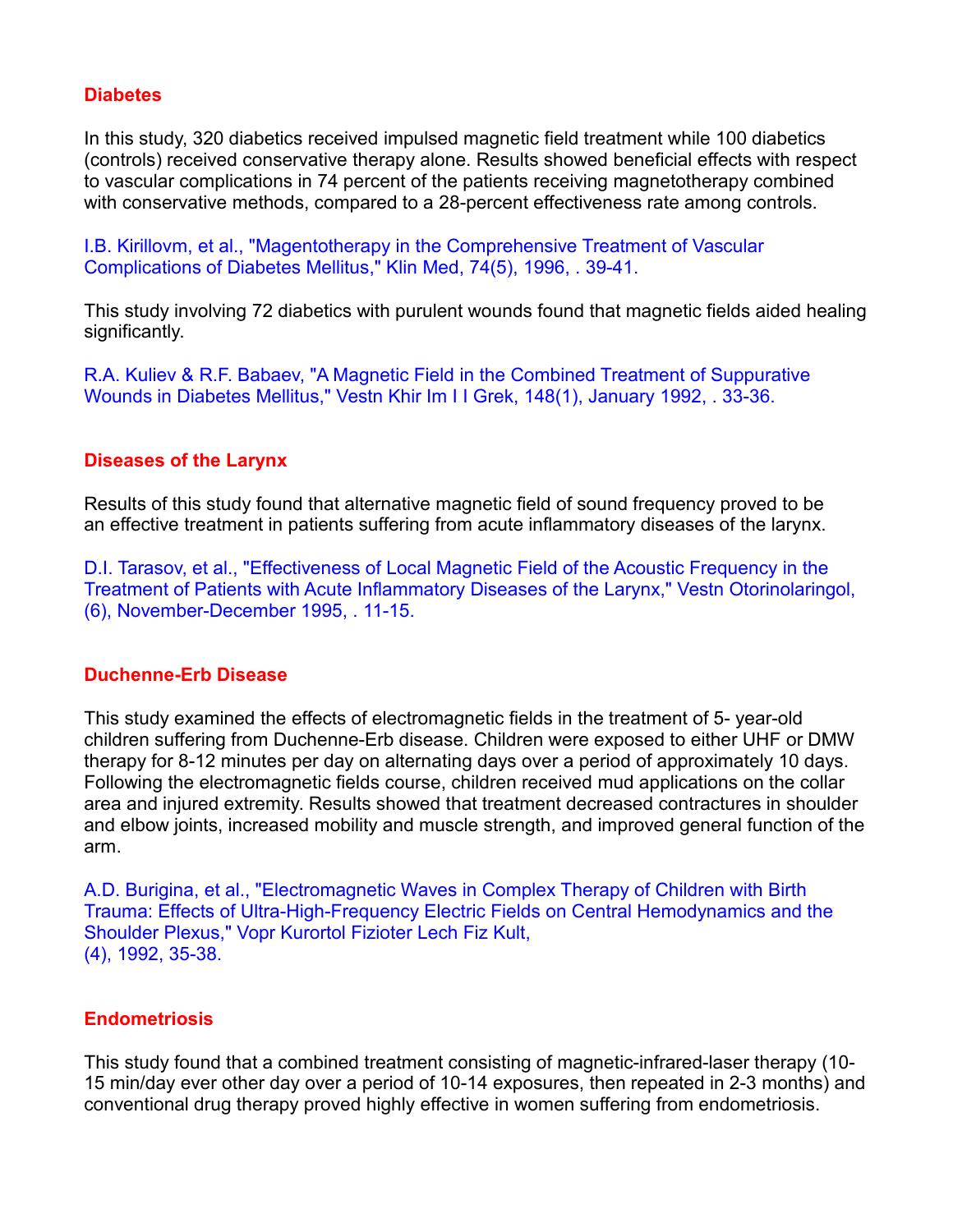M. Damirov, et al., "Magnetic-Infared-Laser Therapeutic Apparatus (MILTA) in Treatment of Patients with Endometriosis," Vrach, 12, 1994, . 17-19.

#### **Endometritis**

Results of this study found that the administration of constant magnetic field in combination with other treatment modalities led to significant beneficial effects in patients suffering from acute endometritis following abortion.

V.M. Strugatskii, et al., "A Permanent Magnetic Field in the Combined Treatment of Acute Endometritis After an Artificial Abortion," Vopr Kurortol Fizioter Lech Fiz Kult, (6), November- December 1996, . 21-24.

# **Epilepsy**

This article reports on the cases of three patients with partial seizures who received treatment with external artificial magnetic fields of low intensity. Such treatment led to a significant attenuation of seizure frequency over a 10-14- month period.

P.A. Anninos, et al., "Magnetic Stimulation in the Treatment of Partial Seizures," International Journal of Neurosci, 60(3-4), October 1991, . 141-171.

Experimental results indicated that the administration of modulated electromagnetic fields of 2- 30 Hz suppressed epilepsy in rats.

G.D. Antimonii & R.A. Salamov, "Action of a Modulated Electromagnetic Field on Experimentally Induced Epileptiform Brain Activity in Rats," Biull Eksp Biol Med, 89(2), February 1980, .

This review article cites one study in particular in which results showed that pretreatment with 30 minutes of exposure to a 75-mT pole strength, DC-powered magnetic field significantly prevented experimentally induced seizures in mice.

M.J. McLean, et al., "Therapeutic Efficacy of a Static Magnetic Device in Three Animal Seizure Models: Summary of Experience," Second World Congress forElectricity and Magnetism in Biology and Medicine, 8-13 June 1997, Bologna, Italy.

This double-blind, placebo-controlled study examined the effects of 2-hour exposure to weak magnetic fields (0.2-0.7 G, irregularly oscillating 0.026-0.067 Hz) produced 3 pairs of orthogonal Helmholtz coils on pain perception in healthy subjects. Results showed that magnetic treatment significantly reduced the perception of pain.

F. Sartucci, et al., "Human Exposure to Oscillating Magnetic Fields Produces Changes in Pain Perception and Pain-Related Somatosensory Evoked Potentials," Second World Congress for Electricity and Magnetism in Biology and Medicine, 8-13 June 1997, Bologna, Italy.

This article reports on the case of a severe epileptic who experienced a significant lessening of behavior disturbances and seizure frequency following treatment with low-frequency, external artificial magnetic fields.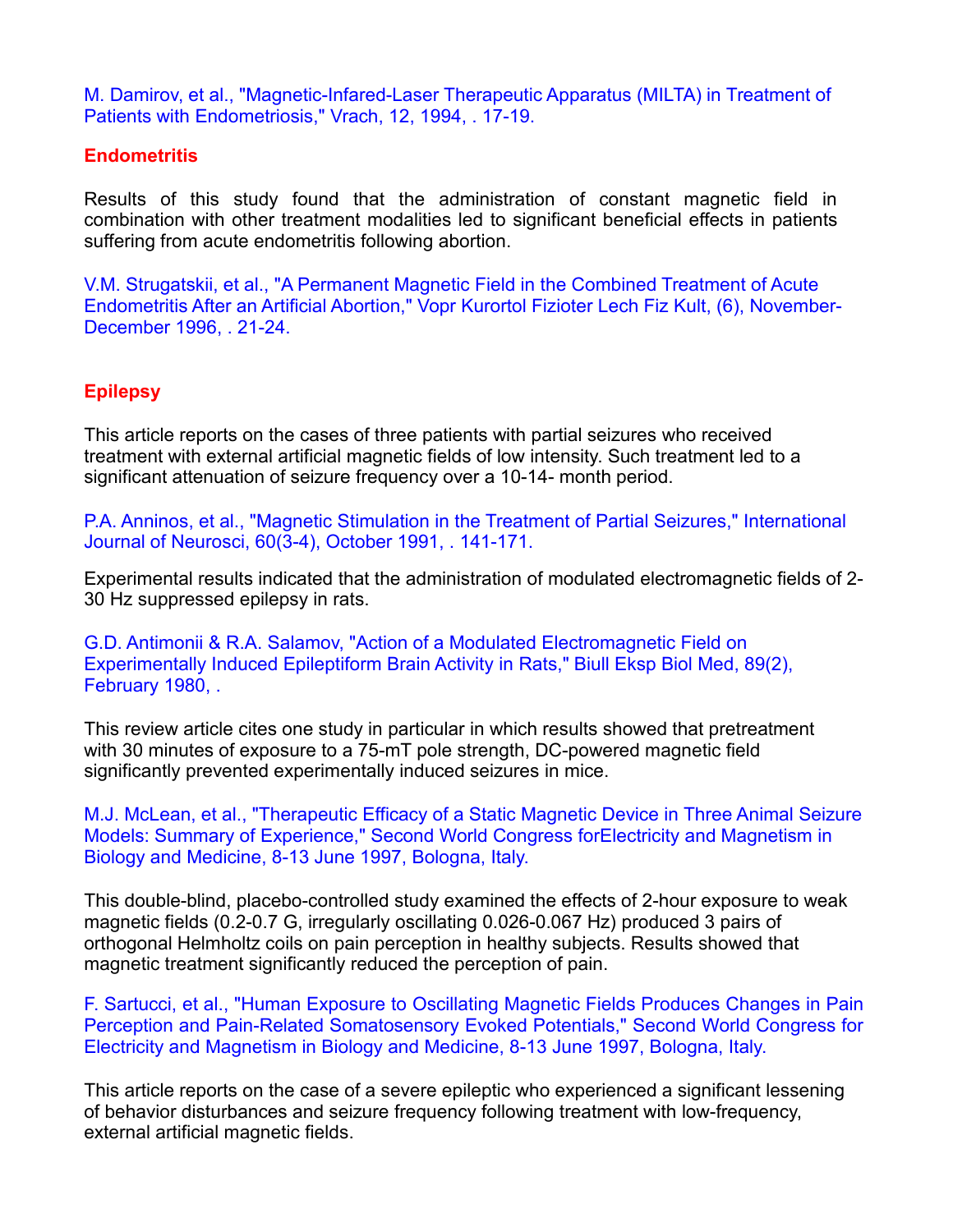R. Sandyk & P.A. Anninos, "Magnetic Fields Alter the Circadian Periodicity of Seizures," International Journal of Neurosci, 63(3-4), April 1992, . 265-274.

Low-frequency, external artificial magnetic field treatment was shown to significantly reduce seizures in four adult epileptic cases.

R. Sandyk & P.A. Anninos, "Attenuation of Epilepsy with Application of External Magnetic Fields: A Case Report," International Journal of Neurosci, 66(1-2), September 1992, . 75-85.

#### **Gastroduodenitis**

Results of this study indicated that treatment with decimeter-band electromagnetic fields improved motor function of the stomach and reduced dyspepsia and pain in children suffering from chronic gastroduodenitis.

Treatment made use of the "Romashka" apparatus (a cylinder applicator, 100 mm in diameter, power of 6-8 W) applied to the gastroduodenal region, and consisted of 6-12 minute exposures every other day for a total of 8-12 exposures.

L.M. Petrukhina, et al., "Effect of a Decimeter Wave Electromagnetic Fields on the Motor Function of the Stomach in Children with Strong Gastroduodenitis,"Vopr Kurortol Fizioter Lech Fiz Kult, (1), 1987, . 54-56.

This controlled study examined the effects of sinusoidally modulated currents (100 Hz) coupled with conventional therapy in children suffering from chronic gastroduodenitis. Children received 8-10 exposures lasting between 6 and 10 minutes. Results showed that the treatment reduced inflammation in 72 percent of patients relative to just a 45-percent rate among controls. About 77 percent of treatment patients experienced elimination of gastro-esophageal and duodenogastral refluxes, compared to 29 percent of controls.

O.V. Bukanovich, et al., "Sinusoidally-Modulated Currents in the Therapy of Chronic Gastroduodenitis in Children," Vopr Kurortol Fizioter Lech Fiz Kult, 2, 1996, . 22-26.

## **General**

Results of this study indicated that the optimal frequency of pulsed magnetic fields ranges between 10.0 and 25.0 Hz in the treatment of **chronic inflammatory conditions of the locomotor apparatus, ischemia of the blood vessels of the lower extremities, dyspeptic syndrome, lactation mastitis**, and other diseases. Treatment proved best when the therapeutic cycle was repeated after a 2-3 month period.

L. Navratil, et al., "Possible Therapeutic Applications of Pulsed Magnetic Fields," Cas Lek Cesk, 132(19), October 11, 1993, . 590-594.

This article reviews the use of magnetotherapy in Czechoslovakia. Noting that this modality has been used for more than a decade, the author states that magnetotherapy has been shown to be effective in treating **rheumatic diseases, sinusitis, enuresis, and ischemic disorders of the lower extremities**. Positive findings have also been shown with respect to **multiple sclerosis and degenerative diseases of the retina.**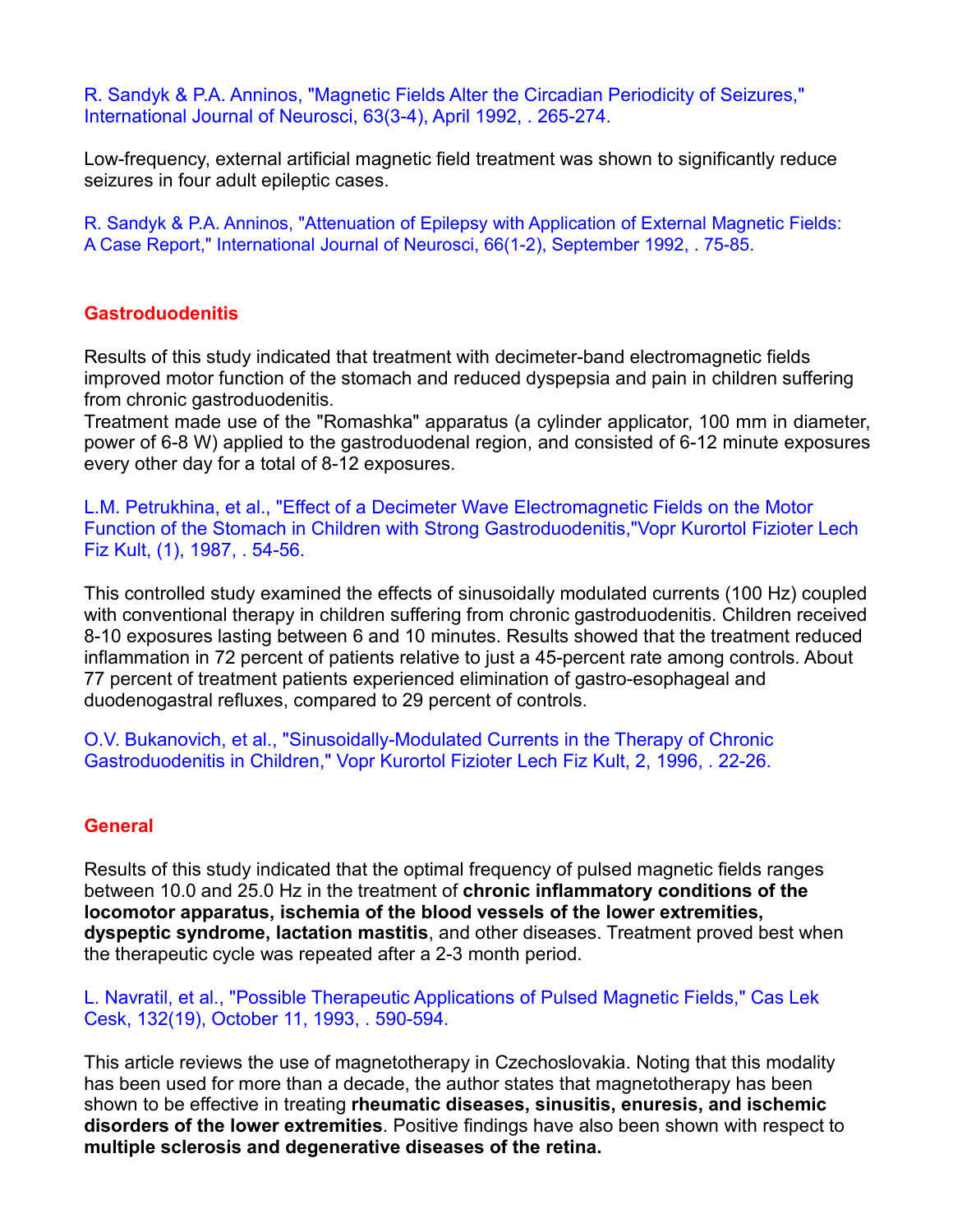J. Jerabek, "Pulsed Magnetotherapy in Czechoslovakia--A Review," Rev Environ Health, 10(2), April-June 1994, . 127-134.

This review article notes that pulse-type electromagnetic fields (PEMF) are the most frequently used type of electromagnetic therapy. Another form is pulsed radio frequency; PRF therapy generally includes daily sessions of 30-minute exposure and is primarily used in cases of pain and edema, with results being apparent quickly when the therapy is effective. PEMF treatment is most successful when used in bone healing, with results occurring over a longer period of time.

A.A. Pilla, "State of the Art in Electromagnetic Therapeutics: Soft Tissue Applications," Second World Congress for Electricity and Magnetism in Biology and Medicine, 8-13 June 1997, Bologna, Italy.

This study examined the effects of electromagnetic fields administered over a period of 10 days on 354 patients suffering from various orthopedic conditions. Results showed the effects to be positive, with the greatest benefit experienced among patients with **acute lesions**.

G. Annaratone, et al., "Magnetotherapy in Clinical and Ambulatory Practice," Minerva Med, 74(14-15), April 7, 1983, . 823-833.

Noting that beneficial effects of low-energy, time-varying magnetic fields have been shown since the early 1970s, this review article cites studies pointing to its success in the treatment of a wide range of conditions. The best results for this modality obtained in the area of bone healing.

C.A. Bassett, "Fundamental and Practical Aspects of Therapeutic Uses of Pulsed Electromagnetic Fields (PEMFs), " Crit Rev Biomed Eng, 17(5), 1989, . 451-529. This review article claims that over a quarter of a million patients worldwide with chronically ununited fractures have experienced beneficial results from treatment with pulsed electromagnetic fields. In addition, the author cites studies pointing to the treatment's efficacy with respect to other conditions such as nerve regeneration; wound healing, graft behavior, diabetes, heart attack, and stroke.

C.A. Bassett, "Beneficial Effects of Electromagnetic Fields," Journal of Cell Biochem, 51(4), April 1993, p. 387-393.

This review article notes that low-intensity millimeter waves have been used for treating a wide variety of medical conditions in the former Soviet Union since 1977, with more than a million patients treated and more than a thousand treatment centers in existence. This therapy has been approved for widespread use the Russian Ministry of Health, and over 300 scientific publications have described its effects. A typical course of treatment involves 10-15 daily exposures ranging from 15 to 60 minutes each.

A.G. Pakhomov, "Millimeter Wave Medicine in Russia: A Review of Literature," Infrared Lasers and Millimeter Waves Workshop: The Links Between Microwaves and Laser Optics, January 21-22, 1997, Brooks Air Force Base, Texas.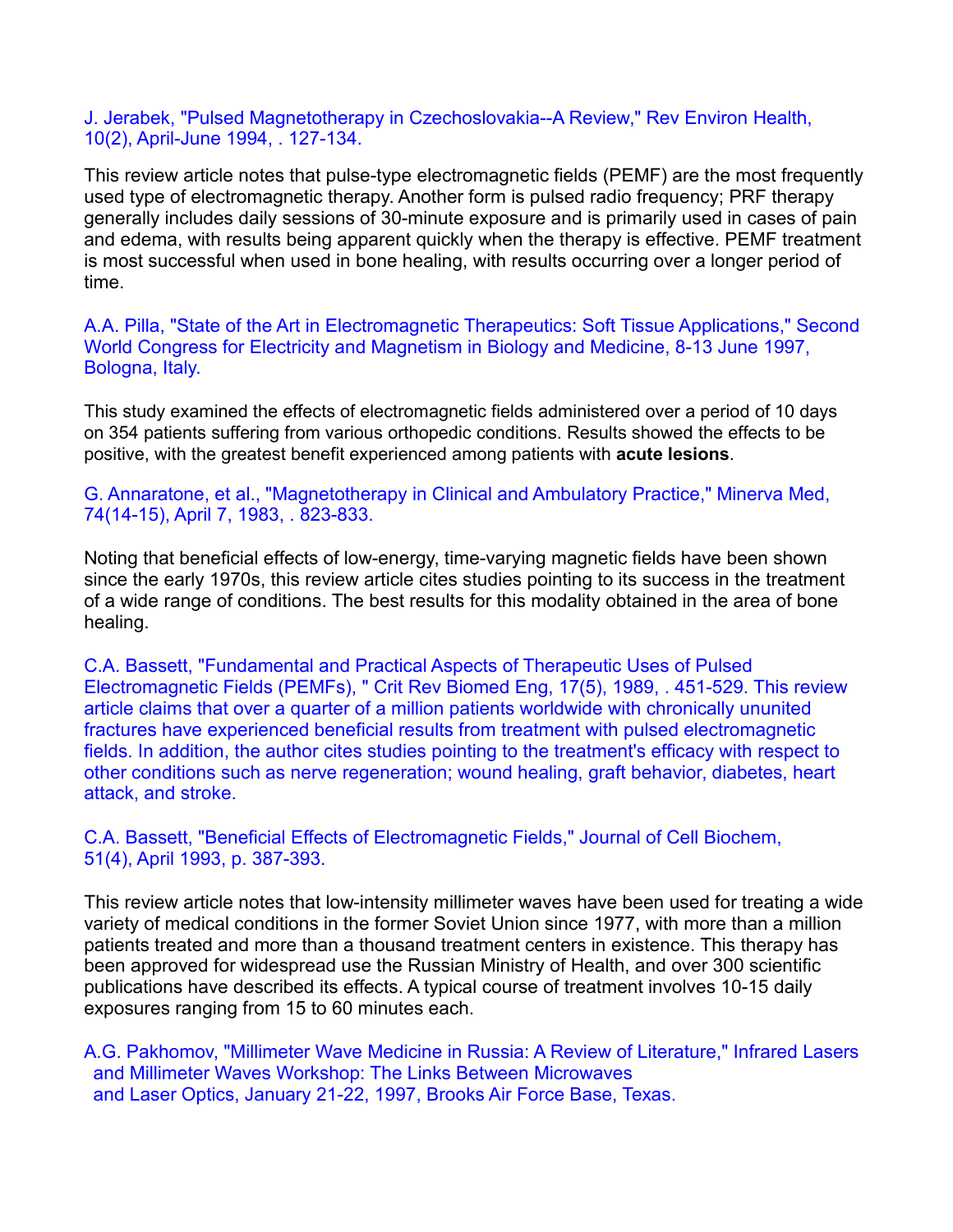This study concluded that the use of millimeter wave (MW) therapy was effective in the treatment of both children and adults suffering from a variety of orthopedic diseases, including osteochondrosis, arthrosis, infantile cerebral paralysis, Perthes' disease, and inborn femur dislocation. MW therapy made use of the G4- 142 apparatus (55-65 GHz). Exposure was for 15-30 minutes in children or 30-60 minutes in adults over a period of 10-12 total exposures.

S.D. Schvchenko, et al., "Experience with Treating Some Orthopedic Diseases with Millimeter Range Radiation of Nonthermal Intensity," Millimeter Waves in Medicine and Biology. Digest of Papers of the 11th Russian Symposium with International Participation, April 21-24, 1997, Zvenigorod, Moscow Region, Russia, p.33-35. 139. A.M.

This research examined the effects of low-frequency pulsed electromagnetic fields on patients suffering from a wide range of disorders, including **musculoskeletal disorders, neurological disorders, circulatory diseases, traumatic disorders, gastroenterological problems, and stress-related morbidity**. Treatment made use of the Rhumart apparatus, which produced waveforms with peak amplitudes up to 30 G. Results, based on the patients' own subjective ratings, indicated the treatment to be beneficial across most conditions, with the strongest effects seen in those suffering from musculoskeletal and traumatic disorders.

Begue-Simon & R.A. Drolet, "Clinical Assessment of the Rhumart System based on the Use of Pulsed Electromagnetic Fields with Low Frequency," International Journal of Rehabil Research, 16(4), 1993, p. 323-327.

This review article summarizes findings presented at the Third Workshop on the use of lowintensity millimeter waves in medicine, held in Zvenigorod, Moscow Region, Russia. Such findings pointed to the efficacy of MW therapy with respect to alcoholism and its associated symptoms, gastric and duodenal ulcers, psoriasis, chronic furunculosis, and cardiovascular diseases.

Y.L. Arzumanov, "An Overview of the Third Workshop 'Use of Millimeter Waves in Medicine,'" Millimetrovie Volni v Biologii i Meditcine, (3), 1994, p. 104-107.

This study examined the effects of magnetotherapy on patients suffering from a variety of eye and brain vascular disorders. Treatment made use of the "Polius-1" apparatus (50 Hz), with most patients receiving a course of 15-20 daily exposures. Results showed overall general improvements in 95 percent of patients with **eye diseases**.

N. Gilinskaya & L.V. Zobina, "Magnetic Field Application for the Treatment of Vascular Diseases of the Brain and Eyes," in Y.A. Kholodov & N.N. Lebedeva (eds.), Problems of Electromagnetic Neurobiology, Moscow, Nauka, 1988, p. 94-98.

This review article notes that low-frequency electromagnetic therapy has been used for a variety of purposes. Those specifically identified the author include **cell growth promotion, pain reduction, improved blood circulation, bone repair, increased wound healing, sedative effects, enhanced sleep, and arthritic relief**.

R.A. Drolet, "Rhumart Therapy: A Non-invasive Cell Regeneration Ion and Anti-Inflammatory Therapy Using LF-EM Fields," Bioelectromagnetics Society, 4<sup>th</sup> Annual Meeting, 28 June-2 July 1982, Los Angeles, CA, p. 45.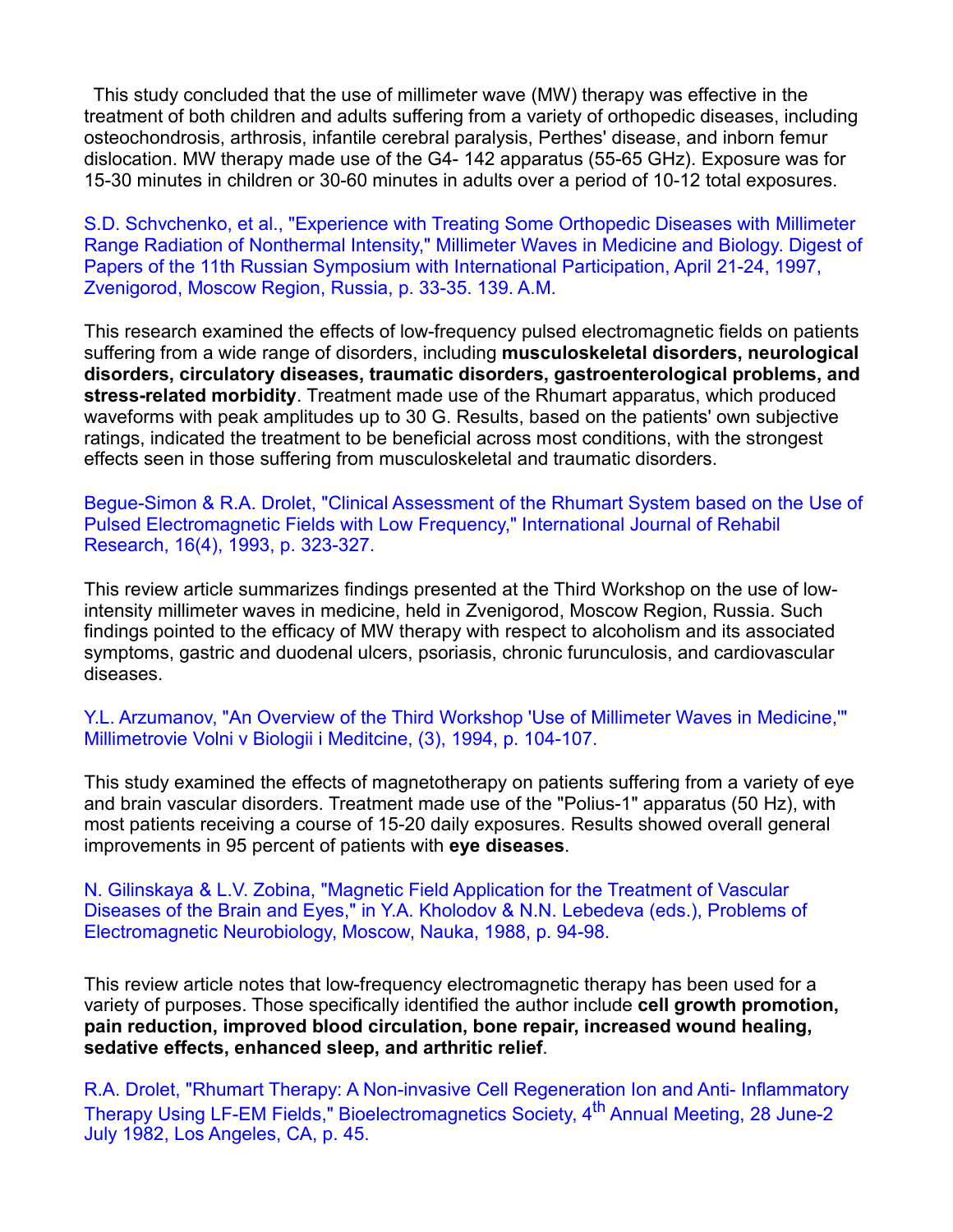This review article notes that treatment with an "Infita" apparatus, used to deliverlow-frequency magnetic fields, has been shown to **improve general hemodynamics and microcirculation in addition to exhibiting antiinflammatory, sedative, and analgesic effects in Olympiclevel Russian athletes**.

A. Zaslavskii, et al., "A Low-frequency Impulse Apparatus for Physical Therapy 'Infita'," Med Tehk, 5, 1994, p. 39-41.

This review article cites studies pointing to the efficacy of low-frequency magnetic fields in the treatment of a wide variety of conditions, including **burns, arthritis, fractures, arterial aneurysms, PMS, phantom pain, tuberculosis, ischemic heart disease, hypertension, bronchial asthma, and ulcerated varicose veins, among others.**

V.M. Bogoliubov & L.A. Skurikhina, "Therapeutic Application of Constant and Low-Frequency Magnetic Fields," Vopr Kurortol Fizioter Lech Fiz Kult, (2), 1979, p. 65-72.

This study examined the effects of extremely-low-frequency magnetic fields (TAMMAT device) in the treatment of a group of 650 patients suffering from a host of various diseases. Treatment consisted 15-25 minute daily exposures 5 days per week over a totalof 20-25 days. Most patients experienced improvements after 2-3 exposures. Marked improvements were seen with respect to **analgesic, anti-inflammatory, anti-tumor, and immune-enhancing effects.**

V.I. Kovalchuk, et al., "Use of Extremely-Low-Frequency Magnetic Fields in Clinical Practice," Fizicheskaia Meditzina, 4(1-2), 1994, p. 87

This article reports on the efficacy of a Russian electromagnetic stimulation apparatus termed "Cascade." The authors state that data from 508 patients suffering from various ailments who were treated with the device indicate it to be anywhere from 75 to 100 percent effective. Examples of conditions in which the device was used include **stubborn fractures, posttraumatic contractures, crush syndrome, and Perthes' disease**.

S.A. Schastnyi, et al., "A Contact-Free, Biologically Adequate Electromagnetic Stimulation of Repair Regeneration of Osseous, Cartilaginous, and Muscular Tissues in Children," Vestn Ross Akad Med Nauk, (3), 1994, p. 38-42.

This review article on the use of pulsed magnetotherapy in Czechoslovakia points to its efficacy across a variety of conditions, **including joint problems, enuresis, multiple sclerosis, diabetes, and carpal tunnel syndrome**.

J. Jerabek, "Pulsed Magnetotherapy in Czechoslovakia: A Review," First World Congress for Electricity and Magnetism in Biology and Medicine, 14-19 June 1992, Lake Buena Vista, FL, p. 81.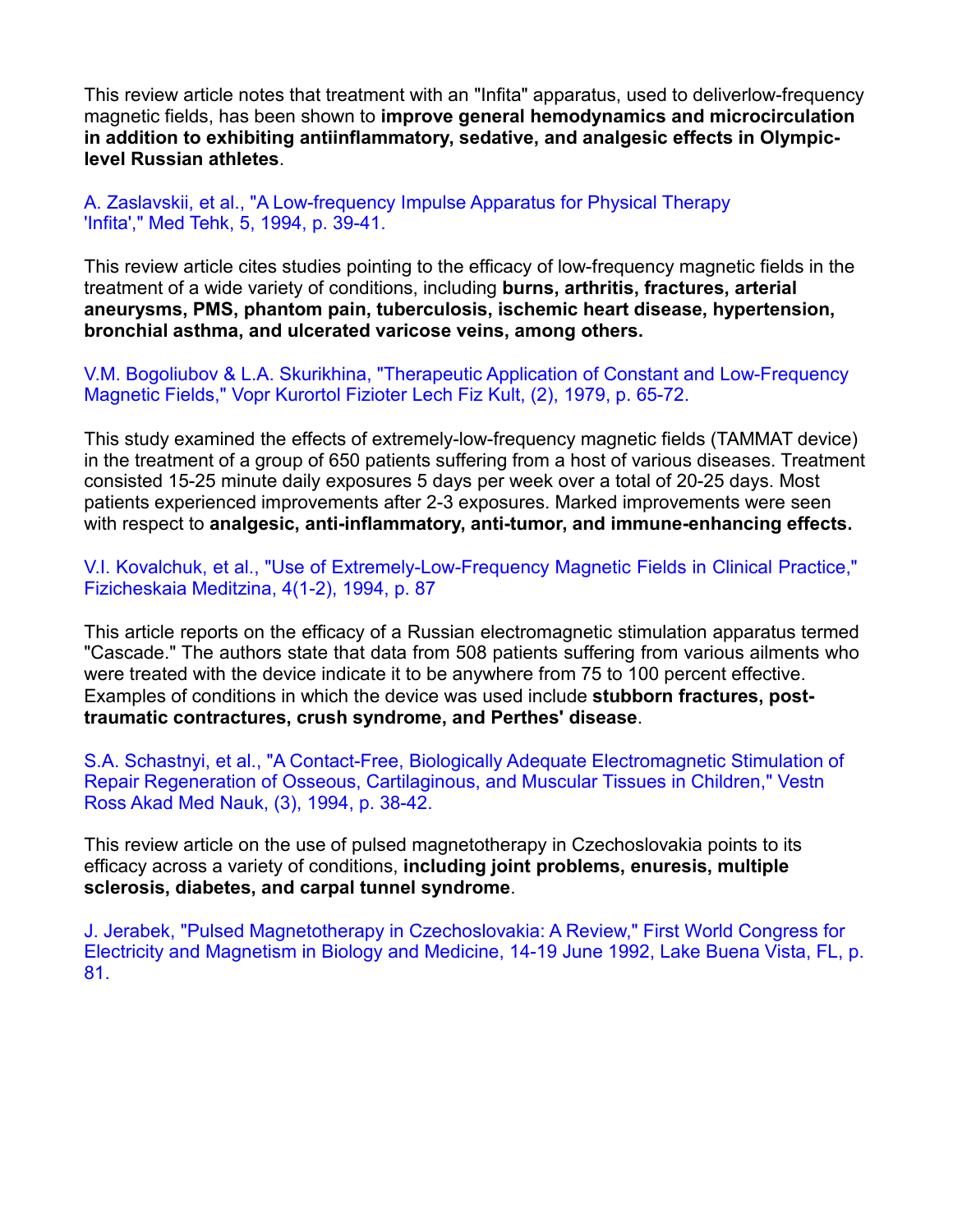#### **Glaucoma**

In this study, patients with primary open-angle glaucoma with compensated intraocular pressure were administered magnetotherapy using an ATOS device with 33-mT magnetic field induction. The procedure was administered to a patient in a sitting posture with a magnetic inductor held before the eye. Sessions lasted 10 minutes and each course included 10 sessions. Following 4-5 months of therapy, results showed improved vision acuity 0.16 diopters, on an average of 29 out of 30 eyes with vision acuity below 1.0.

Bisvas, et al., "Possibilities of Magnetotherapy in Stabilization of Visual Function in Patients with Glaucoma," Vestn Oftalmol, 112(1), Jauary-March 1996, p. 6-8.

#### **Hair Loss**

This double-blind, placebo-controlled study examined the effects of pulsed electromagnetic fields on hair loss in men suffering from male pattern baldness. PEMF exposures were administered to the head for 12 minutes and were given weekly or twice weekly over a period of 36 weeks. Results found the PEMF treatment both prevented hair loss and promoted regrowth without side effects.

W.S. Maddin, et al., "The Biological Effects of a Pulsed Electrostatic with Specific Reference to Hair: Electrotrichogenesis," International Journal of Dermatology, 29(6), 1990, p. 446-450.

#### **Headache**

Results of this double-blind, placebo-controlled study demonstrated that the administration of a pulsed magnetic field for less than one hour to headache patients produced significant beneficial effects, as shown subjective patient reports, as well as EEG activity.

O. Grunner, et al., "Cerebral Use of a Pulsating Magnetic Field in Neuropsychiatry Patients with Long-term Headache," EEG EMG Z Elektroenzephalogr Verwandte Geb, 16(4), December 1985, p. 227-230

This article reports on the case of an acute migraine patient who was successfully treated with external magnetic fields.

R. Sandyk, "The Influence of the Pineal Gland on Migraine and Cluster Headaches and Effects of Treatment with picoTesla Magnetic Fields," International Journal of Neurosci, 67(1-4), November-December 1992, p. 145-171.

This article examined the effects of millimeter wave therapy in the treatment of 107 patients suffering from headaches of varying causes. Treatment consisted of the Nao-Hu, Bai-Huei, and Hua-Chai acupuncture points being exposed to 5.6- and 4.9-mm wavelengths via the use of "Yav'-1-5.6" or "Electronka-KVCh" devices, respectively. Exposure lasted up to 60 minutes per day over a course of 10 days. All patients experienced positive results following 3-5 exposures. After one year, 48 percent of patients remained free of headaches, with a significant decrease in another 41 percent.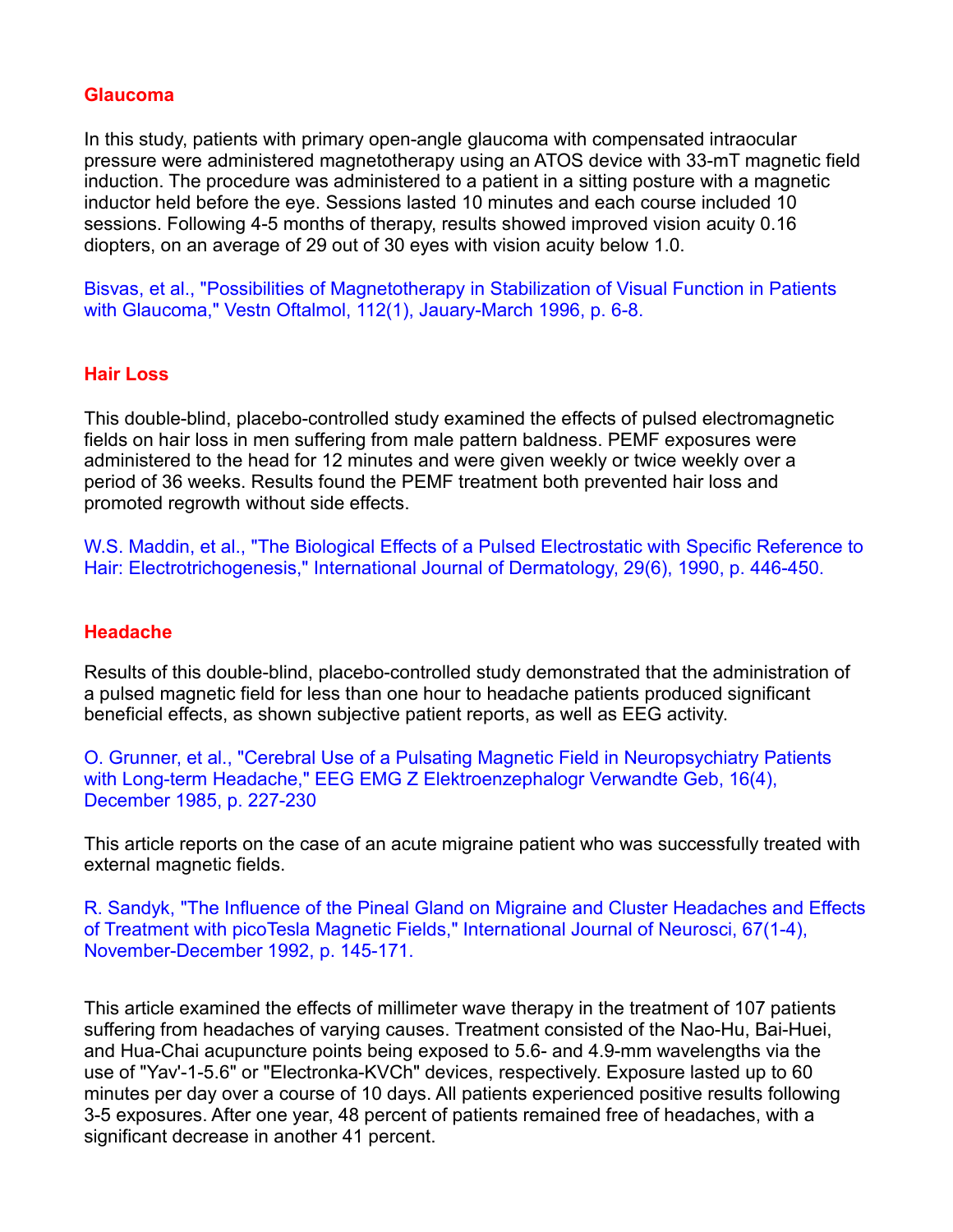B.M. Popov & T.A. Al'shanskaya, "Use of Traditional and Non-traditional Methods in the Treatment of Headache," Millimeter Waves in Medicine and Biology. Digest of Papers of the 11th Russian Symposium with International Participation, April 21-24, 1997, Zvenigorod, Moscow Region, Russia, p. 68-71.

This study examined the effects of pulsed electromagnetic fields (20 minutes per day for 15 days) in the treatment of patients suffering from chronic headaches. Results indicated the treatment to be most effective in patients suffering from tension headaches, with 88 percent of such patients reporting positive results. Beneficial results were also experienced patients suffering from migraines (60 percent), cervical migraines (68 percent), and psychogenic headaches (60 percent).

A. Prusinski, et al., "Pulsating Electromagnetic Field in the Therapy of Headache," Hungarian Symposium on Magnetotherapy, 2nd Symposium, May 16-17, 1987, Szekesfehervar, Hungary, p. 163-166.

In this study, 90 headache patients were treated with pulsating electromagnetic fields via large coils to the body for 20 minutes per day for a total of 15 days. Results found the treatment to be either excellent or good for those patients suffering from migraine, tension, and/or cervical headaches. Patients experiencing post-traumatic or cluster headaches did not experience such benefits.

A. Prusinksi, et al., "Pulsating Electromagnetic Field in the Therapy of Headache," Journal of Bioelectr., 7(1), 1988, p. 127-128.

Results of this study indicated that pulsating electromagnetic fields (12 Hz and 5 mT) were an effective prophylactic treatment for patients suffering from cervical and migraine headaches.

J. Giczi & A. Guseo, "Treatment of Headache Pulsating Electromagnetic Field a Preliminary Report," Hungarian Symposium on Magnetotherapy, 2<sup>nd</sup> Symposium, May 16-17, 1987, Szekesfehervar, Hungary, p. 74-76.

This placebo-controlled, double-blind study examined the effects of pulsed electromagnetic fields (2-5 Hz and flux densities of 3-4 mT) on patients suffering from migraine headaches. PEMFs were administered to the head for 10-15 minutes per day over a period of 30 days. Results showed a mean improvement level of 66 percent in patients receiving the treatment, compared to just 23 percent among controls.

L. Lazar & A. Farago, "Experiences of Patients Suffering from Migraine-Type Headache Treated with Magnetotherapy," Hungarian Symposium on Magnetotherapy, 2nd Symposium, May 16-17, 1987, Szekesfehervar, Hungary, p. 137-140.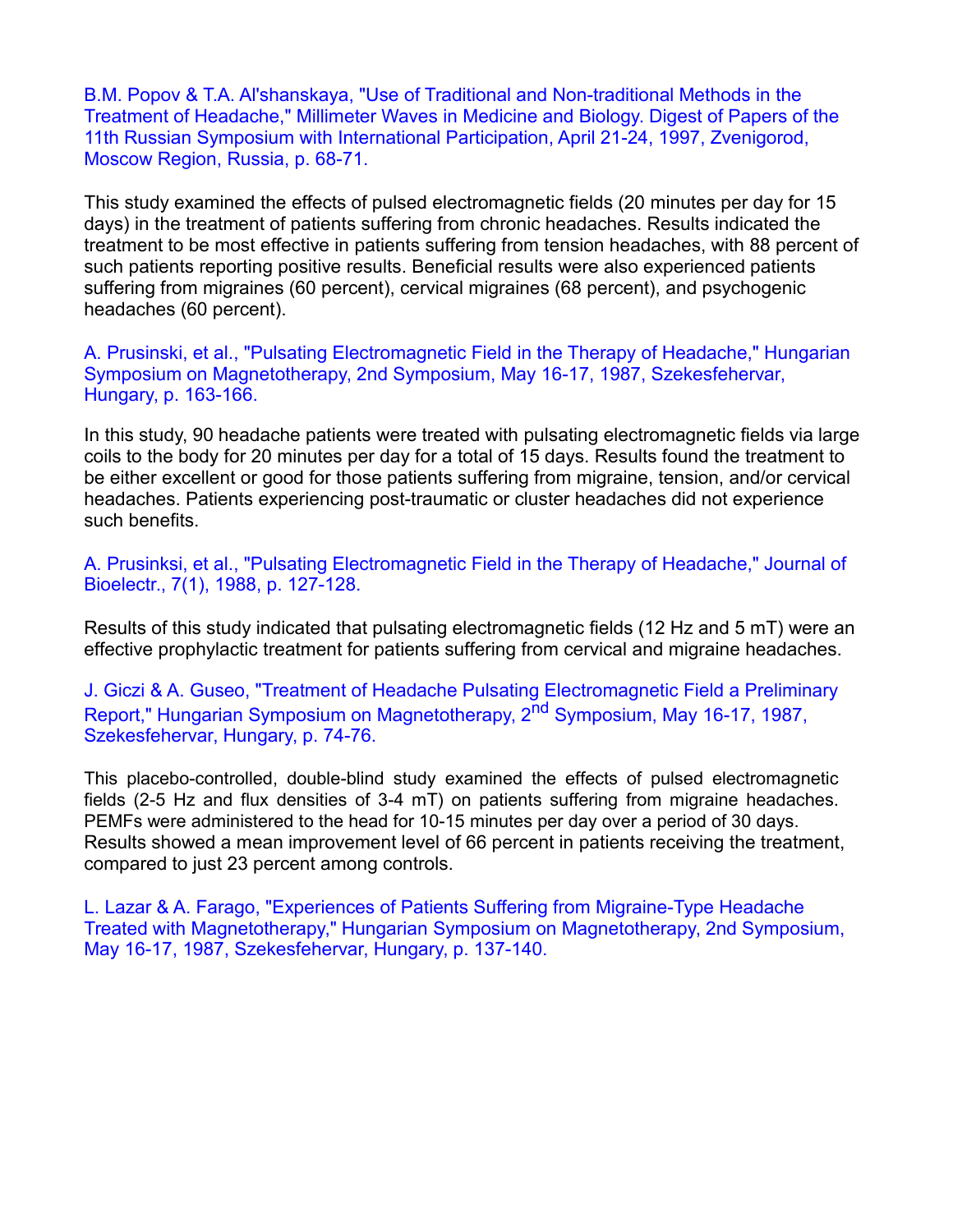# **Hemophilia**

In this study, hemophiliacs suffering from joint hemorrhage received millimeter wave (MW) therapy at biologically active points beginning on the first day of hospital release. Adults were treated with an "Electronica-KVCh" device (61 GHz, 5 mW maximum power) and children were treated with a "Porog" device, which generates low-intensity wide-band MMW noise. Exposures in both groups lasted for 20-25 minutes per day and were extended over a period of 10 days. Results indicated the treatment to be more effective than conventional therapy with respect to alleviation of pain, need for medication, and other parameters.

V.V. Aleschenko & I.O. Pisanko, "EHF-Therapy for Hemophylic Arthropathy and Hemarthroses of the Knee Joint,"Millimeter Waves in Medicine and Biology. Digest of Papers of the 10th Russian Symposium with International Participation,April 24-26, Moscow, Russia, 1995, p. 61- 63.

# **Hepatitis**

This double-blind, placebo-controlled study examined the effects of millimeter wave therapy combined with conventional methods in the treatment of viral hepatitis in children. Making use of a "Yav'-1-5,6" or "Yav'-1-7,7" device, MW therapy involved 14-15 exposures of, on average, 30 minutes per day at wavelengths of either 5.6 or 7.1 mm. Results indicated the combined treatment to be more effective than conventional treatment only, leading to a more rapid

A.A. Shul'diakov, et al., "Electromagnetic Radiation of Millimeter Range in Treatment of Children with Acute Viral Hepatitis," Millimeter Waves in Medicine and Biology, 10th Russian Symposium with International Participation, April 24-26, 1995, Moscow, Russia, p. 21-23.

Results of this study showed that the use of magnetic fields was effective in treating patients suffering from viral hepatitis who had previously not benefited from conventional drug therapies.

I.A. Il'inskii, et al., "Experience with the Use of Glucocorticosteroids and Magnetic Fields in the Intensive Therapy of Severe Forms of Viral Hepatitis," Soviet Medicine, 9, 1978, p. 72-74.

This study examined the effects of magnetotherapy in children suffering from various formsof viral hepatitis. Magnetotherapy consisted of alternating magnetic fields applied to the liver area daily over a total of 10-15 days. Results indicated magnetotherapy led to more rapid and trouble-free recovery.

V.V. Krasnov & A.I. Shilenok, "Magnetotherapy of Hepatitis A and B in Children," Pediatriia, 10, 1991, p. 54-57.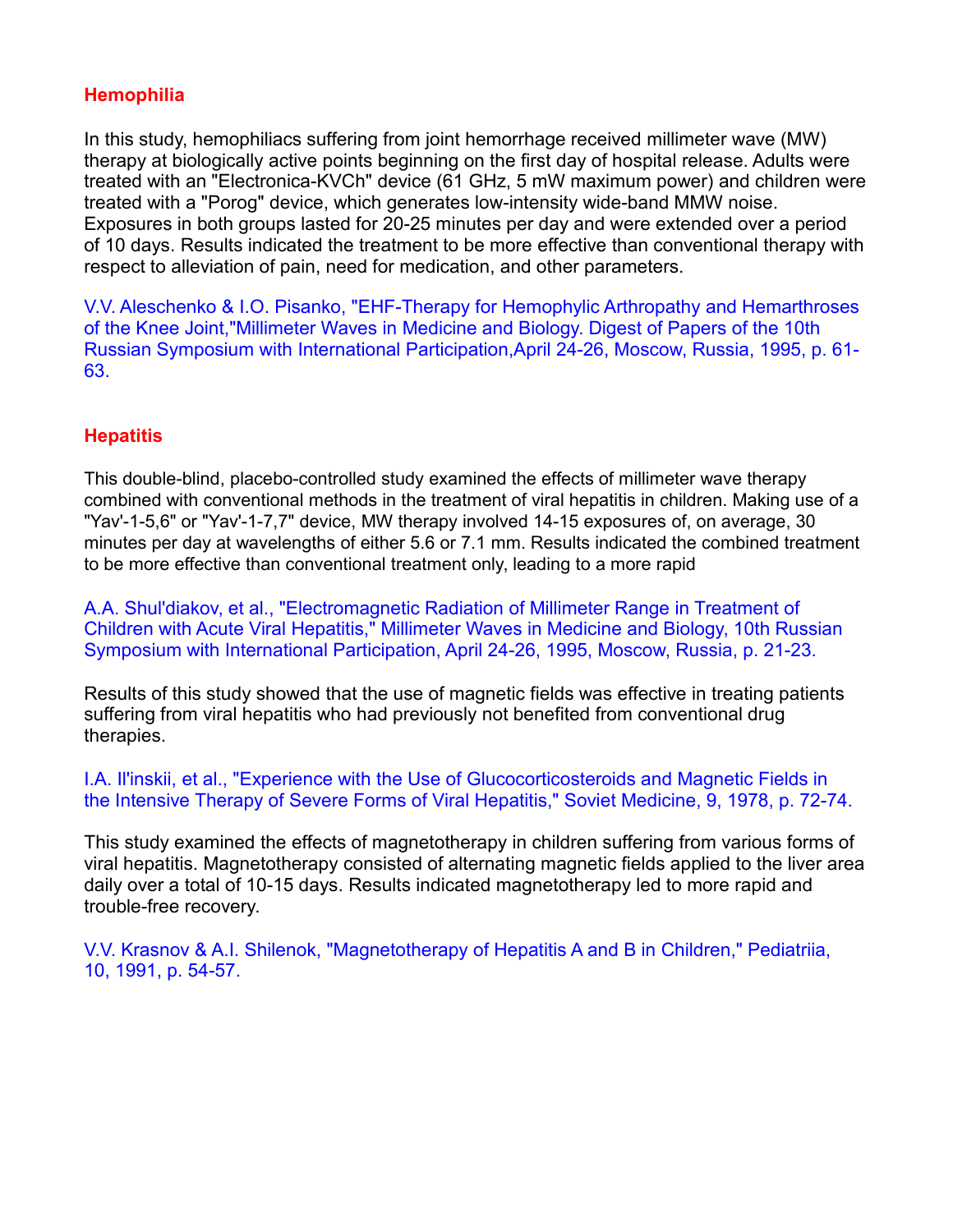## **Herniated Disk**

This double-blind, placebo-controlled study examined the effects of magnetotherapy in patients following herniated disk surgery. Results showed that 52 percent of patients receiving the treatment compared to 30 percent of controls reported being free of symptoms at the time of hospital release.

K. Perjes, et al., "Effect of Magnetotherapy on Recovery After Herniated Disk Surgery," Hungarian Symposium on Magnetotherapy, 2nd Symposium, May 16-17, 1987, Szekesfehervar, Hungary, p. 159-162.

# **Hip Problems**

This double-blind study examined the effects of pulsed electromagnetic fields on loosened hip prostheses. Results showed an increase of bone density in all patients receiving PEMF treatment compared to only 60 percent of controls. The authors argue such findings suggest PEMF elicits early bone reconstruction, which enhances early weight bearing.

G. Gualtieri, et al., "The Effect Pulsed Electromagnetic Field Stimulation on Patients Treated of Hip Revesions with Trans-Femoral Approach," Second World Congress for Electricity and Magnetism in Biology and Medicine, 8-13 June 1997, Bologna, Italy.

This study examined the effects of pulsed electromagnetic fields (50 Hz, 50 G) in treating aseptic loosening of total hip prostheses. PEMF therapy consisted of 20 minutes per day for 6 days per week over a total of 20 such sessions and was begun, on average, a year and a half following the start of loosening. Results showed PEMF to have some beneficial effects with respect to loosened hip arthroplasties, although it was not effective in patients suffering severe pain due to extreme loosening.

K. Konrad, "Therapy with Pulsed Electromagnetic Fields in Aseptic Loosening of Total Hip Protheses: A Prospective Study," Clinical Rheumatology, 15(4), 1996, p. 325-328.

## **Joint Disease**

Results of this 11-year study involving 3014 patients found pulsed magnetic field treatment at low frequencies and intensities to be a highly effective, side-effect free therapy for joint disease.

E. Riva SansevRiva Saerino, et al., "Therapeutic Effects of Pulsed Magnetic Fields on Joint Diseases," Panminerva Med, 34(4), October-December 1992, p.187-196.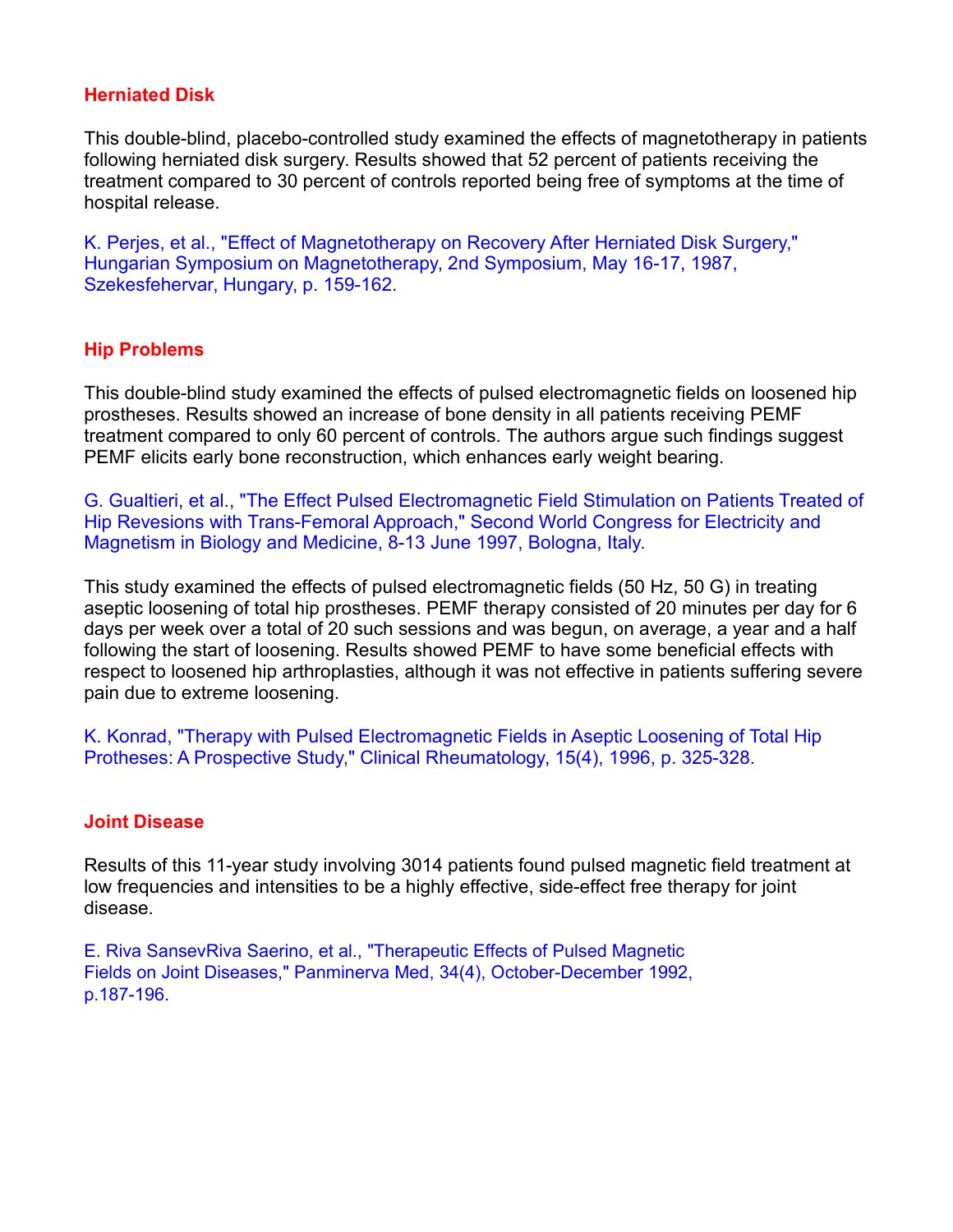#### **Kidney Problems**

This review article notes that placebo-controlled studies have shown positive results concerning the use of pulsed magnetic field therapy in the treatment of secondary chronic pyelonephritis.

V.A. Kiyatkin, "Pulsed Magnetic Field in Therapy of Patients with Secondary Chronic Pyelonephritis," Second World Congress for Electricity and Magnetism in Biology and Medicine, 8-13 June 1997, Bologna, Italy.

## **Lung Disease**

This study examined the effects of low-frequency magnetic fields coupled with conventional therapies in rats suffering from inflammatory lung disease. Results showed that rats receiving the magnetic fields experienced significant reductions in lung abscesses and associated symptoms, and similar beneficial effects were seen among a group of 165 human patients receiving comparable treatment.

L.V. Iashchenko, "Low-Frequency Magnetic Fields in the Combined Therapy of Inflammatory Lung Diseases," Probl Tuberk, 3, 1988, p. 53-56.

## **Lupus Erythematosus**

This review article examined the data concerning impulsed magnetic fields in the treatment of lupus erythematosus. Studies indicate that the treatment can be beneficial due to its antiinflammatory and analgesic effects, its positive action on microcirculation, and immunological reactivity.

I.V. Khamaganova, et al., "The Use of a Pulsed Magnetic Field in the Treatment of Lupus Erythematosus," Ter Arkh, 67(10), 1995, p. 84-87.

This double-blind, placebo-controlled study examined the effects of UHF and microwave therapy in treating patients suffering from systemic lupus. Twenty-six patients were given 30- 35 W of microwave irradiation administered to the adrenal region. Twenty-five patients were given 30-35 W UHF administered bilaterally to the temporal region. The treatment regimen for both groups included 18-20 daily sessions. A group of 11 patients were used as controls. Results showed both treatments to be effective, with 27 percent of microwave patients and 66 percent of UHF patients reporting total elimination of polyarthralgia, myalgia, and painful contractures.

V.D. Sidorov & S.B. Pershin, "Immunomodulating Effect of Microwaves and Ultrahigh Frequency Electric Field in Patients with Systemic Lupus Erythmatosus," Bioelectrochem Bioenerg, 30, 1993, p. 327-330.

Results of this study indicated that the bitemporal application of ultrahighfrequency electromagnetic fields to the hypothalamo-hypophyseal area daily over a period of 18-20 days had beneficial effects in patients suffering from systemic lupus erythematosus.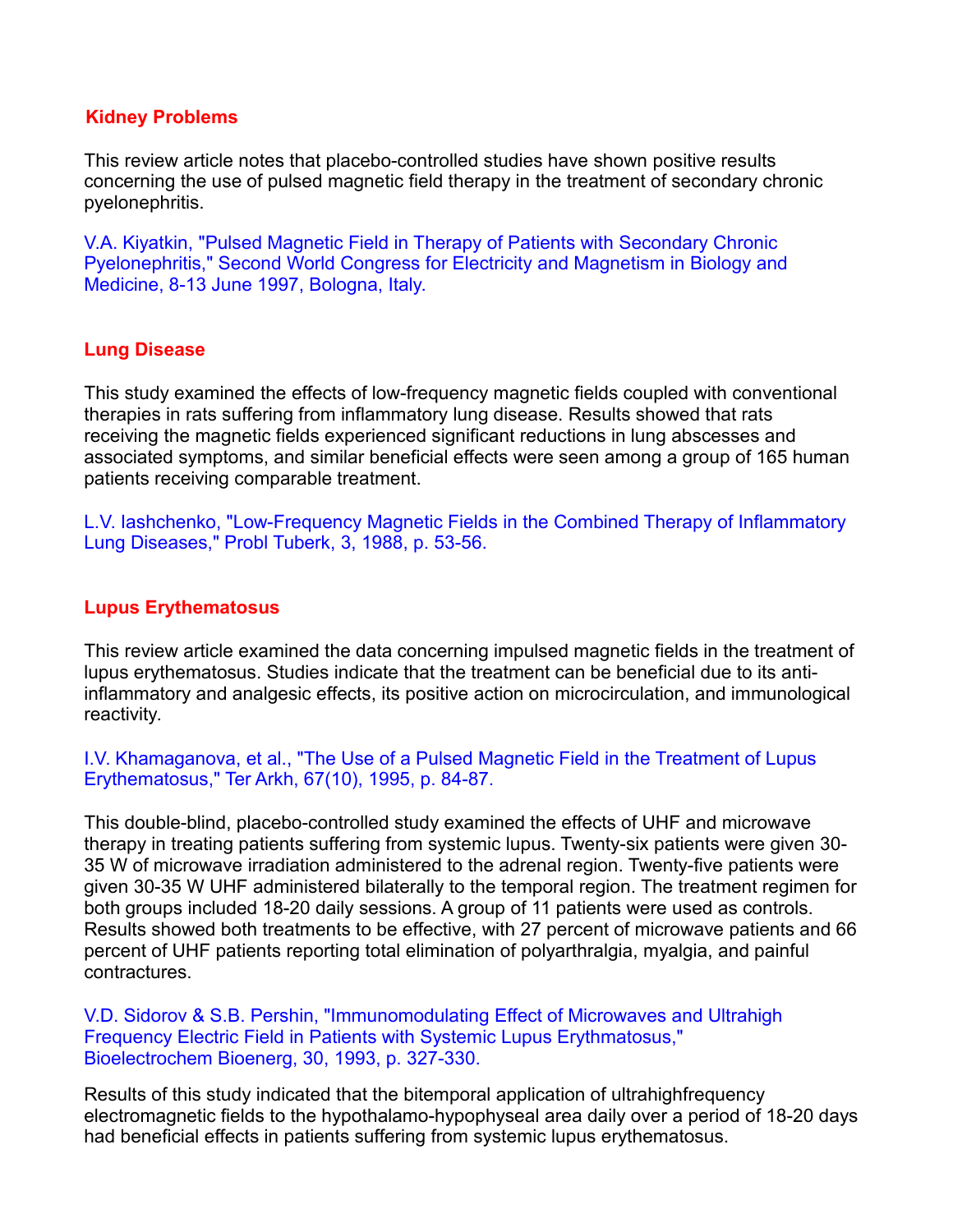V.D. Sidorov, et al., "The Immunomodulating Effect of Microwaves and of an Ultrahigh- Frequency Electrical Field in Patients with Systemic Lupus Erythematosus," Vopr Kurortol Fizioter Lech Fiz Kult, (4), 1991, p. 36-40.

#### **Multiple Sclerosis**

This article reports on the case of a 55-year-old female chronic progressive multiple sclerosis patient who received a single external application of low magnetic fields (7.5-picotesla; 5-Hz frequency) which lasted 20 minutes. The treatment quickly led to improvements in a variety of areas, including fatigue, sleep, vision, bladder function, movement and speech problems, and mood.

R. Sandyk, "Rapid Normalization of Visual Evoked Potentials picoTesla Range Magnetic Fields in Chronic Progressive Multiple Sclerosis," International Journal of Neurosci, 77(3-4), August 1994, p. 243-259.

This study reports on four cases of multiple sclerosis who experienced improvements in visuospatial and visuomotor functions following treatment with external application of low magnetic fields.

R. Sandyk, "Further Observations on the Effects of External picoTesla Range Magnetic Fields on Visual Memory and Visuospatial Functions in Multiple Sclerosis," International Journal of Neurosc, 77(3-4), August 1994, 203-27

This article reports on the case of a 50-year-old female chronic progressive multiple sclerosis patient who received a single external application of low magnetic fields who experienced significant improvements following the treatment.

R. Sandyk, "Successful Treatment of Multiple Sclerosis with Magnetic Fields," International Journal Neurosci, 66(3-4), October 1992, p. 237-250.

This article reports on the cases of three patients suffering from long-time symptoms of multiple sclerosis who received treatment with extra cerebral pulsed electromagnetic fields over a period of between 6 and 18 months. Results showed all three patients experienced significant improvements in cognitive functions.

R. Sandyk, "Progressive Cognitive Improvement in Multiple Sclerosis from Treatment with Electromagnetic Fields," International Journal of Neurosci, 89(1- 2), January 1997, p. 39-51.

This is a report on the cases of two chronic multiple sclerosis patients exhibiting severe speech problems. Symptoms were completely resolved following 3-4 weeks of treatment with pulsed electromagnetic fields.

R. Sandyk, "Resolution of Dysarthria in Multiple Sclerosis Treatment with Weak Electromagnetic Fields," International Journal of Neurosci, 83(1-2), November 1995, p. 81-92.

This article reports on the cases of three multiple sclerosis patients suffering from alexia (lack of understanding of written words) who experienced a reversal of the alexia following the start of pico tesla-range electromagnetic field treatment.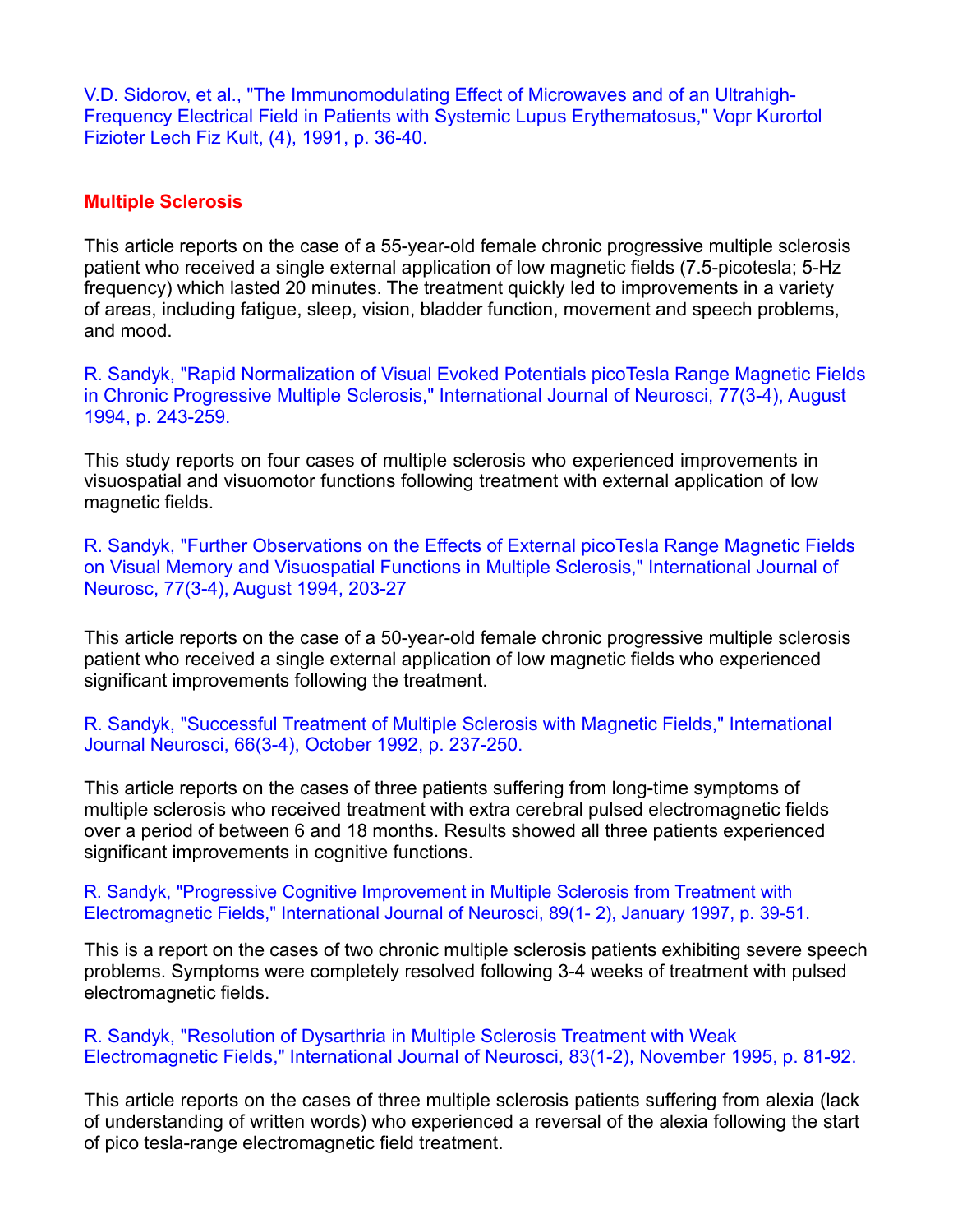#### R. Sandyk, "Reversal of Alexia in Multiple Sclerosis Weak Electromagnetic Fields," International Journal of Neurosci, 83(1-2), November 1995, p. 69-79.

This article reports on the case of a middle-aged disabled female patient with a 19-year history of chronic relapsing-remitting multiple sclerosis. Within one day of receiving experimental treatment with picotesla electromagnetic fields, the patient exhibited improvements in her condition. The patient continued with 1-2 treatments per week over a period of 32 months. During this time, significant improvements were seen with respect to a range of physical symptoms, as well as cognitive functions.

#### R. Sandyk, "Long Term Beneficial Effects of Weak Electromagnetic Fields in Multiple Sclerosis," International Journal of Neurosci, 83(1-2), November 1995, p. 45-57.

The cases of three female multiple sclerosis patients exhibiting suicidal behavior are discussed in this article. Treatment with pulsed pico tesla-level electromagnetic fields resolved the suicidal behavior in all three patients, an improvement that was maintained over a follow-up period of 3.5 years.

#### R. Sandyk, "Suicidal Behavior is Attenuated in Patients with Multiple Sclerosis Treatment with Electromagnetic Fields," International Journal of Neurosci, 87(1-2), October 1996, p. 5-15.

This article reports on the case of a 36-year-old man severely disabled with partial paralysis and lack of coordination. Three treatment sessions per week with pulsed electromagnetic fields over a period of one year led to a range of improvements, including improvements in gait, balance, bowel and bladder functions, vision, mood, and sleep. No progression of symptoms associated with multiple sclerosis was seen throughout the course of EMF treatment.

#### R. Sandyk, "Treatment with Electromagnetic Field Alters the Clinical Course of Chronic Progressive Multiple Sclerosis--A Case Report," International Journal of Neurosci, 88(1-2), November 1996, p. 75-82.

This article reports on the cases of two multiple sclerosis patients suffering from chronic ataxia who performed poorly on human figure drawing tests administered to measure body image perception. Treatment with extracerebral applications of picotesla flux electromagnetic fields led to improvements in gait and balance as well as a normalization in body image perception as seen on a repeat of the same test each patient.

#### R. Sandyk, "Effect of Weak Electromagnetic Fields on Body Image Perception in Patients with Multiple Sclerosis, " International Journal of Neurosci, 86(1-2), July 1996, p. 79-85.

This article reports on the case of a 51-year-old female patient with remittingprogressive multiple sclerosis who experienced a successful reduction in carbohydrate craving believed to be associated with the exacerbation of her condition following treatment with a series of extra cranial AC pulsed applications of pico tesla flux intensity electromagnetic fields.

R. Sandyk, "Treatment with Weak Electromagnetic Fields Attenuates Carbohydrate Craving in a Patients with Multiple Sclerosis," International Journal of Neurosci, 86(1-2), July 1996, p. 67-77.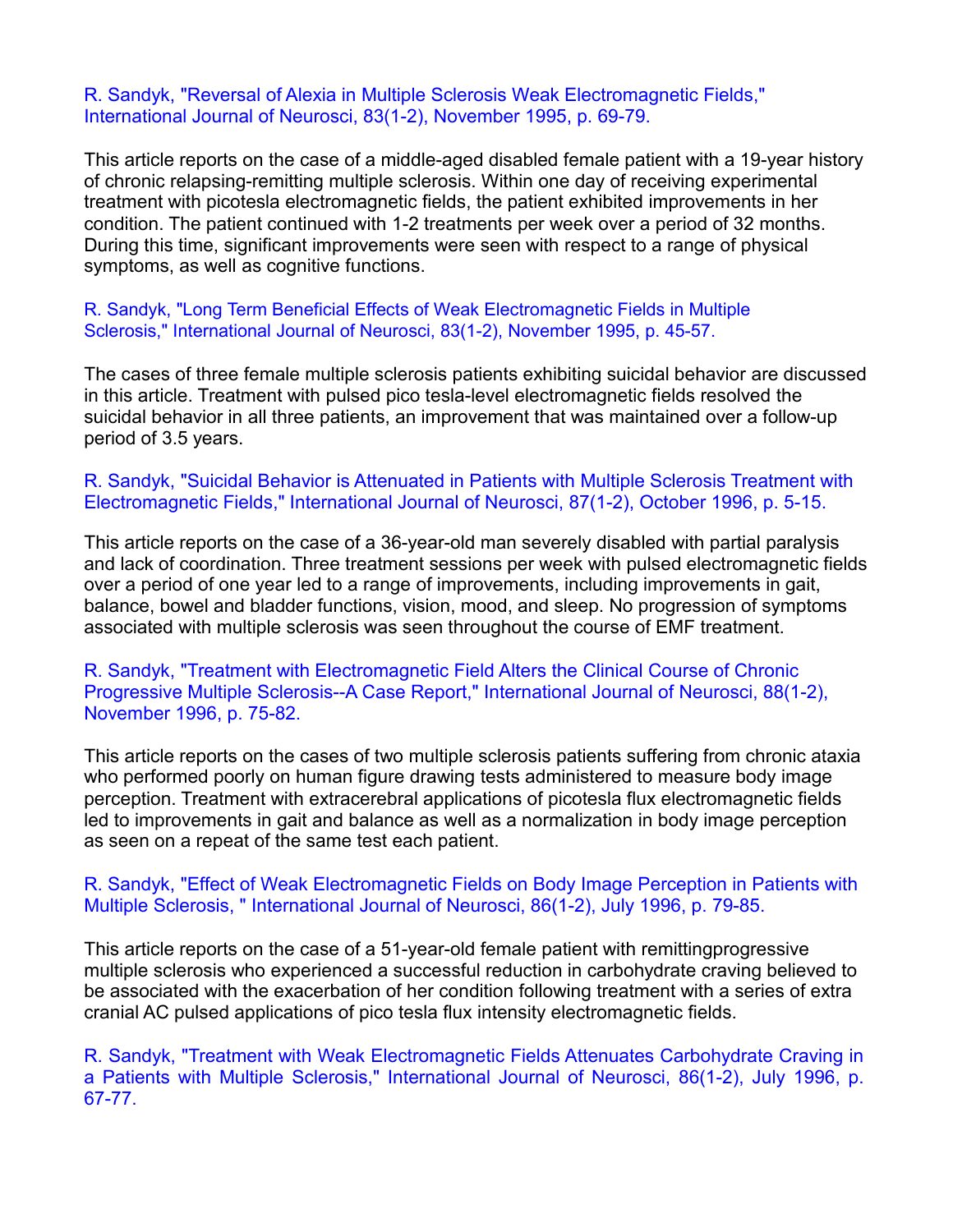This article reports on the cases of three multiple sclerosis patients suffering from a chronic progressive course of the disease who experienced a reduction in tremors following treatment with brief external applications of pulsed EMFs of 7.5-pT intensity.

R. Sandyk & L.C. Dann, "Weak Electromagnetic Fields Attenuate Tremor in Multiple Sclerosis," International Journal of Neurosci, 79(3-4), December 1994, p. 199-212.

This article reports on the cases of three female chronic multiple sclerosis patients who experienced a reversal of cognitive deficits following treatment with brief external applications of alternating pulsed electromagnetic fields in the picotesla range of intensity.<br>R. Sandyk, Reversal of Visuospatial Hemi-inattention in Patients with Chronic Progressive

Multiple Sclerosis Treatment with Weak Electromagnetic Fields," International Journal of Neurosci, 79(3-4), December 1994, p. 169-184.

This article reports on the cases of three female multiple sclerosis patients with poor word fluency who experienced a 100-percent increase in word output following 4-5 sessions of treatment with external applications of extremely weak electromagnetic fields in the pico

tesla range of intensity.<br>R. Sandyk, Improvement in Word-fluency Performance in Patients with Multiple Sclerosis Electromagnetic Fields," International Journal Neurosci, 79(1-2), November 1994, p.75-90.

This article reports on the case of a 58-year-old male multiple sclerosis patient with a 37-year history of the disease. Treatment with external application of magnetic fields in the pico tesla range led to a speedy improvement of neurological symptoms in the areas of walking, balance, sensory symptoms, and bladder function. Improvements in numerous cognitive functions were seen within 24 hours of treatment as well.

R. Sandyk & R.P. Iacono, "Improvement PicoTesla Range Magnetic Fields of Perceptual motor Performance and Visual Memory in a Patient with Chronic Progressive Multiple Sclerosis," International Journal of Neurosci, 78(1-2), September 1994, p. 53-66.

This article reports on the case of a 36-year-old multiple sclerosis patient who experienced immediate improvements in visuoperceptive functions following treatment with external application of pico tesla-range magnetic fields.

R. Sandyk & R.P. Iacono, "Multiple Sclerosis: Improvement of Visuoperceptive Functions PicoTesla Range Magnetic Fields," International Journal of Neurosci, 74(1-4), January- February 1994, p. 177-189.

This article reports on the cases of three multiple sclerosis patients suffering from falls due to rapid deterioration in balance and triggered distracting external auditory stimuli. Treatment with a series of extra cranially applied, low-frequency picotesla-range intensity electromagnetic fields quickly resolved such symptoms associated with a loss of balance.

R. Sandyk, "Application of Weak Electromagnetic Fields Facilitates Sensorymotor Integration in Patients with Multiple Sclerosis," International Journal of Neurosci, 85(1-2), March 1996, p. 101-110.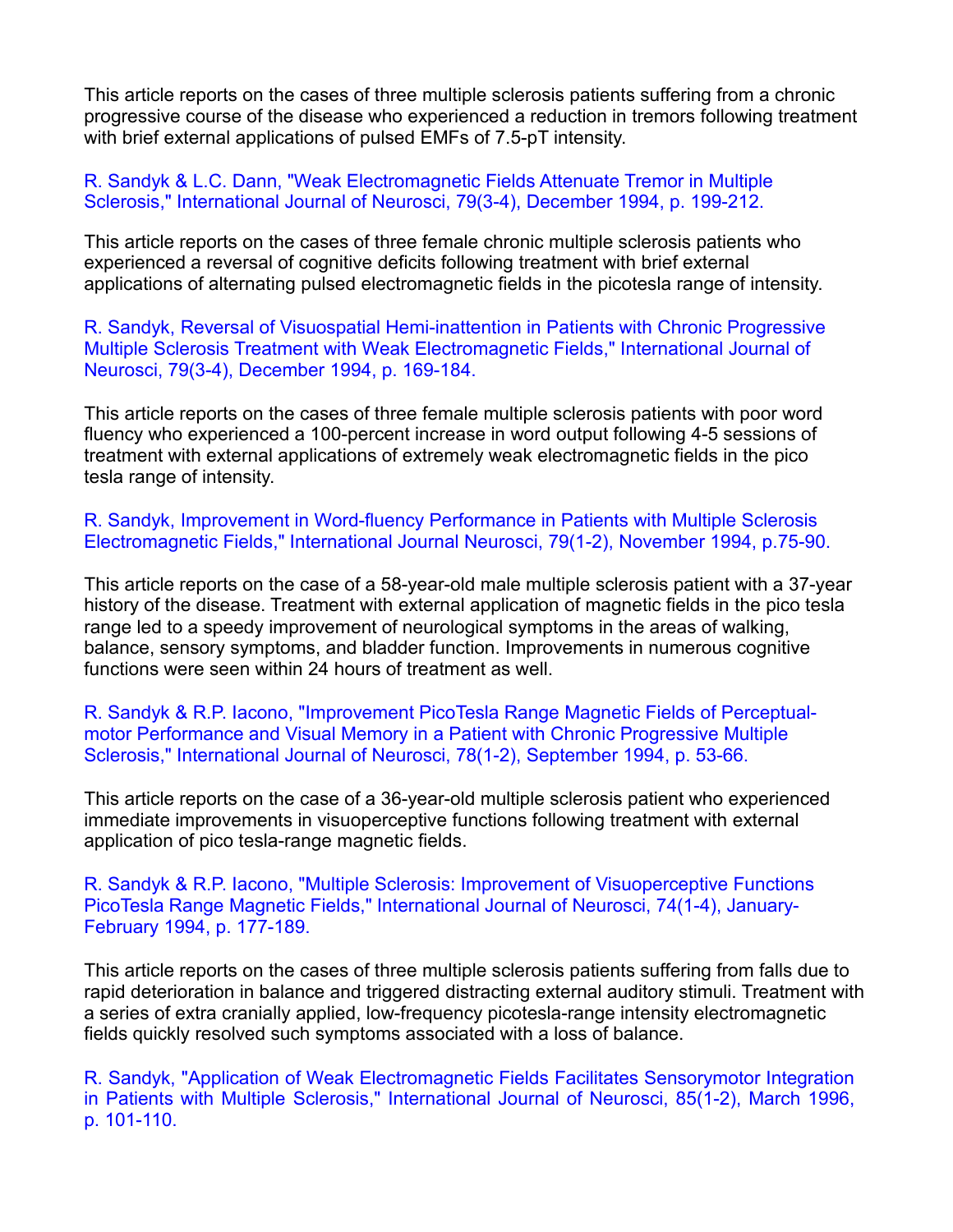This article reports on the cases of three multiple sclerosis patients experiencing continuous and debilitating daily fatigue over the course of several years. Treatment with extracranially applied picotesla flux electromagnetic fields dramatically improved symptoms of fatigue in all three patients.

#### R. Sandyk, Treatment with Weak Electromagnetic Fields Improves Fatigue Associated with Multiple Sclerosis, International Journal of Neurosci, 84(1-4), February 1996, p. 177-186.

This article reports on the cases of two female patients with chronic progressive stage multiple sclerosis who suffered from regular worsening of their symptoms starting approximately a week prior to menstruation and abating at menstruation onset. Such symptoms were resolved in both patients two months following the start of treatment with the extracranial application of weak electromagnetic fields.

R. Sandyk, Premenstrual Exacerbation of Symptoms in Multiple Sclerosis is Attenuated Treatment with Weak Electromagnetic Fields, International Journal of Neurosci, 83(3-4), December 1995, p. 187-198.

This article reports on the case of a 64-year-old female patient with a 22-year history of chronic progressive multiple sclerosis. Two 30-minute treatments with low-level electromagnetic fields produced a marked improvement in a variety of symptoms.

R. Sandyk R.P. Iacono, Resolution of Longstanding Symptoms of Multiple Sclerosis Application of PicoTesla Range Magnetic Fields, International Journal of Neurosci, 70(3-4), June 1993, p. 255-269.

Results of this double-blind, placebo-controlled study found that pulsed electromagnetic fields administered daily over a period of 15 days proved to be an effective treatment in reducing spasticity and incontinence associated with multiple sclerosis.

A. Guseo, Double-Blind Treatments with Pulsating Electromagnetic Field in Multiple Sclerosis, Hungarian Symposium on Magnetotherapy, 2nd Symposium, May 16-17, 1987, Szekesfehervar, Hungary, p. 85-89.

Results of this double-blind, placebo-controlled study indicated that pulsed electromagnetic fields administered daily over a period of 15 days is a generally effective treatment in reducing symptoms associated with multiple sclerosis, with the most positive improvements involving the alleviation of spasticity and pain.

A. Guseo, Pulsing Electromagnetic Field Therapy of Multiple Sclerosis the Gyuling-Bordacs Device: Double-Blind, Cross-Over and Open Studies, Journal of Bioelectr., 6(1), 1987, p. 23- 35.

Results of this double-blind, placebo-controlled study indicated that exposure to magnetic fields produced beneficial clinical effects in patients suffering from cerebral paralysis and in patients with multiple sclerosis.

A. Sieron, The Variable Magnetic Fields in the Complex Treatment of Neurological Diseases, European Bioelectromagnetics Association, 3<sup>rd</sup> International Congress, 29 February - 3 March 1996, Nancy, France.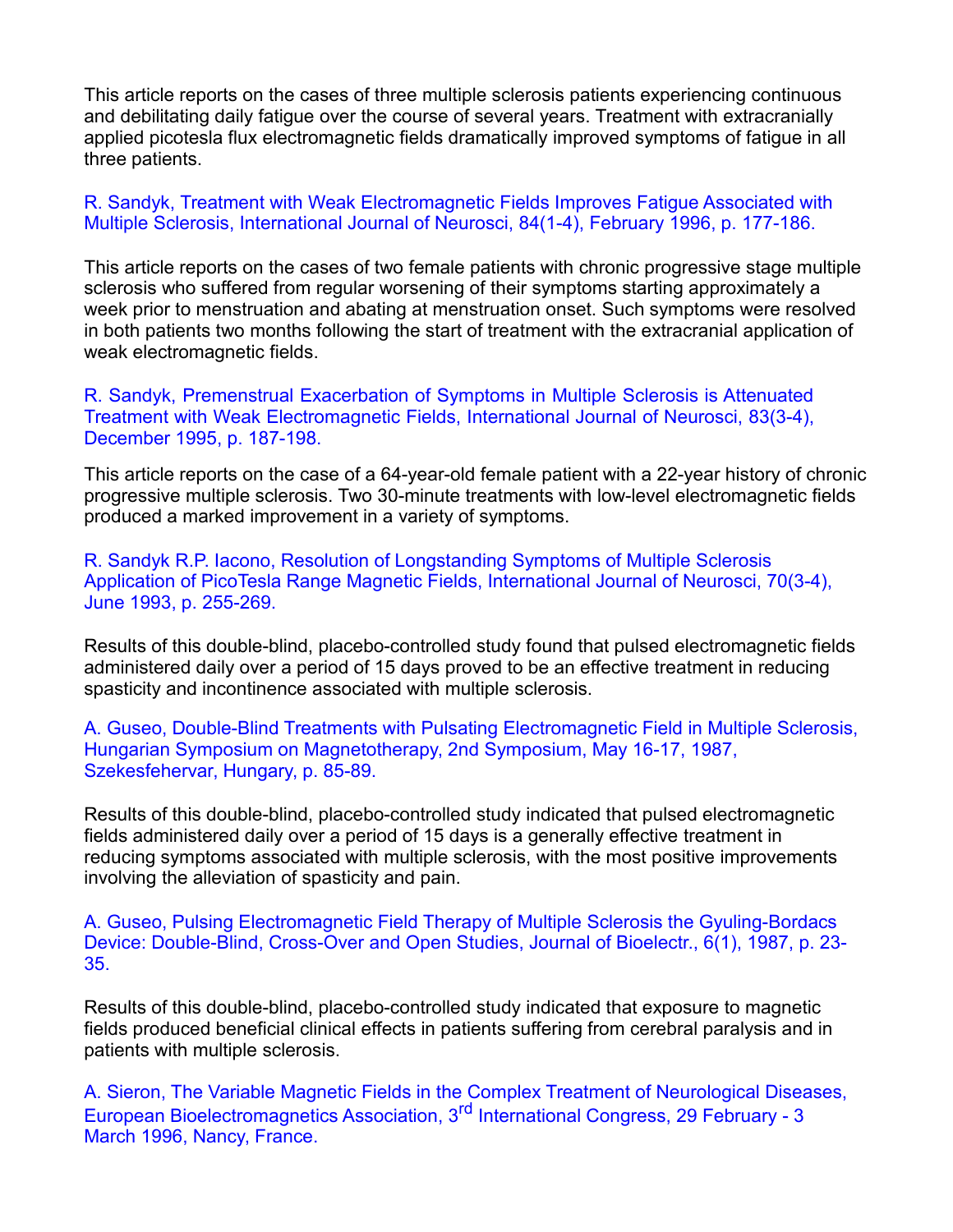## **Muscle Injury**

This study examined the effects of pulsed electromagnetic fields on recovery following muscle injury in rats. Results showed that both pulsed and constant magnetic fields were equally effective, with the constant field being more intense.

I.E. Detlav, The Influence of Constant and Pulsed Electromagnetic Fields on Oxidation Processes in Muscle, in I.E. Detlav, (ed.), Electromagnetic Therapy of Injuries and Diseases of the Support-Motor Apparatus. International Collection of Papers, Riga, Latvia: Riga Medical Institute, 1987, p. 12-16.

This study examined the effects of pulsed electromagnetic fields (Gyuling- Bordacs device) in patients suffering from peripheral muscle paralysis. Treatment consisted of 20-minute exposures (2-50 Hz, 70 G). Results showed 50-Hz pulsed electromagnetic fields to be the most effective level of treatment and that such therapy enhanced muscle irritability in peripheral paralysis patients as well as in healthy controls.

L. Mecseki, The Study of the Efficacy of Magnetotherapy in Peripheral Paralysis, Hungarian Symposium on Magnetotherapy, 2nd Symposium, 16-17, May 1987, Szekesfehervar, Hungary, p. 149-158.

## **Neck Pain**

This double-blind, placebo-controlled study examined the effects of low-energy pulsed electromagnetic fields administered via soft collars on patients suffering from persistent neck pain. Results indicated significantly beneficial effects following three weeks of treatment.

D. Foley-Nolan, Low Energy High Frequency (27.12 MHZ) Therapy for Persistent Neck Pain. Double Blind Placebo Controlled Trial, Bioelectromagnetics Society, 12th Annual, June 10-14, 1990, San Antonia, TX, p. 73.

## **Nerve Damage**

This controlled study found that exposure to pulsed electromagnetic fields enhanced the speed and degree of peripheral nerve regeneration twofold in rats with experimentally severed sciatic nerves.

H. Ito C.A. Bassett, Effect of Weak, Pulsing Electromagnetic Fields on Neural Regeneration in the Rat, Clin Orthop, (181), December 1983, p. 283-290.

Results of this controlled study demonstrated that treatment with 15 minutes per day of pulsed electromagnetic fieldsenhanced recovery time of experimentally injured nerves in rats.

A.R. Raji R.E. Bowden, Effects of High-peak Pulsed Electromagnetic Field on the Degeneration and Regeneration of the Common Peroneal Nerve in Rats, Journal of Bone Joint Surg, 65(4), August 1983, p. 478-492.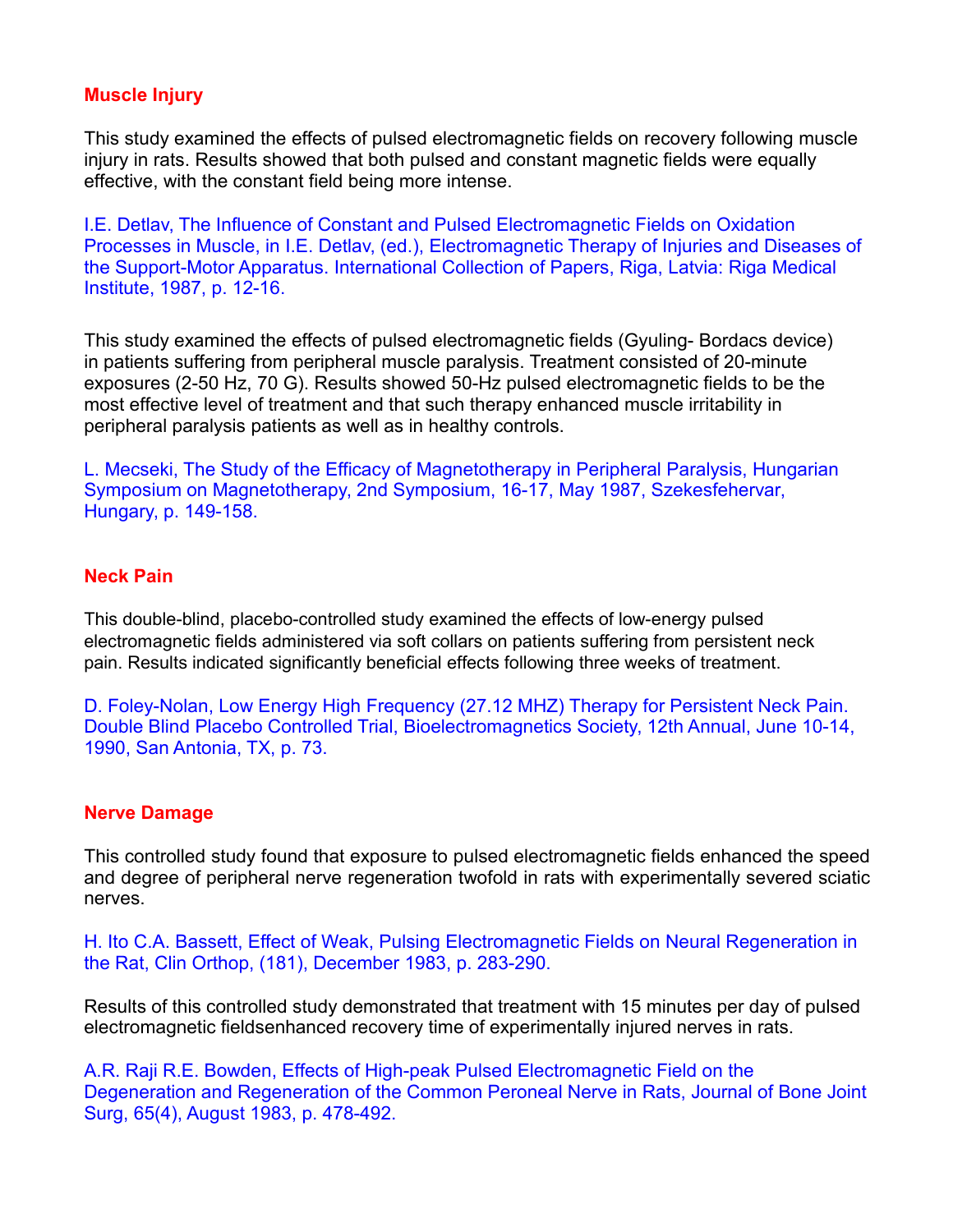Results of this study indicated that the use of pulsed electromagnetic fields on experimentally divided and sutured nerves in rats sped up regeneration of damaged nerves and the time ittook for limb use to be recovered.

A.M. Raji, An Experimental Study of the Effects of Pulsed Electromagnetic Field (Diapulse) on Nerve Repair, Journal of Hand Surg, 9(2), June 1984, p. 105-112.

This study examined the effects of a Soviet Polyus-1 low-frequency magnet therapy device used to administer approximately 10 mT for approximately 10 minutes in patients with optic nerve atrophy. Patients underwent 10-15 sessions per course. Results showed that vision acuity in patients with low acuity values (below 0.04 diopters) improved in 50 percent of cases. It was also found that the treatment improved ocular blood flow in cases of optic nerve atrophy. Optimal benefits were experienced after 10 therapy sessions.

L.V. Zobina, Effectiveness of Magnetotherapy in Optic Nerve Atrophy. A Preliminary Study, Vestn Oftalmol, 106(5), September-October 1990, p. 54-57.

#### **Neurological Disorders**

This article summarizes clinical results obtained the authors in using pulsed electromagnetic fields (Gyuling-Bordacs device) in the treatment of neurological and locomotor disorders among a group of 148 patients in a hospital setting over a period of 3 years. The authors claim that 58-80 percent of such patients experienced benefits of some kind over the course of magnetotherapy.

G. Terlaki, Clinical Experiences Magnetotherapy, Hungarian Symposium on Magnetotherapy, 2nd Symposium, 16-17 May 1987, Szekesfehervar, Hungary, p. 175-179.

This study examined the effects of magnetotherapy on patients suffering from nervous system diseases. Treatment consisted of 10-12 6-minute exposures (10- 20 kG, 0.1-0.6 Hz). Results indicated beneficial effects in 25 of the 27 patients receiving the treatment.

A.A. Skorometz, Magnetic Impulse Therapy of Patients with Spondylogenic Diseases of the Nervous System, Fizicheskaia Meditzina, 3(1-2), 1993, p. 41-43.

Results of this study found that the use of magnetic fields (30-35 mT, 10 and 100 Hz) produced beneficial effects in 93 percent of patients suffering from nerve problems.

A.G. Shiman, Use of Combined Methods of agnetoelectrotherapy in the Treatment for Polineuropathies, Vopr Kurortol Fizioter Lech Fiz Kult, (5), 1993, p, 38-41.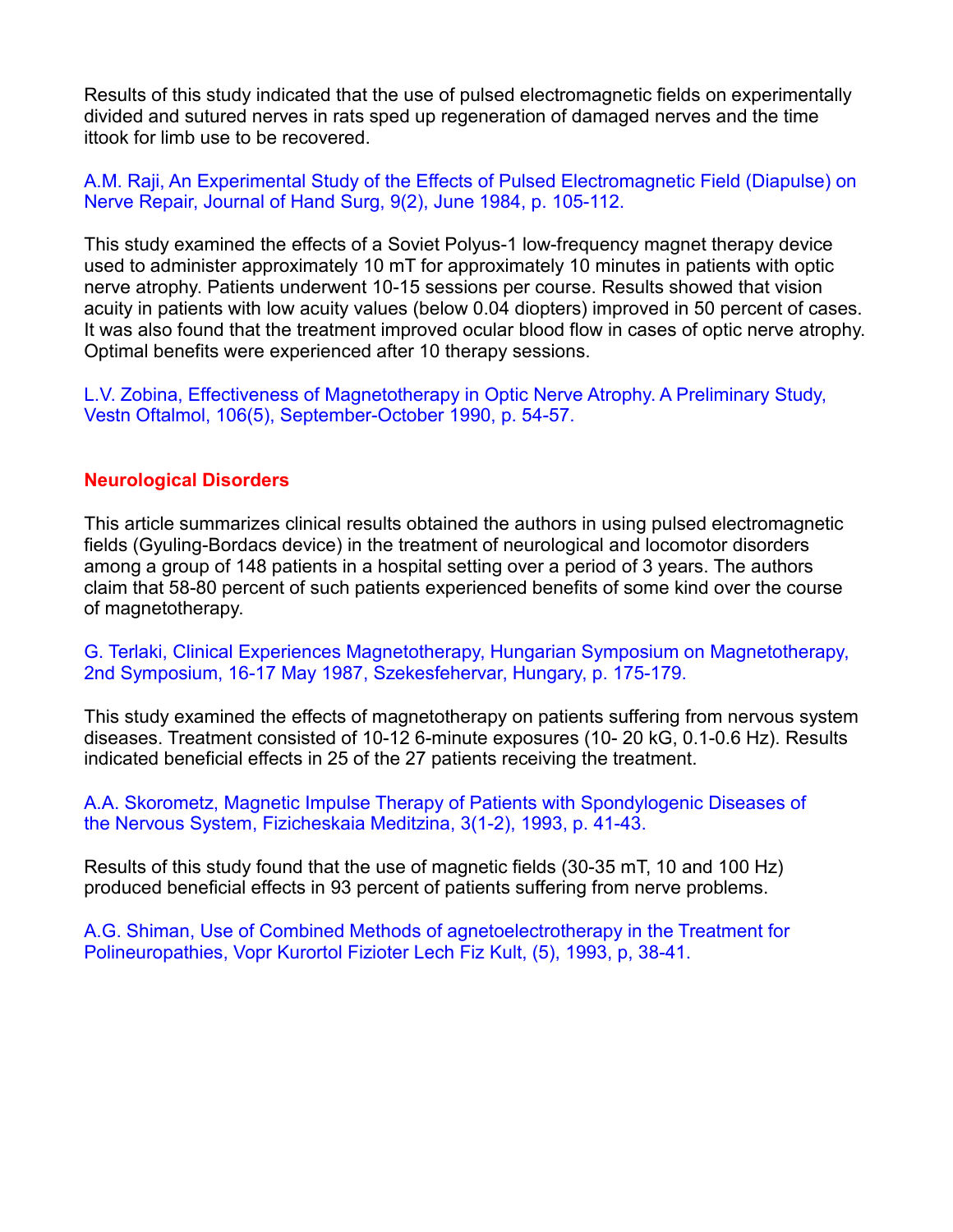# **Osteoarthritis**

Results of this double-blind, placebo-controlled study indicated that exposure to pulsed electromagnetic fields had beneficial effects in the treatment of patients suffering from painful osteo arthritis of the knee or cervical spine. PEMF therapy consisted of 18 exposures lasting 30 minutes and administered 3-5 times per week.

D.H. Trock, The Effect of Pulsed Electromagnetic Fields in the Treatment of Osteoarthritis of the Knee and Cervical Spine. Report of Randomized, Double Blind, Placebo Controlled Trials," Journal of Rheumatology, 21(10), 1994, p. 1903-1911.

This double-blind, placebo-controlled study indicated that treatment with pulsed electromagnetic fields produced significant favorable effects in patients suffering from osteoarthritis.

D.H. Trock, Treatment of Osteoarthritis with Pulsed Electromagnetic Fields," Bioelectric Repair and Growth Society, Vol. XIII, 13th Annual Meeting, 10-13 October 1993, Dana Point, CA, p. 14.

This double-blind, placebo-controlled study showed that treatment with pulsed electromagnetic fields yielded significant benefits in patients suffering from osteoarthritis of the knee or cervical spine. PEMF therapy (25 G, 5-24 Hz) consisted of 18 30-minute exposures over a period of 3- 4 weeks

A.J. Bollet, Treatment of Osteoarthritis with Pulsed Electromagnetic Fields, European Bioelectromagnetics Association, 2nd Congress, 9-11 December 1993, Bled Slovenia, p. 46.

This controlled study examined the effects of changeable magnetic fields (Polus- 101 device) coupled with more conventional therapies in the treatment of patients suffering from osteoarthrosis. Magnetic therapy consisted of daily 20 minute exposures for a total of 12 sessions. Results showed more rapid improvements of immunological indices and alleviation of symptoms associated with the disease among patients receiving the combination therapy compared to those treated only conventionally.

L. Yurkiv, The Use of Changeable Magnetic Field in Treatment of Osteoarthrosis, European Bioelectromagnetics Association, 3rd International Congress, 29 February-3 March 1996, Nancy France.

#### **Osteochondrosis**

This study examined the effects of alternating magnetic fields (50 Hz, 10-50 mT) combined with conservative therapy in patients suffering from spinal osteochondrosis. Treatment consisted of 20-minute exposures over a total of 20- 25 such exposures per course. Results showed clinical benefits in 95 percent of patients receiving the combination treatment compared to just 30 percent among controls.

L.L. Butenko, The Use of Alternating Magnetic Fields in Spinal Osteochondrosis, Mechanisms of Biological Action of Electromagnetic Fields, 27-31 October 1987, Pushchino, USSR, USSR Academy of Sciences, Research Center for Biological Studies, Inst. of Biological Physics,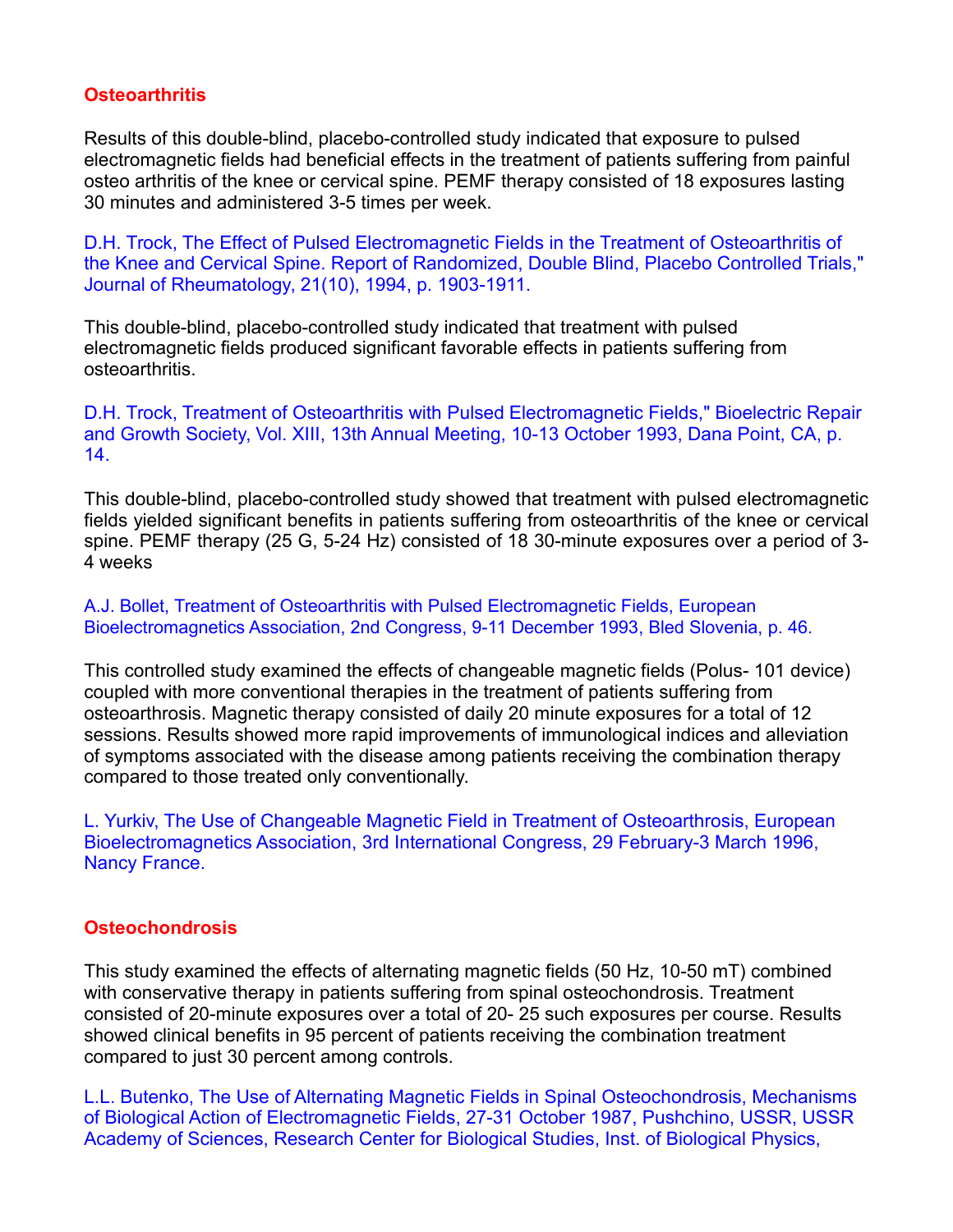Coordination Council of Comecon Countries and Yugoslavia for Research in the Fields of Biological Physics, p. 183.

#### **Osteonecrosis**

This pilot study found that the use of pulsed electromagnetic fields produced beneficial effects in patients suffering from osteonecrosis of the femoral head.

N.S. Eftekhar, Osteonecrosis of the Femoral Head Treated Pulsed Electromagnetic Fields (PEMFs): A Preliminary Report, 1983, p. 306-330.

This study examined the use of pulsed electromagnetic fields in the treatment of osteonecrosis. Compared to published findings concerning surgical treatment, results showed PEMF therapy to be superior in producing improvement.

M. Hinsenkamp, Preliminary Results in Electromagnetic Field Treatment of Osteonecrosis, Bioelectrochem Bioenerg.30, 1993, p. 229-236.

#### **Osteoporosis**

This study examined the effects of pulsed electromagnetic fields on postmenopausal osteoporosis in 10-month-old female rats. Results showed that EMF treatment for one hour per day for 4 months with a 30-gauss maximum pulse reduced bone mass loss to within 10 percent,while a 70-gauss maximum pulse reduced bone mass loss entirely.

M. Hinsenkamp, Preliminary Results in Electromagnetic Field Treatment of Osteonecrosis, Bioelectrochem Bioenerg.30, 1993, p. 229-236.

This study examined the effects of long-term pulsing electromagnetic fields in the form of repetitive pulse burst waves over a period of 6 months in osteoporotic rats. Results showed increased bone volume and formation activity.

S. Mishima, The Effect of Long-term Pulsing Electromagnetic Field Stimulation on Experimental Osteoporosis of Rats, Sangyo Ika Daigaku Zasshi, 10(1), March 1, 1988, p. 31- 45.

This study examined the effects of a 72-Hz pulsating electromagnetic field administered for 10 hours per day over a period of 12 weeks on bone density in women prone to osteoporosis. Results found significant increases in bone mineral density in the area of EMF exposure.

F. Tabrah, Bone Density Changes in Osteoporosis-prone Women Exposed to Pulsed Electromagnetic Fields (PEMFs), Journal of Bone Miner Res, 5(5), May 1990, p. 437-442.

In this study, osteoporosis patients received treatment with pulsed electromagnetic fields (50 G, 50-100 Hz) for 30 minutes per session over a period of two years involving 20 sessions. These subjects were compared to similar patients treated with calcitonin. Results indicated PEMF to be effective in reducing pain, and to be even more so when combined with the conventional drug treatment.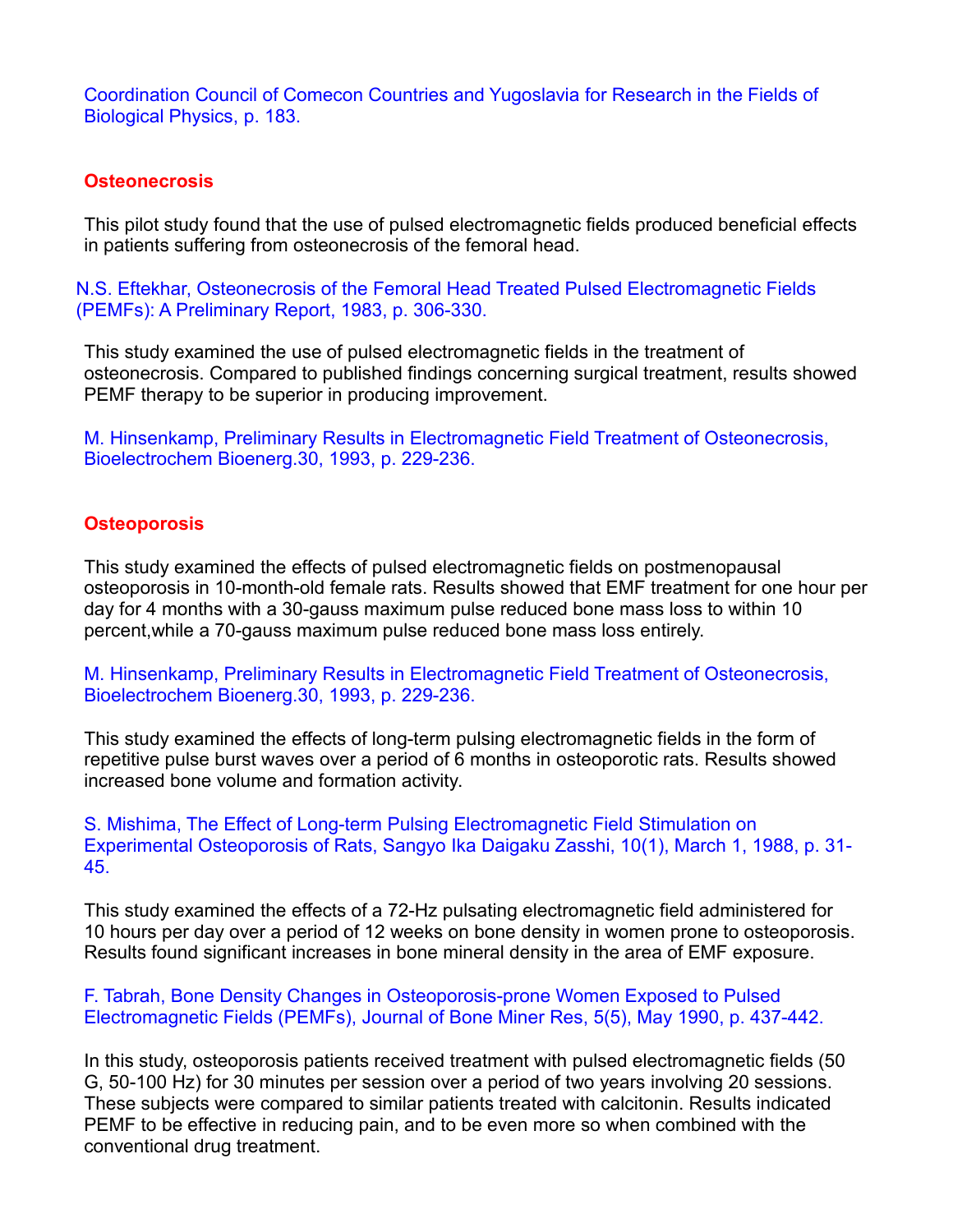T.W. Bilotta, The Use of Low-Frequency Low Magnitude PEMFs in Treatment of Osteoporosis, Journal of Bioelectr, 8(2), 1989, p. 316.

This controlled study examined the effects of pulsed electromagnetic fields in women suffering from postmenopausal osteoporosis. Treatment consisted of daily 30-minute exposures for 20 days every six months. Results showed that PEMF treatment combined with 100 IU per day of nasal spray synthetic salmon calcitonin arrested bone decrease and significantly increased bone mass relative to patients receiving drug therapy alone.

T.W. Bilotta, Influence of Pulsed Electromagnetic Fields on Post-Menopausal Osteoporosis, First World Congress for Electricity and Magnetism in Biology and Medicine, 14-19 June 1992, Lake Buena Vista, FL, p. 78.

Results of this study found the use of total-body low-frequency magnetic fields (60 G, 50-100 Hz) to be effective in the treatment of patients suffering from osteoporosis-related symptoms. Treatment consisted of a total of 15 exposures of 30 minutes each.

G. Saveriano S. Ricci,Treatment of Senile Osteoporosis Caused Rachialgia with Low- Frequency PEMFs, Journal of Bioelectr, 8(2), 1989, p. 321.

#### **Otitis Externa**

This study examined the effects synchronizing pulse waves in the impaired area when treating patients suffering from acute diffuse otitis externa with low-level magnetic fields in combination with conventional therapies. Patients were divided into three groups. The first received ultrahigh-frequency or very-high-frequency electromagnetic waves. The second received 15 minute daily exposures to 50- Hz alternating or pulsating 20-mT magnetic fields. The third group of patients were treated switching on the same magnetic fields only during propagation of the pulse wave through the ear vessels. Results showed a 100 percent recovery rate in patients across all three groups, with recovery taking the least amount of time among those in group 3.

V.V. Sunstov, Treatment of Acute Diffuse Otitis Externa Low-Frequency Magnetic Fields, Vestn Otorinolaringol, 6, 1991, p. 35-38.

#### **Pancreatitis**

This study found that sinusoidal and continuous low-frequency alternating magnetic field generated a Polius-1 apparatus exhibited beneficial effects in patients suffering from chronic pancreatitis.

A.A. Fedorov, The Use of a Low-frequency Magnetic Field in the Combined Therapy of Chronic Pancreatitis, Vopr Kurortol Fizioter Lech Fiz Kult, (5), September-October 1990, p. 28- 30.

This controlled study examined the effects of combining pulsed electric stimulation and laser light with conventional treatment in patients suffering from acute pancreatitis. Results showed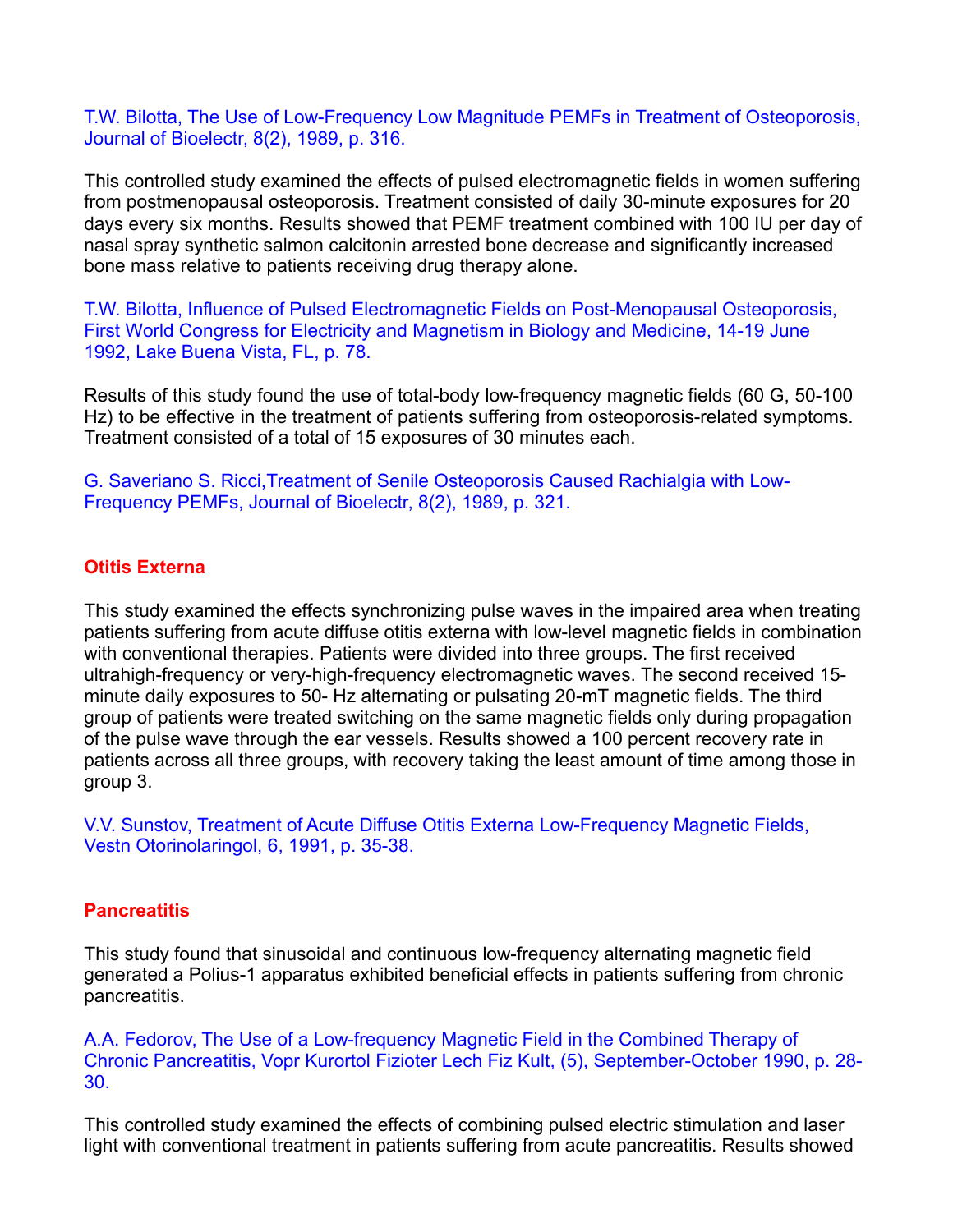the combined therapy to have the most significant effects in patients with severe forms of the disease.

O.G. Savina, A Low-Frequency Pulsed Current and a Low-Intensity Laser Radiation in the Treatment of Acute Pancreatitis,Vopr Kurortol Fizioter Lech Fiz Kult, (2), 1995, p. 39-40.

## **Parkinson's Disease**

This article reports on the case of a 73-year-old male Parkinson's patients suffering from disabling resting and postural tremors in the right hand, as well as other symptoms. Two successive 20-minute treatments with AC pulsed electromagnetic fields of 7.5-picotesla intensity and 5-Hz frequency sinusoidal wave led to improvements in visuospatial performance and a legible signature. Significant improvements in Parkinsonian motor symptoms were also seen following additional treatments.

R. Sandyk, Brief Communication: Electromagnetic Fields Improve Visuospatial Performance and Reverse Agraphia in a Parkinsonian Patient, International Journal of Neurosci, 87(3-4), November 1996, p. 209-217

This article reports on the case of a medicated 61-year-old Parkinson's patient who experienced rapid reversal of symptoms following a single external application of picotesla-range magnetic fields.

R. Sandyk R.P. Iacono, Reversal of Visual Neglect in Parkinson's Disease Treatment with picoTesla Range Magnetic Fields,International Journal of Neurosci, 73(1-2), November 1993, p. 93-107.

This article reports on four Parkinson's patients who experienced significant improvement in symptoms following treatment with picotesla-range magnetic fields. Two additional patients suffering from Parkinson's-related dementia experienced significant improvements in visuospatial impairment.

R. Sandyk, Magnetic Fields in the Therapy of Parkinsonism, International Journal of Neurosci, 66(3-4), October 1992, p. 209-235.

Noting that transcranial magnetic stimulation (TMS) is a new and noninvasive method of direct cortical neuron stimulation, this review article discusses recent studies showing that TMS has led to improvements in symptoms associated with Parkinson's disease and depression.

M.S. George, et al., "Transcranial Magnetic Stimulation: A Neuropsychiatric Tool for the 21st Century," Journal of Neuropsychiatry Clin Neurosci, 8(4), Fall 1996, p. 373-382.

Results of this study showed that the application of ELF magnetic fields via a plastic helmet device housing a set of coils (generating fields of 8 Hz and 7.5 pT) produced beneficial clinical effects after 30 minutes in patients suffering Parkinson's disease and multiple sclerosis.

J. Bardasano, Extracranial Device for Noninvasive Neurological Treatments with Pulsating ELF Magnetic Fields, Second World Congress for Electricity and Magnetism in Biology and Medicine, 8-13 June 1997, Bologna, Italy.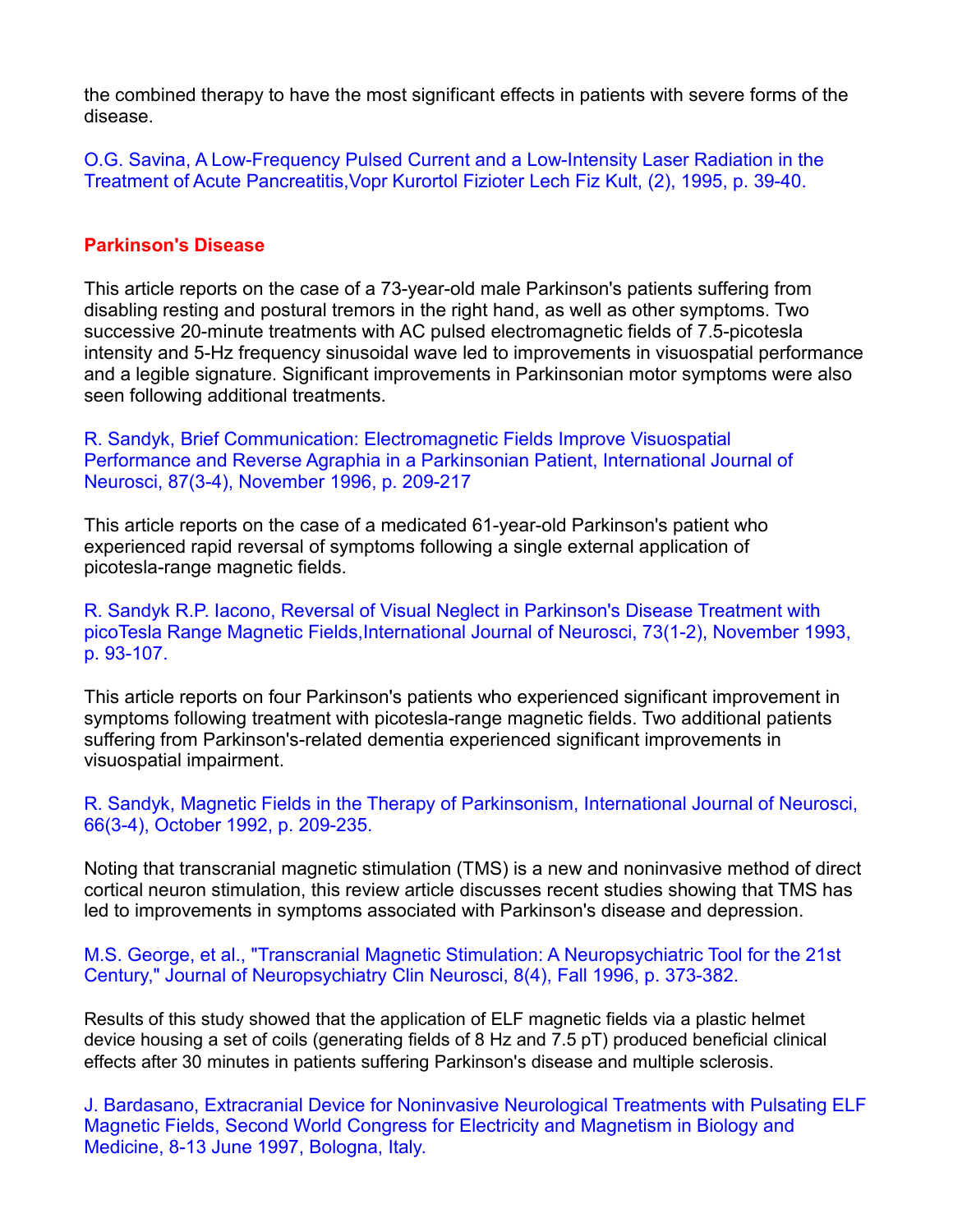This article reports on the cases of two Parkinson's patients who experienced improvements in motor symptoms following treatment with external application of weak electromagnetic fields in the picotesla range.

R.Sandyk,Parkinsonian Micrographia Reversed Treatment with Weak Electromagnetic Fields, International Journal of Neurosci, 81(1-2), March 1995, p. 83-93.

This article reports on the cases of three Parkinson's patients on full medication who exhibited an improvement in right hemispheric functions following a series of treatments with external application of electromagnetic fields in the picotesla range.

R. Sandyk, "Improvement in Short-term Visual Memory Weak Electromagnetic Fields in Parkinson's Disease, International Journal of Neurosci, 81(1-2), March 1995, p. 67-82.

This article reports on the case of a nonmedicated 49-year-old male Parkinson's patient who experienced a dramatic improvement in motor, depressive, and cognitive symptoms following treatment with brief extracranial applications of picotesla-range electromagnetic fields.

R. Sandyk, "A Drug Naive Parkinsonian Patient Successfully Treated with Weak Electromagnetic Fields, International Journal of Neurosci, 79(1-2), November 1994, p. 99-110.

This article reports on the case of a 61-year-old Parkinson's patient who experienced improvements in the severity of motor problems 30 minutes after treatment with external application of weak electromagnetic fields in the picotesla range. Sham treatment had no such effects in the same patient.

R. Sandyk R.P. Iacono, Reversal of Micrographia in Parkinson's DiseaseApplication of picoTesla Range Magnetic Fields, International Journal of Neurosci 77(1-2), July 1994, p. 77- 84.

This article reports on the cases of five Parkinsonian patients on full medication who experienced a marked improvement in performance on Thurstone's Word- Fluency Test following treatment with a series of extremely-low-intensity electromagnetic fields in the picotesla range and of 5-8 Hz frequency.

R. Sandyk, Improvement in Word-fluency Performance in Parkinson's DiseaseAdministration of Electromagnetic Fields, International Journal of Neurosci, 77(1- 2), July 1994, p. 23-46.

This article reports on the case of a 69-year-old Parkinsonian patient who was able to discontinue most medication for two weeks following two treatment sessions with extracranial picotesla-range magnetic fields. Symptoms recurred after three weeks and the patient received four more magnetic field sessions on consecutive days after four weeks. The patient was then able to discontinue medications completely.

R. Sandyk, Treatment of Parkinson's Disease with Magnetic Fields Reduces the Requirement for Antiparkinsonian Medications, International Journal of Neurosci, 74(1-4), January-February 1994, p. 191-201.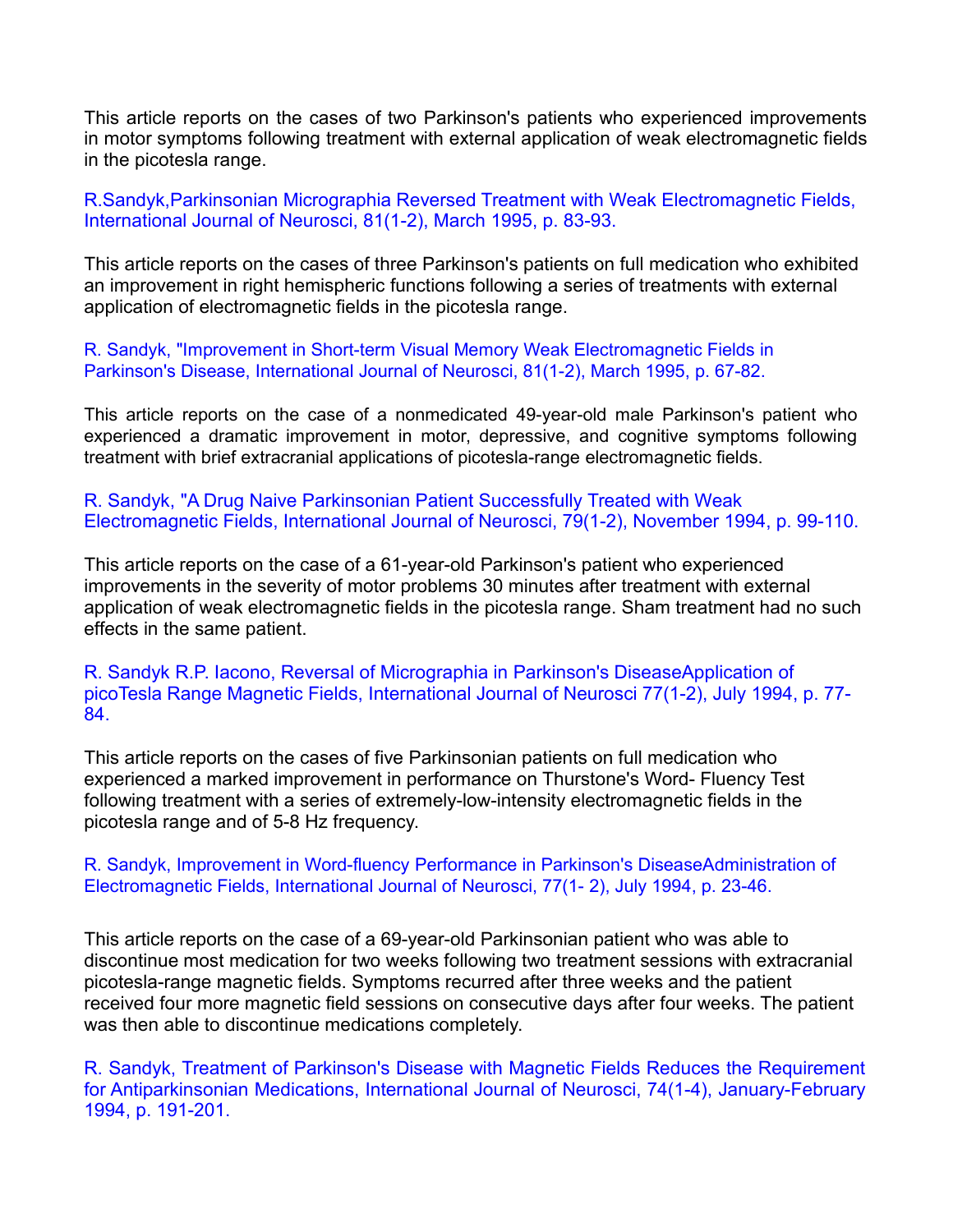This article reports on the cases of five medicated Parkinsonian patients who experienced improvements in motor, behavioral, and autonomic functions, and in visuoconstructional tasks following treatment with extracranial application of magnetic fields in the picotesla range.

R. Sandyk, Reversal of a Visuoconstructional Deficit in Parkinson's Disease Application of External Magnetic Fields: A Report of Five Cases, International Journal of Neurosci, 75(3-4), April 1994, p. 213-228.

This article reports on the cases of three medicated Parkinsonian patients who experienced relief from disabling periods of freezing gait following treatment with extracerebral applications of pulsed electromagnetic fields in the picotesla range.

R. Sandyk, Freezing of Gait in Parkinson's Disease is Improved Treatment with Weak Electromagnetic Fields, International Journal of Neurosci, 85(1-2), March 1996, p. 111-124.

The cases of four nondemented Parkinsonian patients under full medication are discussed in this article. These patients performed poorly on human figure drawing tests administered to measure body image perception. Treatment with extracerebral applications of picotesla-range intensity electromagnetic fields led to marked improvements in body image perception as seen on a repeat of the same test each patient.

R. Sandyk, Improvement of Body Image Perception in Parkinson's Disease Treatment with Weak Electromagnetic Fields, International Journal of Neurosci, 82(3-4), June 1995, p. 269- 283.

This article reports on the cases of four medicated Parkinsonian patients who experienced reversal of visuospatial impairments as measured the Clock Drawing Test following treatment with externally applied weak electromagnetic fields of picotesla-range intensity.

R. Sandyk, Reversal of Visuospatial Deficit on the Clock Drawing Test in Parkinson's Disease Treatment with Weak Electromagnetic Fields, International Journal of Neurosci, 82(3-4), June 1995, p. 255-268.

This article reports on the case of a 68-year-old male patient suffering from Parkinson's disease over a period of 7 years. The patient had experienced little relief from traditional medical therapy. Treatment with external application of picotesla-range magnetic fields led to quick improvements with respect to tremor and foot dystonia, gait, postural reflexes, mood, anxiety, and cognitive and autonomic functions.

R. Sandyk K. Derpapas, The Effects of External picoTesla Range Magnetic Fields on the EEG in Parkinson's Disease, International Journal of Neurosci, 70(1-2), May 1993, p. 85-96.

This article reports on the cases of four Parkinsonian patients who exhibited significant improvements in motor symptoms following treatment with externally applied magnetic fields of picotesla-range intensity.

R. Sandyk K. Derpapas, Further Observations on the Unique Efficacy of PicoTesla Range Magnetic Fields in Parkinson's Disease, International Journal of Neurosci, 69(1-4), March- April 1993, p. 67-83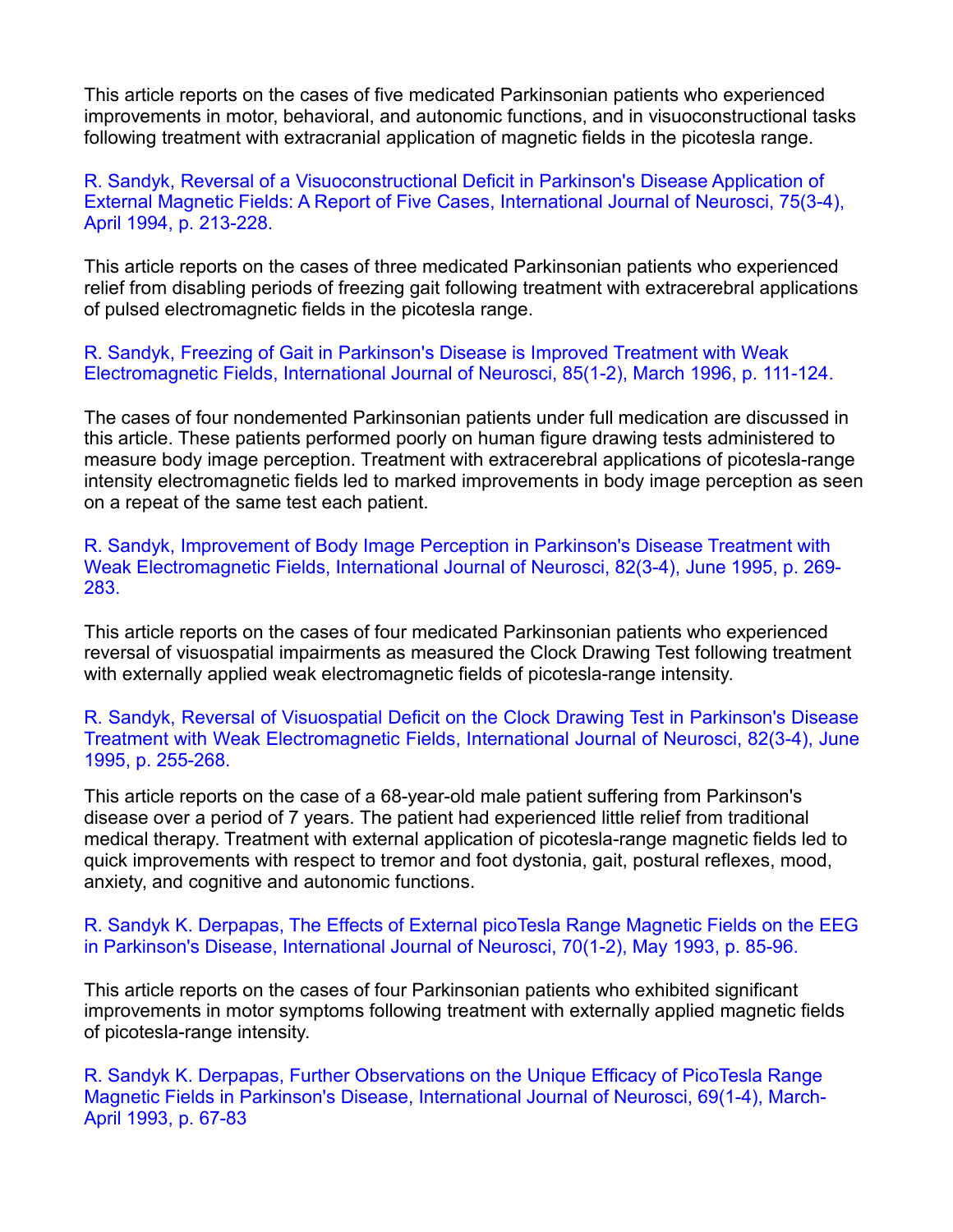This article reports on two cases of fully medicated Parkinson's patients who experienced enhanced visuoperceptive functions as measured numerous drawing tests following extracranial treatment with picotesla-range magnetic fields.

R. Sandyk R.P. Iacono, Rapid Improvement of Visuoperceptive Functions picoTesla Range Magnetic Fields in Patients with Parkinson's Disease, International Journal of Neurosci, 70(3- 4), June 1993, p. 233-254.

This article reports on the case of a 69-year-old Parkinsonian patient on full medication who experienced a marked improvement on several different drawing tests following 30 minutes of treatment with picotesla-range magnetic fields.

R. Sandyk, The Effects of PicoTesla Range Magnetic Fields on Perceptual Organization and Visual Memory in Parkinsonism, International Journal of Neurosci, 73(3-4), December 1993, p. 207-219

This article reports on the case of a Parkinson's patient suffering from severe movement problems who received treatment with external artificial weak magnetic fields with a frequency of 2 Hz and intensity of 7.5 picotesla over a period of 6 minutes. Results showed a significant attenuation in disability and near total reversal of the symptoms lasting approximately 72 hours. The patient then applied equivalent magnetic fields on a daily basis at home. Sustained improvement was seen throughout an observation of one month.

R. Sandyk, Magnetic Fields in the Treatment of Parkinson's Disease, International Journal of Neurosci, 63(1-2), March 1992, p. 141-150.

This article reports on the case of a 67-year-old male patient suffering from Parkinson's disease and levodopa-related motor fluctuations. Treatment with the application of external weak magnetic fields led to improvements in general Parkinsonian symptoms along with the amelioration of symptoms.

R. Sandyk, Weak Magnetic Fields in the Treatment of Parkinson's Disease with the Phenomenon, International Journal of Neurosci, 66(1-2), September 1992, p. 97-106.

## **Peripheral Neuritis**

In this study, patients suffering from peripheral neuritis were exposed to highfrequency electromagnetic radiation on acupuncture points. EMR was generated Electronica-EnF, Aria, and Porog devices with tunable frequencies ranging between 53 and 78 GHz. Treatments were daily and lasted 25 minutes. Results showed full restoration of nerve function in 87 percent of patients.

O. Vassilenko and N.F. Vassilenko, Use of Extremely High Frequency Electromagnetic Radiation for Treating Peripheral Neuritis, Second World Congress for Electricity and Magnetism in Biology and Medicine, 8-13 June 1997, Bologna, Italy.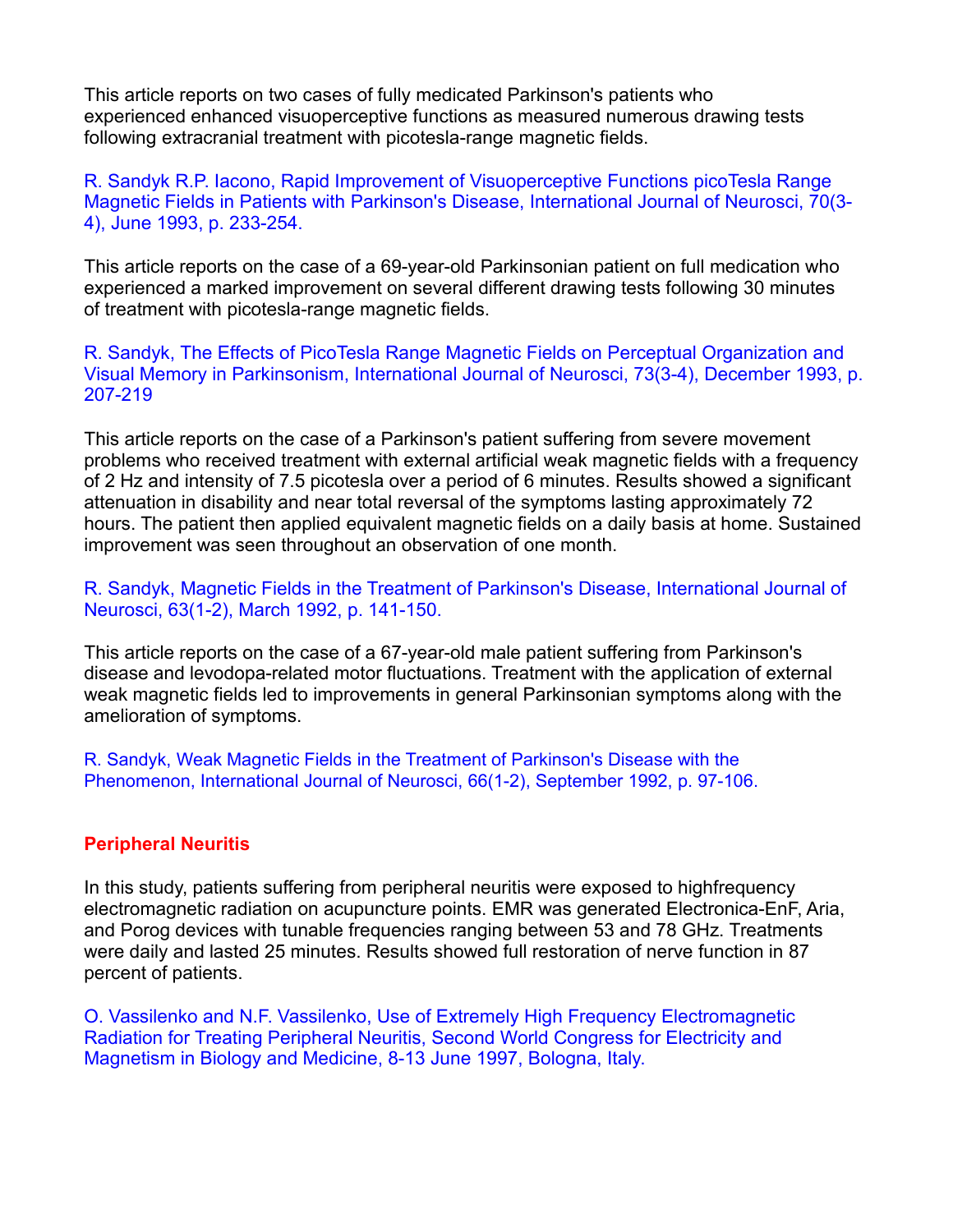# **Pneumonia**

Results of this study showed that magnetic laser therapy decreased the severity of acute respiratory insufficiency and treatment course, and prevented destructive complications in children with infiltrative acute destructive pneumonia between the ages of 1 and 12 years.

E.A. Gaidashev, An Evaluation of the Effect of Magnetic-laser Therapy on External Respiratory Function in Complicated Forms of Acute Pneumonia in Children, Vopr Kurortol Fizioter Lech Fiz Kult, (3), May-June 1995, p. 2-14.

## **Post-Herpetic Neuralgia**

This study found both pulsed magnetic field treatment (20-30 minutes per day) and whole body alternating current magnetic field treatment (30 minutes per day) to be effective therapies for post-herpetic neuralgia in older patients. Pulsed magnetic field treatment consisted of 0.6-T (6 kG) samarium/cobalt magnets surrounded spiral coils generating a maximum 0.1-T pulse. Pads were pasted on the sensory areas innervated the dorsal root of the spinal cord where there was scar-association pain or paresthesia. Stimuli were delivered at 280 V and 8 Hz. Alternating current magnetic field treatment involved a treatment bed consisting of 19 electrodes containing paired coils and with a maximum magnetic flux density around the electrodes of 0.08 T.

C. Kusaka, Pulse Magnetic Treatment and Whole-Body, Alternating Current Magnetic Treatment for Post-Herpetic Neuralgia, Journal of Japanese Biomagnetism Bioelectromagnetics Society, 8(2), 1995, p. 29-38.

## **Pseudoarthrosis**

In this study, 92 congenital pseudoarthrosis patients received treatment with pulsing electromagnetic fields. Results indicated a 76-percent rate of lesion recovery.

J.S. Kort, et al., Congenital Pseudoarthrosis of the Tibia: Treatment with Pulsing Electromagnetic Fields, Clin Orthop, (165), May 1982, p. 124-137.

In this study, 34 patients with congenital pseudoarthrosis-associated infantile nonunions received treatment with pulsing electromagnetic fields. Results indicated that 50 percent experienced full healing,21 percent experienced healing with need for protections, and 29 percent experienced failure. The majority of failures were among men with a history of early fracture. Following the demonstration of coil effects, the PEMF treatment was combined with surgical realignment, immobilization, and grafting.

## C.A. Bassett, Congenital Pseudarthroses of the Tibia: Treatment with Pulsing Electromagnetic Fields, Clin Orthop, (154), January-February 1981, p. 136-148.

In this study, 29 congenital pseudoarthrosis patients received extremely-lowfrequency pulsing electromagnetic fields. Results: Over 70 percent experienced full healing,21 percent experienced healing with need for protections, and 29 percent experienced failure. The majority of failures were among men with a history of early fracture.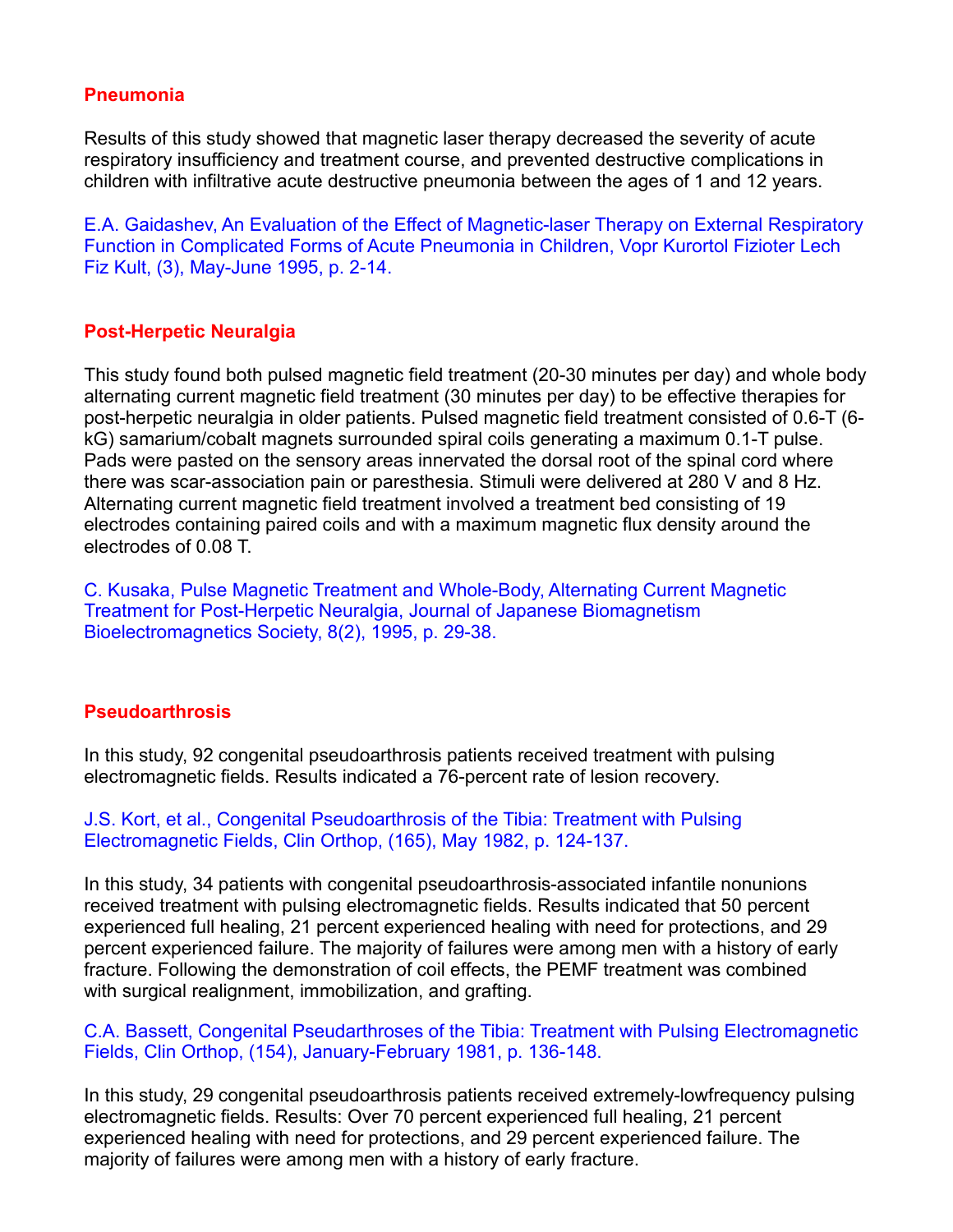C.A. Bassett, A Non-operative Salvage of Surgically-resistant Pseudarthroses and Non-unions Pulsing Electromagnetic Fields. A Preliminary Report, Clin Orthop, May 1977, p. 128-143.

In this article, the authors report on their own clinical use of electrodynamic field therapy in the treatment of 271 pseudoarthrosis patients over a period of 8 years. They report bony healing in 92 percent of such cases.

F. Lechner, Treatment of Infected Pseudoarthroses with Electrodynamic Field Therapy, Fortschr Med, 97(20), May 24, 1979, p. 943-949.

This study examined the effects of pulsed electromagnetic fields on 91 patients with congenital pseudoarthrosis of the tibia. Results showed an overall success rate of 72 percent.

C.A. Bassett M. Schink-Ascani, Long-term Pulsed Electromagnetic Field (PEMF) Results in Congenital Pseudarthrosis, Calcif Tissue Int, 49(3), September 1991, p. 216-220.

Results of this study indicated that treatment with pulsed electromagnetic fields had beneficial effects in children suffering from congenital pseudoarthrosis.

M.L. Sutcliffe A.A. Goldberg, The Treatment of Congenital Pseudoarthrosis of the Tibia with Pusling Electromagnetic Fields: A Survey of 52 Cases, Clinical Orthop, (166), 1982, p. 45-57.

Results of this study indicated that pulsed electromagnetic fields (72 Hz) can be an effective therapy for patients suffering from lesions associated with congenital pseudoarthroses when treatment is combined with appropriate orthopedic management.

J.S. Kort C.A.L. Bassett, Role of Electricity in the Treatment of Congenital Pseudoarthrosis of the Tibia, Reconstr Surg Traumatol, 19, 1985, p. 140-146.

#### **Psychiatric Disorders**

Noting the well-established dangers associated with electroconvulsive therapy, the author, in this theoretical article, argues that transcranial magnetic stimulation should be looked at as an alternative psychiatric treatment. The author asserts that TMS has several advantages over ECT in that it is painless, noninvasive, and more effective on deep structures of the brain.

T. Zyss, Deep Magnetic Brain Stimulation - The End of Psychiatric Electroshock Therapy? Medical Hypotheses, 43(2), 1994, p. 69-74.

#### **Respiratory Problems**

Results of this study showed that the use of low-frequency magnetic fields helped to prevent and treat critically ill patients suffering from pyoinflammatory bronchopulmonary complications, and to prevent such complications as well.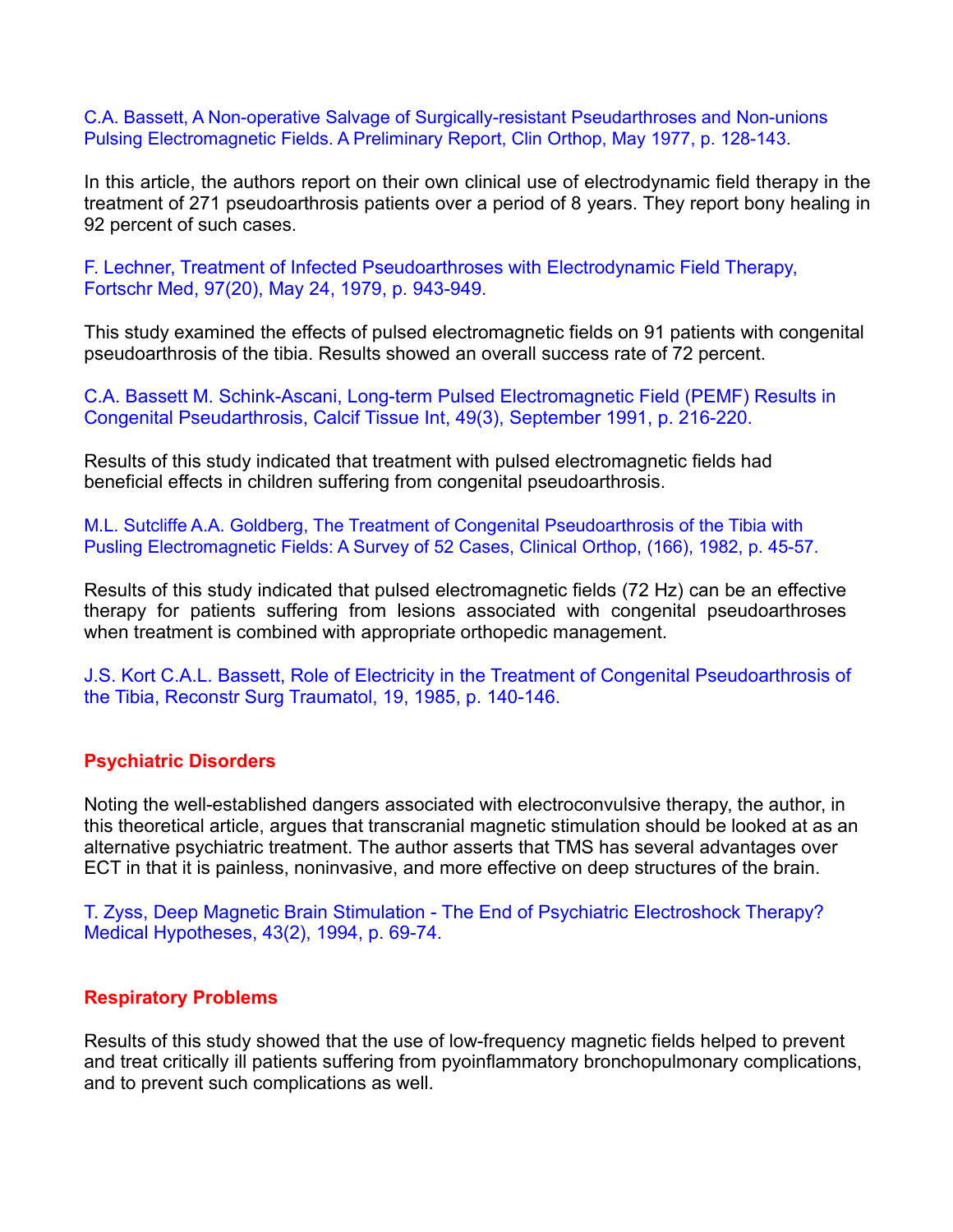G.A. Mozhaev IIu Tikhonovskii, The Prevention and Treatment of Suppurativeinflammatory Complications in the Bronchopulmonary System During Prolonged Artificial Ventilation, Anesteziol Reanimatol, (4), July-August 1002, p. 47-51.

This article reports on the case of a schizophrenic patient suffering from respiratory difficulties associated with neuroleptic withdrawal. Treatment usingexternal application of picotesla-range magnetic fields quickly attenuated the severity of such problems.

R. Sandyk K. Derpapas, Successful Treatment of Respiratory Dyskinesia with picoTesla Range Magnetic Fields, International Journal of Neurosci, 75(1-2),March 1994, p. 91-102.

# **Sexual Disorders**

Results of this placebo-controlled study showed that magnetotherapy exhibited beneficial effects with respect to cavernous blood flow in male patients suffering from sexual problems.

I.I. Gorpinchenko, The Use of Magnetic Devices in Treating Sexual Disorders in Men, Lik Sprava, (3-4), March-April 1995, p. 95-97.

This study examined the effects of a combination pulsing magnetic field(PMF)/vacuum therapy in the treatment of impotence. Vacuum therapy consisted of the penis being placed into a hermetic cylinder with a negative pressure of 180-260 mmHg for 10-12 minutes per exposure for a total of 12-15 exposures. PMF therapy consisted of the same length and number of exposures, with 6 Hz, 30 mT being applied to the penile area at the same time as vacuum therapy. Results showed that, following the combination therapy, sexual function was restored in about 71 percent of patients, was improved in 17 percent, and did not change in 17 percent.<br>For those patients receiving vacuum therapy only, the numbers were 51, 24, and 24 percent,<br>respectively.

I.V. Karpukhin V.A. Bogomol'nii, Local Vacuum-Magnetotherapy of Impotency Patients, Vopr Kurortol Lech Fiz Kult, (2), ` 1996, p. 38-40.

This double-blind, placebo-controlled study examined the effects of weak magnetic fields in men suffering from various sexual disorders, including decreased erection and premature ejaculation. The three different magnetic stimulators used included the BiopotenzorEros, Bioskan-1 devices. All patients wore one of the three devices for a 3-week period. Results showed full restoration of sexual function in 38 percent of patients in the Biopotenzor group, 31 percent in the Eros group, 36 percent in the Bioskan-1 group, and in just 15 percent of the controls. Improvements in sexual function were seen among 42 percent, 39 percent, 47 percent, and 18 percent, respectively.

I.I. Gorpinchenko, The Use of Magnetic Devices in Treating Sexual Disorders in Men," Lik Sprava, (3-4), 1995, p. 95-97.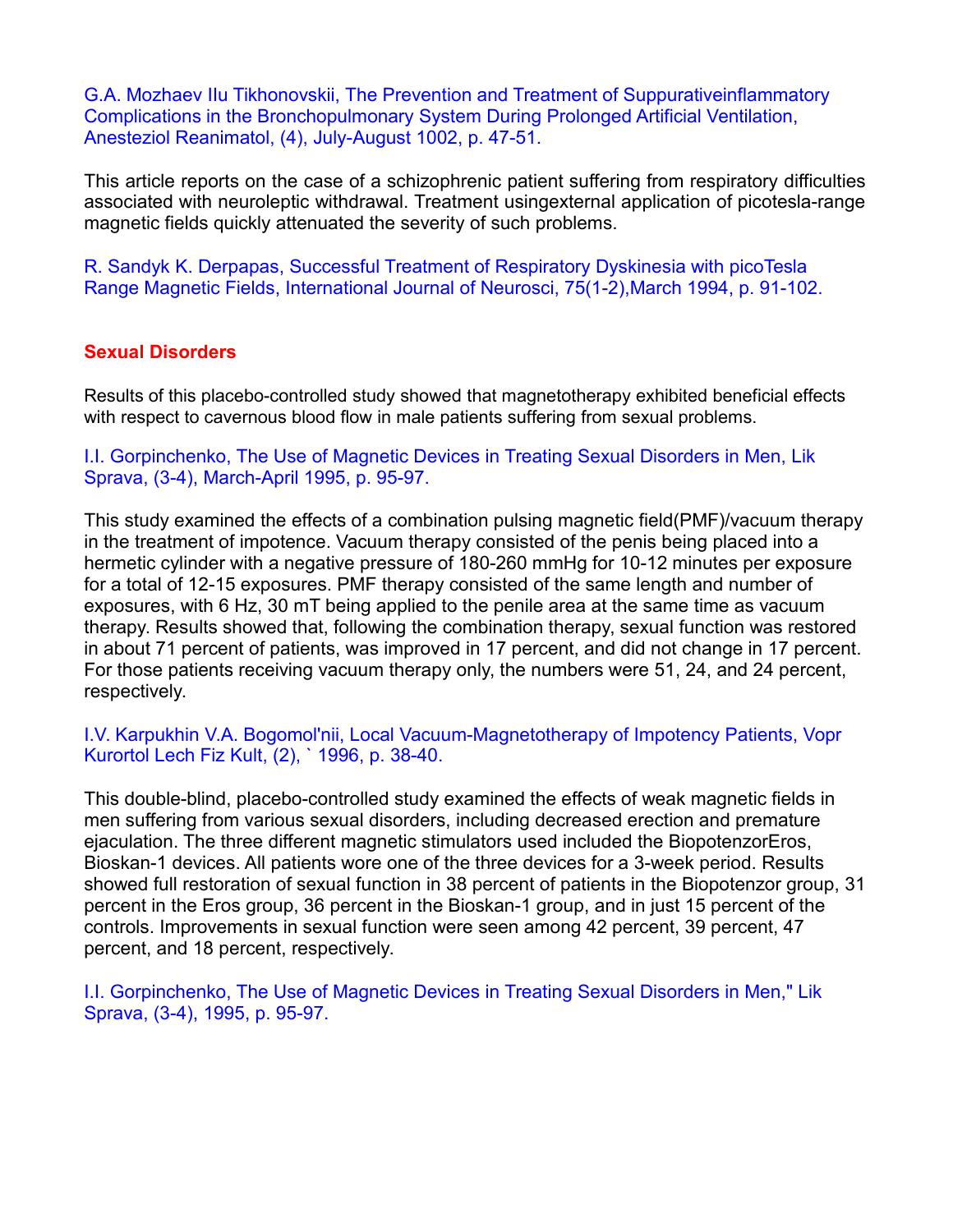## **Sleep Disorders**

Results of this double-blind, placebo-controlled study indicated that low-energyemission therapy significantly improved sleeping patterns among patients suffering from chronic psychophysiological insomnia. Therapy was administered 3 times per week, always in

late afternoon and for 20 minutes, over a period of 4 weeks.<br>R. Hajdukovic, Effects of Low Energy Emission Therapy (LEET) on Sleep Structure, First World Congress for Electricity and Magnetism in Biology and Medicine, 14-19 June 1992, Lake Buena Vista, FL, p. 92.

This double-blind, placebo-controlled study examined the effects of low-energy emission therapy (27 MHz amplitude-modulated electromagnetic fields) in patients suffering from insomnia. Treatment consisted of 3 exposures per week over a 4-week period. Results showed significant increases in total sleep time among patients in the treatment group relative to controls.

#### M. Erman, Low-Energy Emission Therapy (LEET) Treatment for somnia," Bioelectromagnetics Society, 13th Annual Meeting, 23-27 June 1991, Salt Lake City, UT, p. 69.

This review article notes that studies have found low-energy emission therapy to be effective in the treatment of chronic insomnia, and suggests that it may also be of value for patients suffering from generalized anxiety disorders.

C. Guilleminault B. Pasche,Clinical Effects of Low Energy Emission Therapy, Bioelectromagnetics Society, 15th Annual Meeting, 13-17 June 1993, Los Angeles, CA, p. 84.

## **Spinal Cord Injury**

Results of this study found that exposure to constant magnetic fields improved healing in rats with experimentally induced spinal cord injury, and in human patients suffering from spinal cord trauma as well.

E.V. Tkach,Characteristics of the Effect of a Constant Electromagnetic Field on Reparative Processes in Spinal Cord Injuries, Zh Nevropatol Psikhiatr, 89(5), 1989, p. 41-44.

This study examined the effects of functional magnetic stimulation used to treat spinal cord injury in seven male patients. Results showed the treatment to be an effective noninvasive approach.

M.K. Sheriff, Neuromodulation of Detrusor Hyper-reflexia Functional Magnetic Stimulation of the Sacral Roots, British Journal of Urology, 78(1), July 1996, p. 39-46.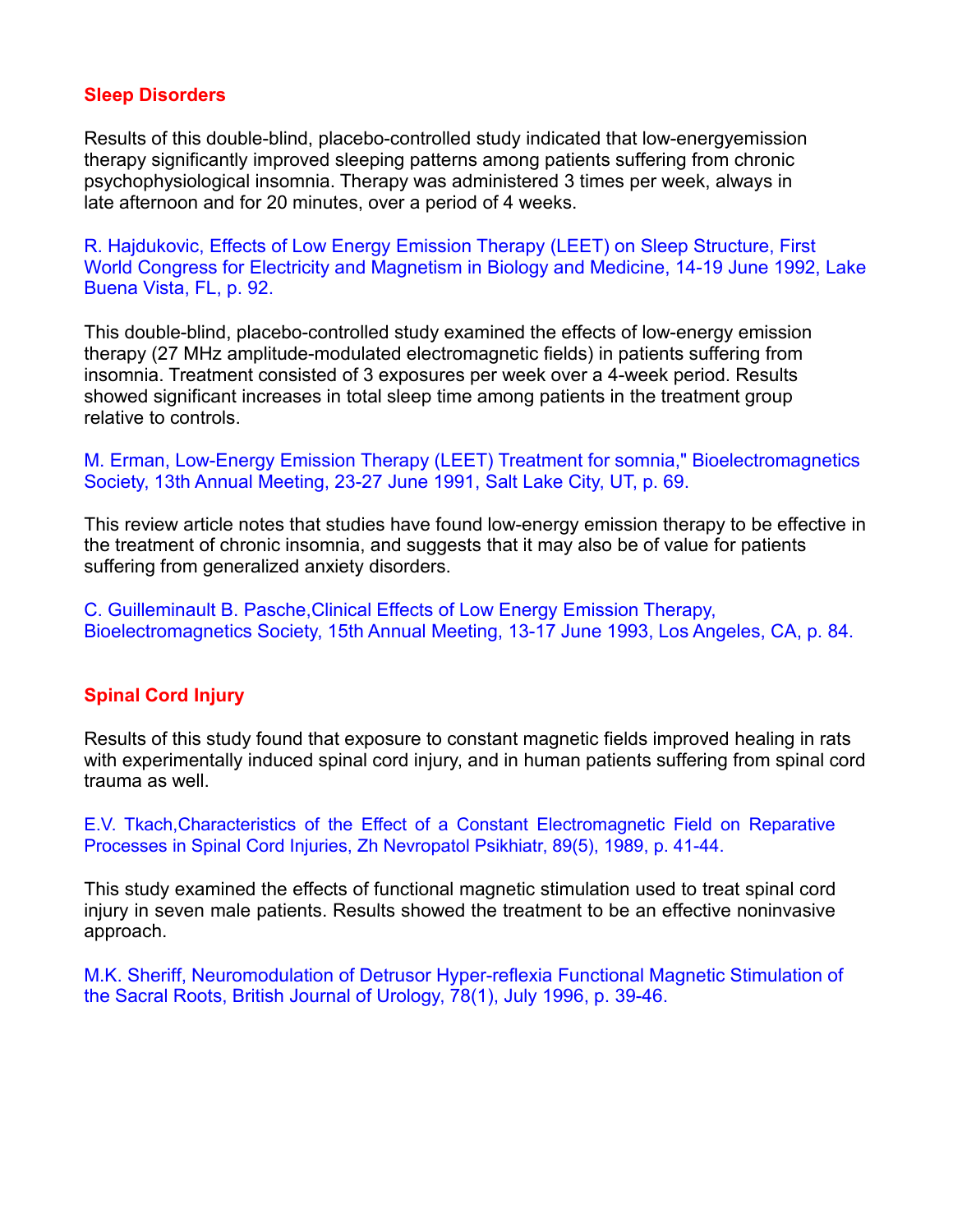## **Stroke**

Results of this study demonstrated that treatment with sinusoidal modulated currents coupled with Tran cerebral magnetic fields proved more effective than either therapy on its own in the treatment of stroke patients during the period of early rehabilitation.

F.E. Gorbunov, The Effect of Combined Transcerebral Magnetic and Electric Impulse Therapy on the Cerebral and Central Hemodynamic Status of Stroke Patients in the Early Rehabilitation Period, Vopr Kurortol Fizioter Lech Fiz Kult, (3), May-June 1996, p. 21-24.

This study found that exposure to pulsed electromagnetic fields following focal cerebral ischemia provided significant protection against neuronal damage, in rabbits.

G. Grant, Protection Against Focal Cerebral Ischemia Following Exposure to a Pulsed Electromagnetic Field, Bioelectromagnetics, 15(3), 1994, p. 205-216.

Results of this study pointed to the efficacy of magnetic field therapy in the treatment of patients suffering from a variety of conditions associated with different brain vascular diseases

N.Y. Gilinskaia, Magnetic Fields in Treatment of Vascular Diseases of the Brain, Magnitologiia, 1, 1991, p. 13-17

# **Synovitis**

This study examined the effects of magnetic fields on synovitis in rats. Results showed that the placement of a 3800-gauss magnet on the bottom of the cage significantly suppressed inflammation associated with the condition, relative to controls.

A. Weinberger, Treatment of Experimental Inflammatory Synovitis with Continuous Magnetic Field, Isr Journal of Med Sci, 32(12), December 1996, p. 1197-1201.

# **Tendonitis**

Results of this double-blind, placebo-controlled study indicated that pulsed electromagnetic field therapy exhibited significant beneficial effects in the treatment of patients suffering from persistent rotator cuff tendonitis.

A. Binder, Pulsed Electromagnetic Field Therapy of Persistent Rotator Cuff Tendinitis. A Double-blind Controlled Assessment, Lancet, 1(8379), March 31, 1984, p. 695-698.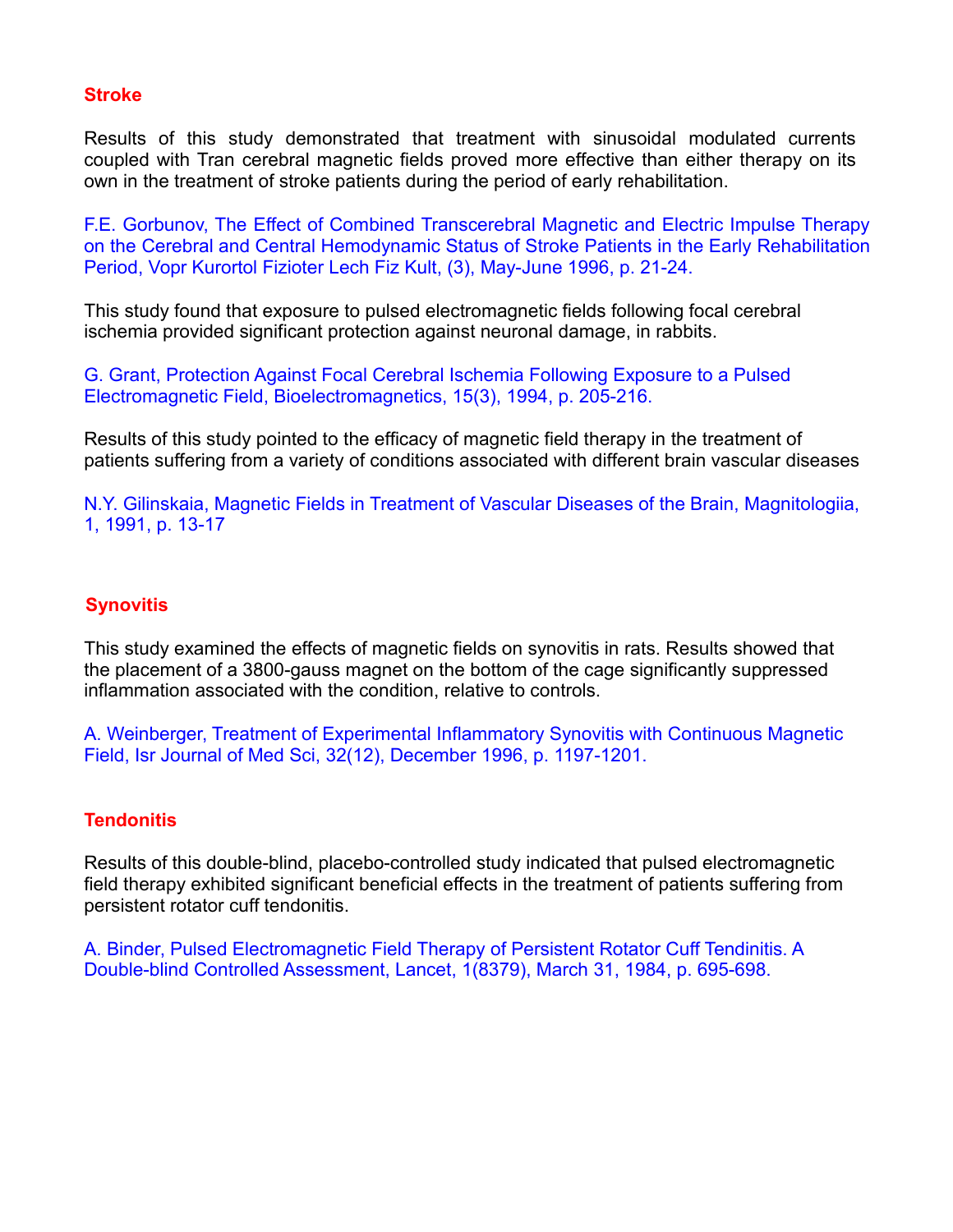## **Tourette's Syndrome**

This article reports on the case of a 6-year-old boy suffering from Tourette's syndrome who experienced improvements in visuoconstructional and visuomotor skills, along with more general symptomatic improvements, following the extracranial application of

electromagnetic fields in the picotesla range of intensity.<br>R. Sandyk, Improvement of Right Hemispheric Functions in a Child with Gilles de la Tourette's Syndrome Weak Electromagnetic Fields," International Journal of Neurosci, 81(3-4), April 1995, p. 199-213.

# **Tuberculosis**

This study examined the efficacy of millimeter waves combined with conventional drug treatment in patients suffering from tuberculosis. MW therapy consisted of 10 exposures of the thymus area for 60 minutes per day using a "Yavor" apparatus (6.4 or 7.1 mm wavelength). Controls received drug treatment only. Results indicated that while MW/drug therapy had no effect on the clearance of the tuberculosis bacteria, it did facilitate clinical recovery faster than drug therapy alone.

A. Khomenko, Use of Millimeter-Range Electromagnetic Radiation in Complex Therapy for Pulmonary Tuberculosis, Millimetrovie Volni v Biologii I Meditcine, (3), 1994, p. 53-61.

This study examined the effects of extremely-high-frequency therapy as administered via a 1 apparatus (7.1 mm wavelength) on tuberculosis patients. Results showed a 25-percent improvement in patients receiving the therapy as a pathogenic treatment. A 72-percent improvement rate was seen among patients who received the therapy as treatment for concurrent diseases.

## T.V. Kalinina V.D. Churaev, Expense with the Use of the EHF-Therapy at Ryasan' Regional Clinical TB Dispensary, Millimetrovie Volni v Biologii I Meditcine, (4), 1994, p. 52-53.

This controlled study examined the effects of constant elastic electromagnetic fields (40 mT) in patients suffering from pulmonary tuberculosis. Therapy consisted of 30-45 minute daily application of either a single magnet or a pair of magnets placed on the chest at an area high in skin temperature over a 1-3 month period. When coupled with conventional treatments, one third of patients receiving the constant electromagnetic fields experienced healing of tubercular cavities. contrast, only one fifth of patients receiving conventional treatment alone experienced such effects. One month into combination treatment, there was no evidence of mycobacterium tuberculosis in the sputum in half the patients relative to only one third of controls.

## A.S. Solov'ena, Use of Constant Magnetic Field for Increasing the Effectiveness of Chemotherapy in Patients with Pulmonary Tuberculosis, Probl Tuberk, 8, 1987, p. 53-56.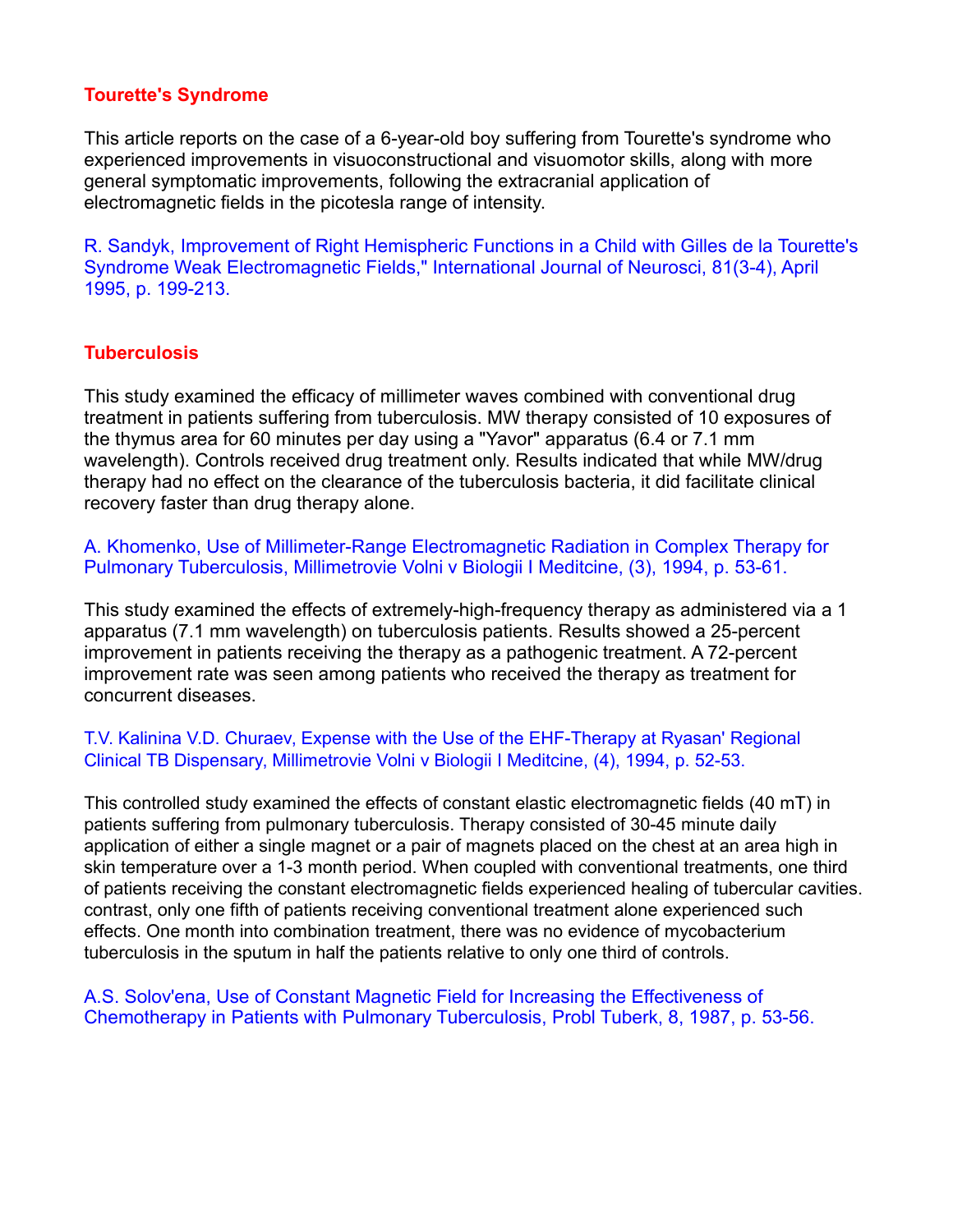# **Ulcers (Gastric and Duodenal)**

Results of this study showed that the administration of mill metric electromagnetic waves helped to normalize blood properties, subsequently improving the effectiveness of more conventional gastric and duodenal ulcer treatment.

M.V. Poslavskii, Treatment of Peptic Ulcer Electromagnetic Irradiation of the Millimetric Range, Sov Med, (1),1989, p. 29-31.

This study examined the effects of millimeter wave (MW) therapy in 317 patients suffering from duodenal and gastric ulcers. MW therapy consisted of 30 minutes per day exposure of the epigastric area apparatus,(10 mW/cm2, 5.6-mm wavelength) untilcomplete ulcer cicatrisation was achieved. Results showed a 95-percent rate of ulcer cicatrisation in patients receiving the treatment compared to a 78-percent rate in controls. One year follow up showed a 54-percent ulcer recurrence rate in MW-treated patients, which was markedly less than the rate for controls.

M.V. Poslavsky, Experience with Application of Millimeter-Range Radiation for Treatment and Prophylaxis of Stomach and Duodenal Ulcer, Vopr Kurortol Fizioter Lech Fiz Kult, (4), 1989, p. 31-36.

This controlled study found extremely-high-frequency therapy to be an effective treatment in patients suffering from duodenal ulcers. Treatment consisted of 5-10 exposures, lasting 20-30 minutes, and making use of the G4-142 apparatus (53.5-70.0 GHz frequency range).

## M.V. Teppone, Extremely-High Frequency Therapy of Duodenal Ulcer, Klin Med, 9(10), 1991, p. 74-77.

This study compared the effects of traditional drug treatment (TDT) to those of microwave resonance therapy (MRT) in patients suffering from duodenal ulcers. Results indicated the mean hospital stay for patients in the TDT group was approximately 22 days. Throughout this period, ulcers healed in 38 percent of patients, were reduced in 17 percent, showed no change in 43 percent, and increased in 2 percent. No pain relief was seen in 32 percent.<br>contrast, mean discharge time for patients in the MRT group was approximately 12 days. Pain was generally stopped in 3-6 days. Complete healing occurred in 81 percent, a decrease was seen in 16 percent, and ulcer size did not change in just 3 percent. Remission occurred in 98 percent of such patients.

S.S. Dudka, A Comparative Assessment of the Efficacy of Drug Therapy and Microwave Resonance Therapy for Ulcerative Disease of the Duodenum," Fundamental and Applied Aspects of the Use of Millimeter Electromagnetic Radiation in Medicine. Abstracts of the 1st All-Union Symposium with International Participation, May 10-13, 1989, Kiev, Ukraine, p. 195- 197.

In this study, microwave resonance therapy (MRT) was administered to 2642 patients suffering from duodenal ulcers and to 78 with gastric ulcers. Treatment involved the use of a G4-142 device (53.6-78.3 GHz, less than 2 mW/cm2 incident power) as well as Electronika-KVCh and Porog-1 devices. Patients received 6-12 daily exposures of between 20 and 25 minutes. Results showed a total ulcer cicatrization in 80 percent of patients, and arrested pain syndrome in almost 100 percent.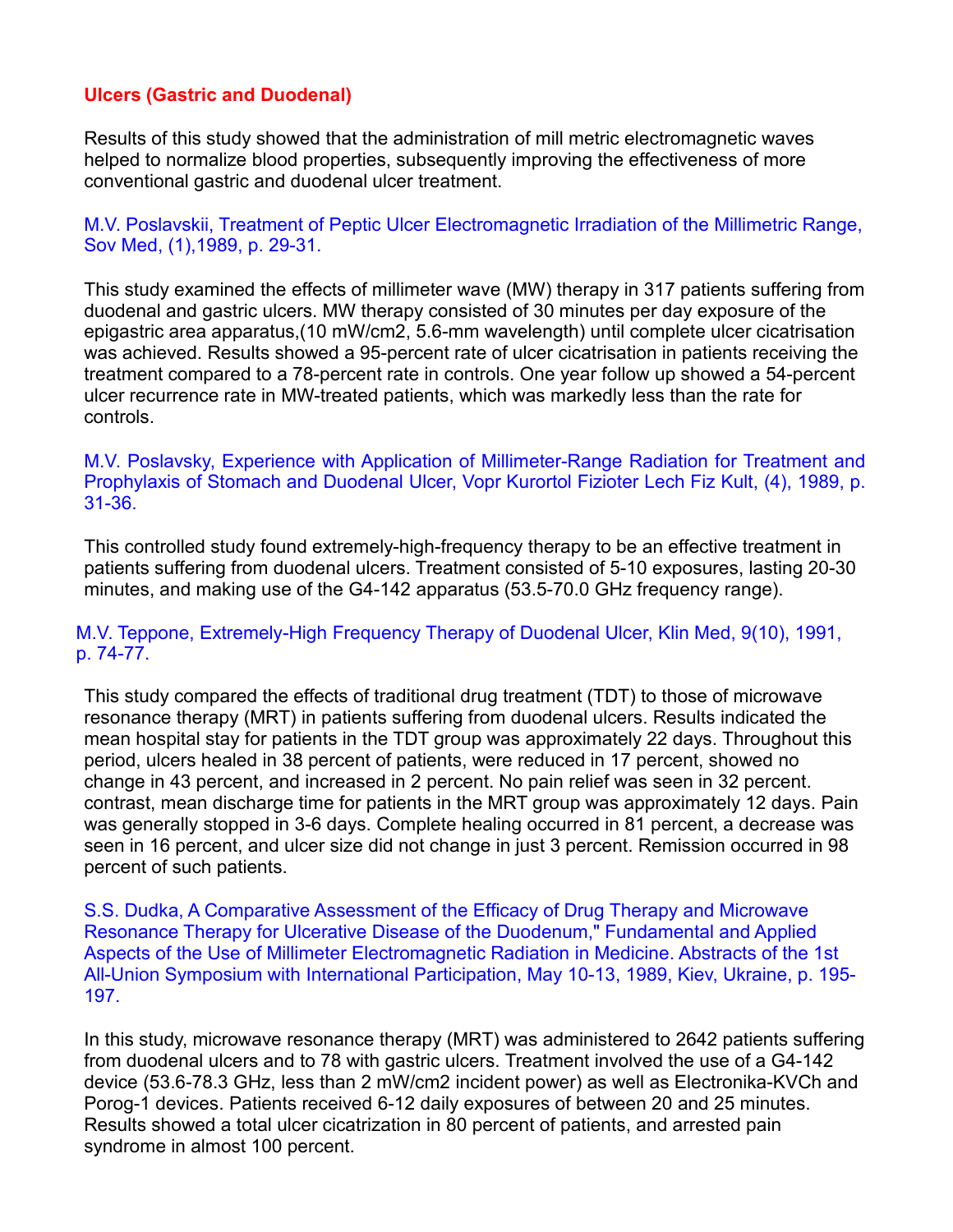V.A. Kutzenok,Microwave Resonance Therapy of Stomach and Duodenal ulcers, Fundamental and Applied Aspects of the Use of Millimeter Electromagnetic Radiation in Medicine. Abstracts of the 1st All-Union Symposium with International Participation, May 10-13, 1989, Kiev, Ukraine, p. 192-193.

## **Ulcers (Trophic)**

This study examined the use of magnetotherapy coupled with galvanization and intratissue electrophoresis in 86 patients suffering from trophic ulcers. A "Potok- 1" apparatus with a density of current equal to 0.05-0.1 mA/cm2 was used to

reate an electrical field. The "MAG-30 apparatus for low-frequency magneto therapy with induction of 30 mT and area of exposure of 20 cm2 was applied to a trophic ulcer site at the same time. Results led the authors to conclude that magnetogalvano therapy is the recommended treatment for trophic ulcers of the lower extremities.

#### A.V. Alekseenko, Use of Magnetic Therapy Combined with Galvanization and Tissue Electrophoresis in the Treatment of Trophic Ulcers, Klin Khir, (7-8), 1993, p. 31-34.

This review article discusses the theoretical and clinical applications of magnetic field therapy in the treatment of trophic ulcers of the lower limbs.

A. Sieron, Use of Magnetic Field in Treatment of Trophic Leg Ulcers, Pol Tyg Lek, 46(37-39), September 1991, p. 717-719.

This study looked at the effects of conventional trophic ulcer treatment alone and in combination with alternating magnetic field (AMF) or constant magnetic field (CMF) exposures in a group of patients suffering from various types of trophic ulcers of the lower limbs. Results showed an average hospital stay of 31 days in the CMF group and 27 days in the AMF group, compared to 40 days among controls. Based on these and related findings, the authors suggest combination AMF therapy to be most effective.

#### I.G. Sukhotnik,Comparative Effectiveness of Using Constant and Alternating Magnetic Fields in the Treatment of Trophic Ulcers, Vest Khir, 144(6), 1990, p. 123-124.

This placebo-controlled study examined the effects of pulsed electromagnetic fields in the treatment of decubitus ulcers in hospitalized elderly patients with stage II and III pressure ulcers. Patients received daily PEMF stimulation in conjunction with conventional treatment for a period of up to 5 weeks. The findings were that combined PEMF/conventional treatment was superior to conventional treatment and to the placebo received controls.

#### S. Comorosan, The Effect of Diapulse Therapy on the Healing of Decubitus Ulcer, Romanian Journal of Physiol, 30(1-2), 1993, p. 41-45.

Results of this study found that the daily use of electromagnetolaser therapy decreased mean healing time in patients suffering from lower extremity trophic ulcers to approximately 18 days, compared with approximately 26 days in patients receiving laser therapy alone.

F.V. Galimzianov, Laser and Electromagnetolaser Therapy for Trophic Ulcers of the Lower Extremities in Chronic Venous Insufficiency, Vestn Khir Im I I Grek, 152(5-6), 1994, p. 70-72.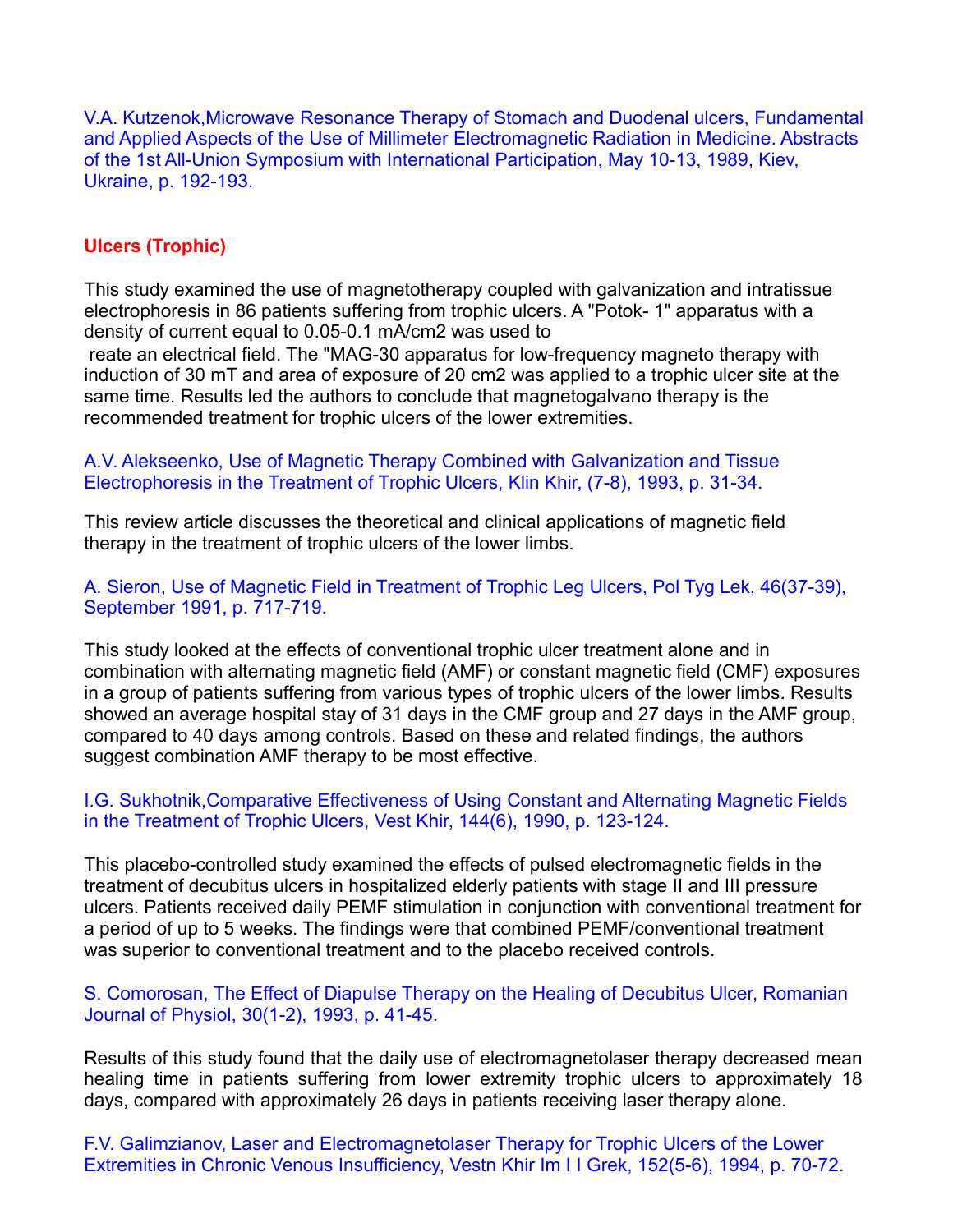This double-blind, placebo-controlled study found that treatment with non thermal pulsed electromagnetic energy (PEMET) accelerated would healing in spinal cord injury patients suffering from stage II and III pressure ulcers. PEMET treatment consisted of pulsed 27.12- MHz energy produced via a Diapulse device. Energy was delivered the use of a treatment head placed in wound dressings, in 30-minute periods twice a day for 12 weeks or until sores healed. C.A. Salzberg, The Effects of Non-Thermal Pulsed Electromagnetic Energy on Wound Healing of Pressure Ulcers in Spinal Cord-Injured Patients: A Randomized, Double-Blind Study, Wounds: A Compendium of Clinical Research and Practice, 7(1), 1995, p. 11-16.

This double-blind, placebo-controlled study examined the effects of pulsed electromagnetic fields (75 Hz, 2.7 mT) applied 4 hours per day for a maximum of 3 months coupled with conventional therapies in patients suffering from trophic lesions. Results showed the treatment to have positive effects, but only on small lesions.

M. Jeran, PEMF Stimulation of Skin Ulcers of Venous Origin in Humans: Preliminary Report of a Double Blind Study, Journal of Bioelectr, 6(2), 1987, p. 181-188.

## **Urinary Problems**

In this article, the authors report on their successful use of magnetic-laser therapy in inflammations of the urinary system in a urological clinic setting.

O.B. Loran, Magnetic-laser Therapy in Inflammatory and Posttraumatic Lesions of the Urinary System, Urol Nefrol (Mosk), (5), September-October 1996, p. 10-14.

Results of this study showed magnetolaser therapy to be effective in the treatment of patients suffering from urolithiasis (stone formation). Magnetolaser therapy involved the use of a Milita device with a 35-mT magnetic field.

V.P. Avdoshin, Assessment of Magnetolaser Therapy in Comparison with Other Methods of Treatment of Patients with Urolithiasis, Fiz Med, 4(1-2), 1994, p. 102-103.

#### **Wound Healing**

This study examined the effects of static magnetic fields on postoperative wounds in 21 patients undergoing plastic surgery. Magnetic patches ranging in thickness from 1 to 6 mm, and 2450 to 3950 G field strength were administered over the area of operation for a total of 48 hours. Thirteen patients received the magnets after pain or edema had appeared and 8 received them prophylactically. Results showed a decrease in pain, edema, and coloration in approximately 60 percent of patients. Such symptoms disappeared entirely in 75 percent.<br>D. Man, Effect of Permanent Magnetic Field on Postoperative Pain and Wound Healing in

Plastic Surgery, Second World Congress for Electricity and Magnetism in Biology and Medicine, 8-13 June 1997, Bologna, Italy.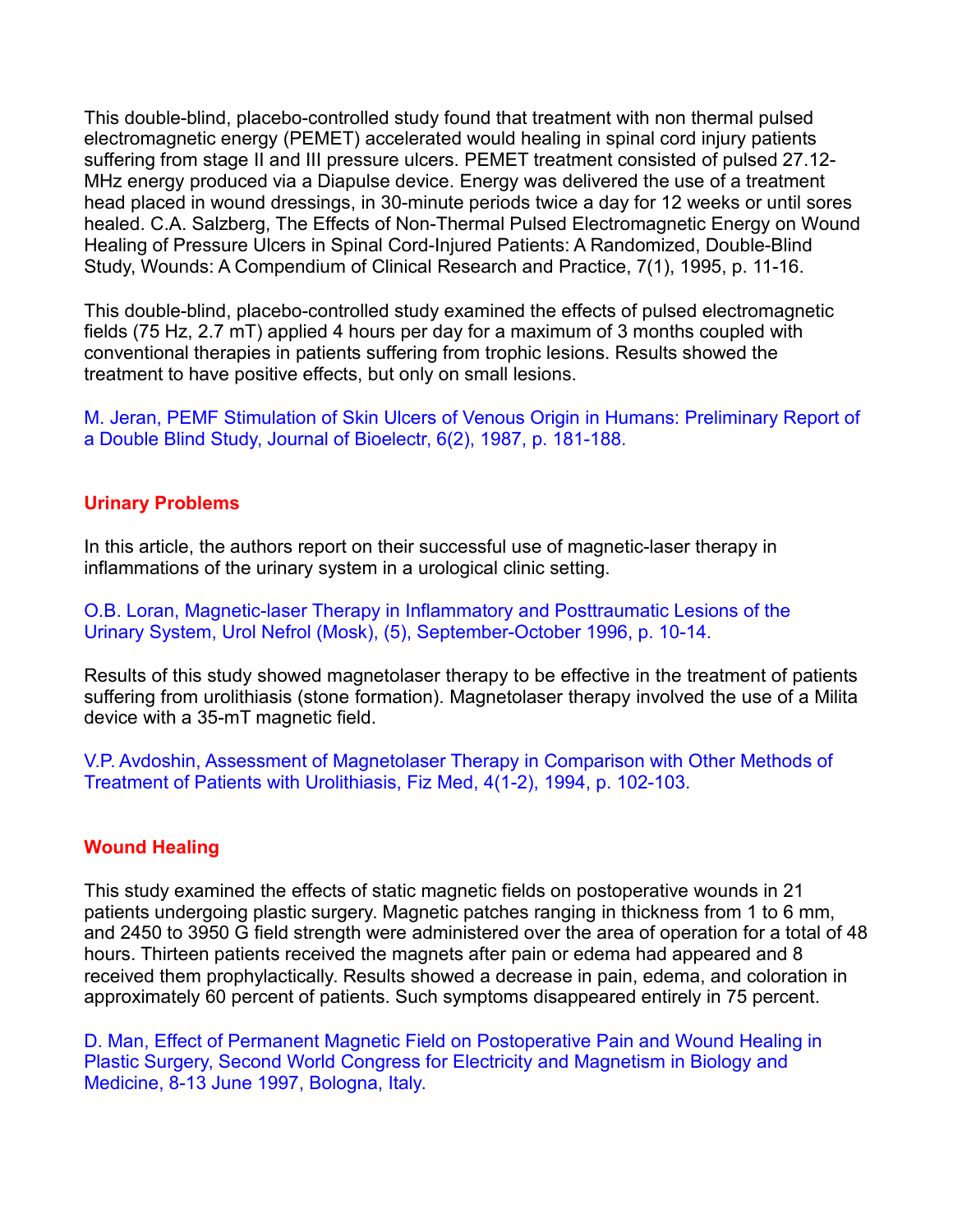Results of this study indicated that treatment with pulsating electromagnetic field either alone or in combination with laser therapy exhibited healing effects with respect to peripheral nerve lesions and general wound healing relative to controls.

B. Vukovic-Jankovic, Peripheral Nerve Regeneration Stimu-lated Pulsating Electromagnetic (PEMF) Field and Laser, Second World Congress for Electricity and Magnetism in Biology and Medicine, 8-13 June 1997, Bologna, Italy.

This double-blind, placebo-controlled study examined the effects of a magnetic treatment device taped over the carpal tunnel against wrist pain sustained at work among a group of turkey plant employees. Results showed that the device was effective in alleviating such pain and that it was free of side effects.

M.J. McLean, Treatment of Wrist Pain in the Work Place with a Static Magnetic Device - Interim Report of a Clinical Trial, Second World Congress for Electricity and Magnetism in Biology and Medicine, June 8-13, Bologna, Italy.

Results of this controlled study showed that low-frequency pulsed electromagnetic fields produced significant beneficial cutaneous wound healing effects in rats.

O. Patino, Pulsed Electromagnetic Fields in Experimental Cutaneous Wound Healing in Rats, Journal of Burn Care Rehabil, 17(6 PT 1), 1996, p. 528-531.

This double-blind, placebo-controlled study found that treatment with non thermal pulsed radio frequency energy accelerated would healing in spinal cord injury patients suffering from stage II and III pressure ulcers. RF treatment consisted of pulsed 27.12-MHz energy produced via a Diapulse device, with energy delivered via a treatment head placed in wound dressings, in 30 minute periods twice a day for 12 weeks or until sores healed.

C.A. Salzberg, The Effects of Non-Thermal Pulsed Electromagnetic Energy on Wound Healing of Pressure Ulcers in Spinal Cord-Injured Patients: A Randomized, Double-Blind Study, Ostomy Wound Manage, 41(3), 1995, p. 42-51.

After a discussion of the mechanics involved in the use of pulsed electromagnetic energy in the treatment of disease, the author discusses findings from recent studies pointing to the therapy's effectiveness with respect to the treatment of acute soft-tissue lesions.

G.C. Coats,Pulsed Electromagnetic (Short-Wave) Energy Therapy, British Journal of Sports Medicine, 23(4), 1989, p. 213-216.

Results of this placebo-controlled study indicated that low-intensity continuous microwave radiation administered over a period of 7 days was effective in treating post-operative purulent wounds associated with abdominal surgery.

N.N. Korpan T. Saradeth, Clinical Effects of Continous Microwave for Postoperative Septic Wound Treatment: A Double-Blind Controlled Trial, American Journal of Surgery, 170(3), 1995, p. 271-276.

Results of this study showed that combined magneto/laser therapy reduced inflammation and wound suppuration, and enhanced tissue healing significantly in patients suffering from gunshot wounds relative to conventional treatment only.